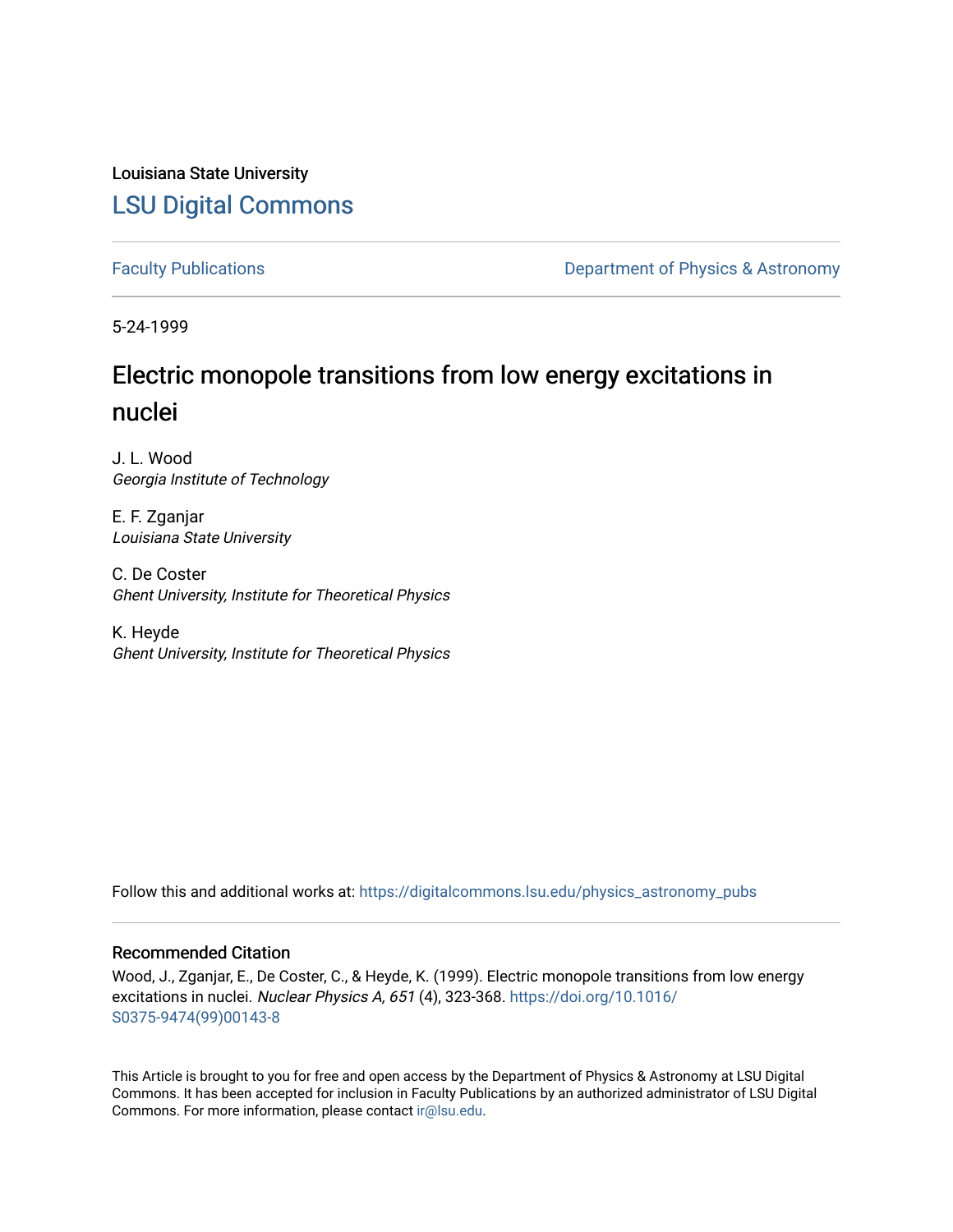### *EUROPEAN ORGANIZATION FOR NUCLEAR RESEARCH*

*CERN-EP/98-193 4.12.1998*

## *ELECTRIC MONOPOLE TRANSITIONS FROM LOW ENERGY EXCITATIONS IN NUCLEI*

## *J.L.Wood*<sup>1</sup>*, E.F.Zganjar*<sup>2</sup>*, C.De Coster*<sup>3</sup>,<sup>4</sup> *and K.Heyde*<sup>3</sup>,<sup>5</sup>

<sup>1</sup> School of Physics, Georgia Institute of Technology, Atlanta, Georgia 30332-0430 (USA)

<sup>2</sup> Department of Physics and Astronomy, Louisiana State University, Baton Rouge, Louisiana 70803 (USA)

<sup>3</sup> Institute for Theoretical Physics, Vakgroep Subatomaire en Stralingsfysica, Proeftuinstraat 86, B-9000 Gent

(Belgium)

<sup>4</sup> Postdoctoral fellow of the Fund for Scientific Research-Flanders (Belgium)

<sup>5</sup> Present address : EP-ISOLDE, CERN CH 1211, Geneva 23 (Switzerland)

## *Abstract*

Electric monopole (E0) properties are studied across the entire nuclear mass surface. Besides an introductory discussion of various model results (shell model, geometric vibrational and rotational models, algebraic models), we point out that many of the largest E0 transition strengths,  $\rho^2(E0)$ , are associated with shape mixing. We discuss in detail the manifestation of E0 transitions and present extensive data for : single-closed shell nuclei, vibrational nuclei, well-deformed nuclei, nuclei that exhibit sudden ground-state changes, and nuclei that exhibit shape coexistence and intruder states. We also give attention to light nuclei, odd-A nuclei, and illustrate a suggested relation between  $\rho^2(E0)$  and isotopic shifts.

## *(ISOLDE GENERAL)*

submitted to Nuclear Physics A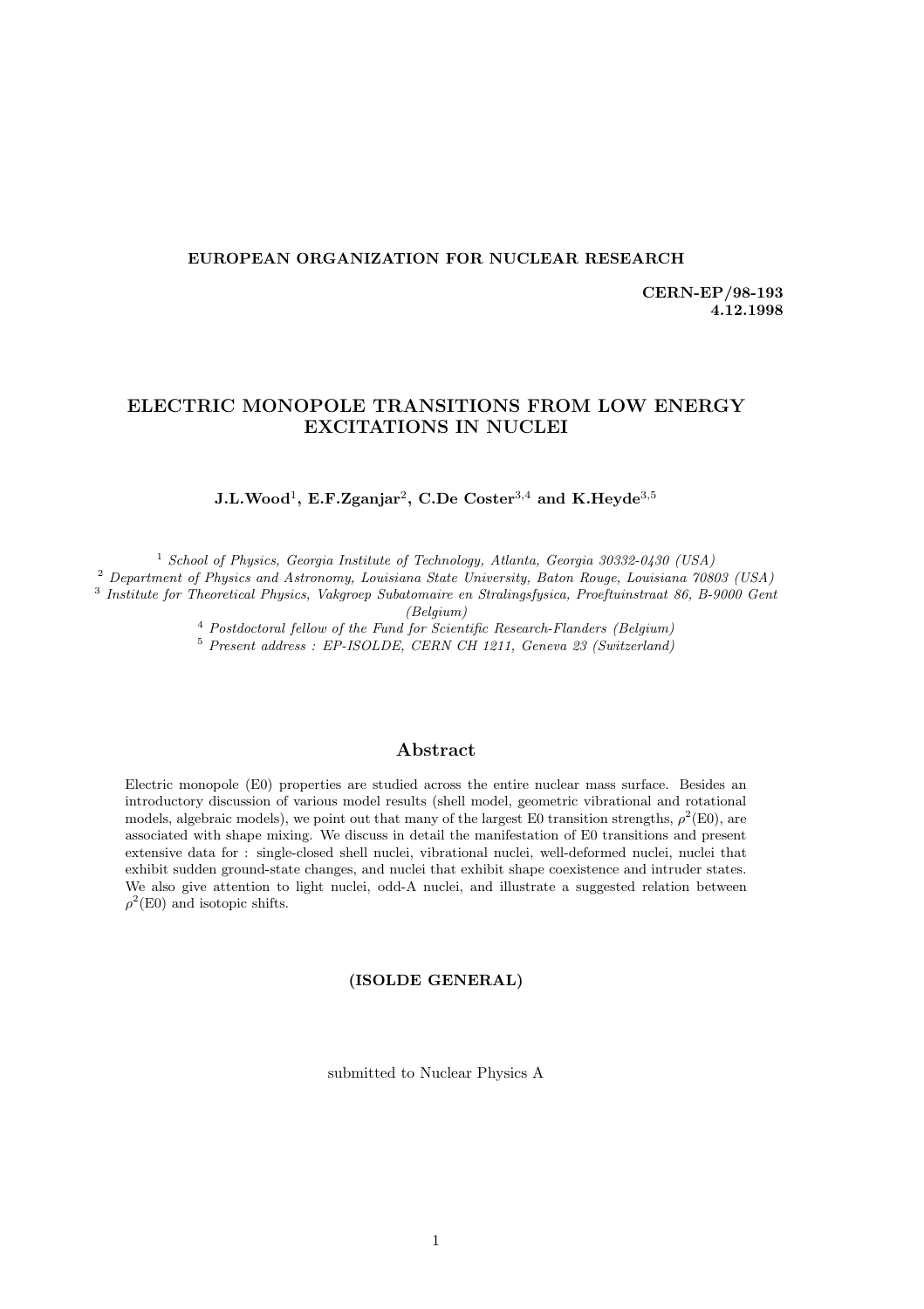#### **1. Introduction**

Electric monopole transition strengths reflect the off-diagonal matrix elements of the E0 operator. The E0 operator (see, e.g.,  $1^{-4}$ ) can be expressed in terms of single-nucleon degrees of freedom as

$$
\hat{T}(E0) = \sum_{k} e_k r_k^2 \qquad , \tag{1}
$$

where  $e_k$  is the effective charge of the kth nucleon and  $\vec{r}_k$  is its position relative to the center of mass of the nucleus. The diagonal matrix elements of  $\hat{T}(E0)$  are directly related to mean-square charge radii. Radii are well known to reveal shape changes in nuclei; these are normally expressed as isotope shifts or as isomer shifts (see, e.g.,<sup>5</sup>). In the present study we explore the relationship between E0 transition strength,  $\rho^2(E0)$ , and shape isomerism (or shape coexistence, see, e.g.,<sup>5</sup>) in nuclei.

The association of E0 transitions with shape coexistence is a relatively recent development<sup>3,6</sup>. Some preliminary surveys have been made<sup>7-9</sup>, but the association between  $\rho^2(E0)$  and different shapes was only qualitative. Here we undertake a quantitative approach. Specifically we investigate the connection between  $\rho^2(E0)$  and differences in  $\langle r^2 \rangle$  and differences in  $\langle \beta^2 \rangle$ , where  $\beta$  is the quadrupole deformation, between coexisting shapes.

To put the present investigation in perspective, we consider a variety of model estimates of  $\rho^2(E0)$ . We present comparisons of shell model and collective model (both "geometric" and "algebraic") estimates of  $\rho^2(E0)$  with nuclei which are considered to be good examples of the shell model and of the different collective types. We argue that all the cases of large  $\rho^2(E0)$  are consistent with a shape-coexistence origin. Conversely, we show that the  $\rho^2(E0)$  values found in nuclei which are good examples of the shell model and of the different collective types are not large.

The focus of the work, as the title implies, is a critical assessment of the connection between strong E0 transitions and shape coexistence and elementary models of nuclear structure. We do not attempt an exhaustive review of all aspects of E0 transitions. We refer the reader to the latest in a series of papers by Voinova<sup>10</sup>,<sup>11</sup> for a detailed coverage of the literature up to 1986 and E0 transitions viewed from a broader perspective.

#### **2. E0 Transitions : some general properties**

#### **A. Introduction**

The E0 operator,  $\hat{T}(E0)$ , is defined in Equation (1). This operator couples the nucleus to the electromagnetic field and gives rise to two-photon emission and internal-pair (IP) formation. It also couples the nucleus to the atomic electrons and gives rise to the internal-conversion (IC) process. Two-photon emission is possible at all energies, but is extremely improbable. Decay by IP formation only becomes possible above 1.022 MeV. For example, the 1.761 MeV  $0^+$  excited state in  $90Zr$  (which is the first excited state in this nucleus) decays<sup>12,13</sup> with probability  $P_{IC}:P_{IP}:P_{2\phi}=0.70:0.30:10^{-4}$ . The IC process for E0 occurs primarily through the 1s(K) and 2s(L<sub>1</sub>) shells. Typical probabilities<sup>14–16</sup> for IC in the various atomic subshells are  $P_K$ : $P_{L_1}$ : $P_{L_2}$ : $P_{L_3}$ :  $P_{M_1} = 0.83 : 0.13 : 10^{-3} : 10^{-9} : 0.04$ .

The E0 transition rate,  $\frac{1}{\tau(E0)}$ , is defined<sup>3</sup> by

$$
\frac{1}{\tau(E0)} = \rho_{f_i}^2 (\Omega_K + \Omega_{L_1} + \dots + \Omega_{IP}) \qquad , \qquad (2)
$$

where

$$
\rho_{fi}^2 = \left| \frac{\langle f | \sum_k e_k r_k^2 | i \rangle}{eR^2} \right|^2 \tag{3}
$$

and the  $\Omega$ 's are "electronic" (non-nuclear) factors, e is the unit of electrical charge, and R is the nuclear radius,

$$
R \simeq 1.2 \ A^{1/3} \ fm \tag{4}
$$

Tabulations of  $\Omega_K$ ,  $\Omega_{L_1}$  are given by Hager and Seltzer<sup>17</sup> and Bell et al.<sup>14</sup> and some graphs are given in<sup>16</sup>. A quick method for computing  $\Omega_K$  and  $\Omega_{L_1}$  is given by Kantele<sup>4</sup>. Tabulations of  $\Omega_{IP}$  are given in<sup>18,19</sup>. The  $\Omega$ 's depend on the atomic number, Z, of the nucleus and the transition energy,  $\Delta E$ . The variation of  $\Omega(Z, \Delta E)$  with Z and  $\Delta E$  is moderate, e.g.,  $\Omega_K(Z=40, 1 \text{ MeV})/\Omega_K(Z=80, 1 \text{ MeV}) = 2 \times 10^{-3}$ ,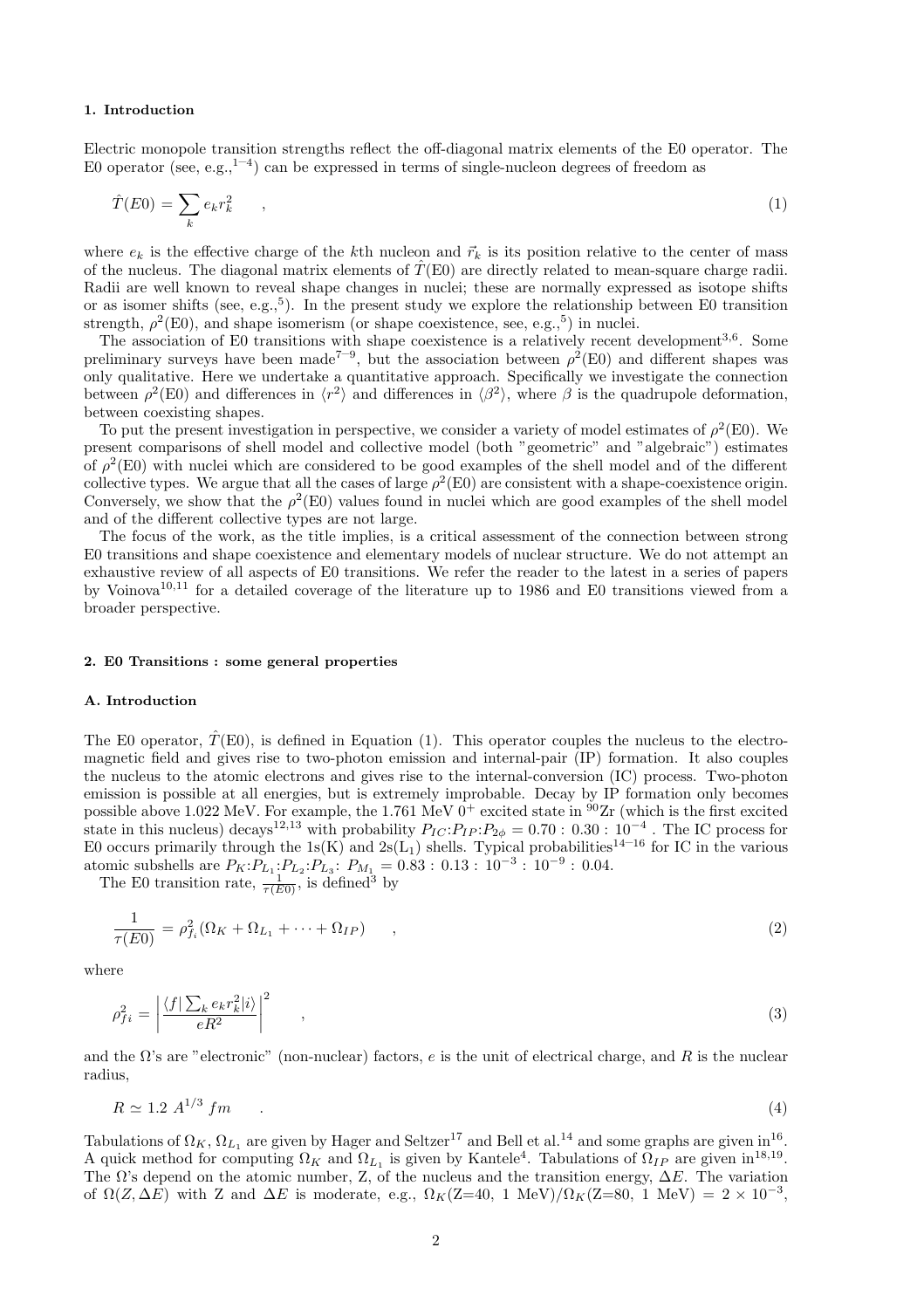$\Omega_K(\text{Z=80, 100 keV})/\Omega_K(\text{Z=80, 1 MeV}) = 0.28.$  For Z=80,  $\Delta E = 500$  keV, and  $\rho^2 \simeq 1 \times 10^{-3}$ , one obtains  $\tau(E0)\simeq 3$  ns, i.e.,  $T_{1/2}(E0)\simeq 2$  ns. Values of  $\rho^2$  are generally  $10^{-1} \sim 10^{-3}$  and so it is standard practice to quote  $\rho^2 \cdot 10^3$ . The nuclear structure information is contained in  $\rho^2$ .

The nuclear structure information embodied in  $\rho^2$  values can be directly related to simple models. The monopole operator, cf. Equations (1) and (3), is directly connected to nuclear mean-square charge radii. We present a few details of the electric monopole operator expressed in terms of the shell model and simple geometric and algebraic collective models.

#### **B. The Shell Model**

Shell model estimates of  $\rho^2(E0)$ , Equation (3), can be directly formulated because the shell model describes the nucleus in terms of nucleon degrees of freedom. Consider  $n$  nucleons confined to a single oscillator shell, N. Then, expressing the initial and final states as

$$
|\psi_i\rangle = \sum_m a_m^i |\psi_m\rangle \quad , \quad |\psi_f\rangle = \sum_l a_l^f |\psi_l\rangle \quad , \tag{5}
$$

where

$$
\{|\psi_m\rangle\} = \{ |(j_1)^{n_1}(j_2)^{n_2} \cdots (j_k)^{n_k}; JM\rangle, n = n_1 + n_2 + \cdots + n_k \}, \qquad (6)
$$

and  $j_1, j_2 \cdots, j_k$  are the orbitals making up the shell, we obtain

$$
\rho_{f_i}^2 = \left| \sum_{m} \sum_{l} a_m^i a_l^{f*} \langle \psi_l | \sum_{k=1}^n e_k r_k^2 | \psi_m \rangle \right|^2 \frac{1}{e^2 R^4} \tag{7}
$$

The scalar nature of  $r_k^2$  results in  $l = m$ . Thus,

$$
\rho_{f_i}^2 = \left| \sum_l a_l^i a_l^{f*} \sum_{k=1}^n e_k \langle \psi_l | r_k^2 | \psi_l \rangle \right|^2 \frac{1}{e^2 R^4} \tag{8}
$$

Because the matrix elemetns of  $r_k^2$  within a single harmonic oscillator shell are independent of l and because of orthogonality of the initial and final states, i.e.,

$$
\sum_{l} a_l^i a_l^{f*} = 0 \qquad , \tag{9}
$$

one immediately obtains the result of vanishing  $\rho_{f_i}^2$  values for nucleons confined to a single oscillator shell.

Although  $\rho_{f_i}^2$  vanishes within a single oscillator shell, nucleons in a nucleus do not occupy energy eigenstates which are harmonic oscillator eigenstates. Within an average single-particle field description, nucleons are well described by eigenstates of a Woods-Saxon potential which differs from an oscillator potential by being finite in depth and more "square" in radial profile. These eigenstates can be (and usually are) expressed as linear combinations of oscillator eigenstates. Although the linear combinations are dominated by oscillator eigenstates of a particular shell, there are admixtures of eigenstates from other shells.

A simple expression for  $\rho_{f_i}^2$ , when oscillator shell mixing is present, can be directly obtained by considering two states

$$
|0_i^+\rangle = \alpha|j_1^2, 0^+\rangle + \beta|j_2^2, 0^+\rangle \qquad , \qquad (10)
$$

$$
|0_f^+\rangle = -\beta|j_1^2, 0^+\rangle + \alpha|j_2^2, 0^+\rangle \qquad , \qquad (11)
$$

where  $|j_1^2, 0^+\rangle$  and  $|j_2^2, 0^+\rangle$  denote pairs of nucleons coupled to total spin zero in oscillator configurations  $j_1$  and  $j_2$ . Then

$$
\langle 0_f^+ | r^2 | 0_i^+ \rangle = (\alpha^2 - \beta^2) \langle j_1^2, 0^+ | r^2 | j_2^2, 0^+ \rangle + \alpha \beta \left( \langle j_2^2, 0^+ | r^2 | j_2^2, 0^+ \rangle - \langle j_1^2, 0^+ | r^2 | j_1^2, 0^+ \rangle \right)
$$
\n(12)

If  $j_1$  and  $j_2$  belong to different oscillator shells, then the " $\alpha\beta$ " term depends on the difference in meansquare radii of two oscillator shells. In the limit of maximal mixing,  $\alpha = \beta = \frac{1}{\sqrt{2}}$ , for j's in adjacent oscillator shells,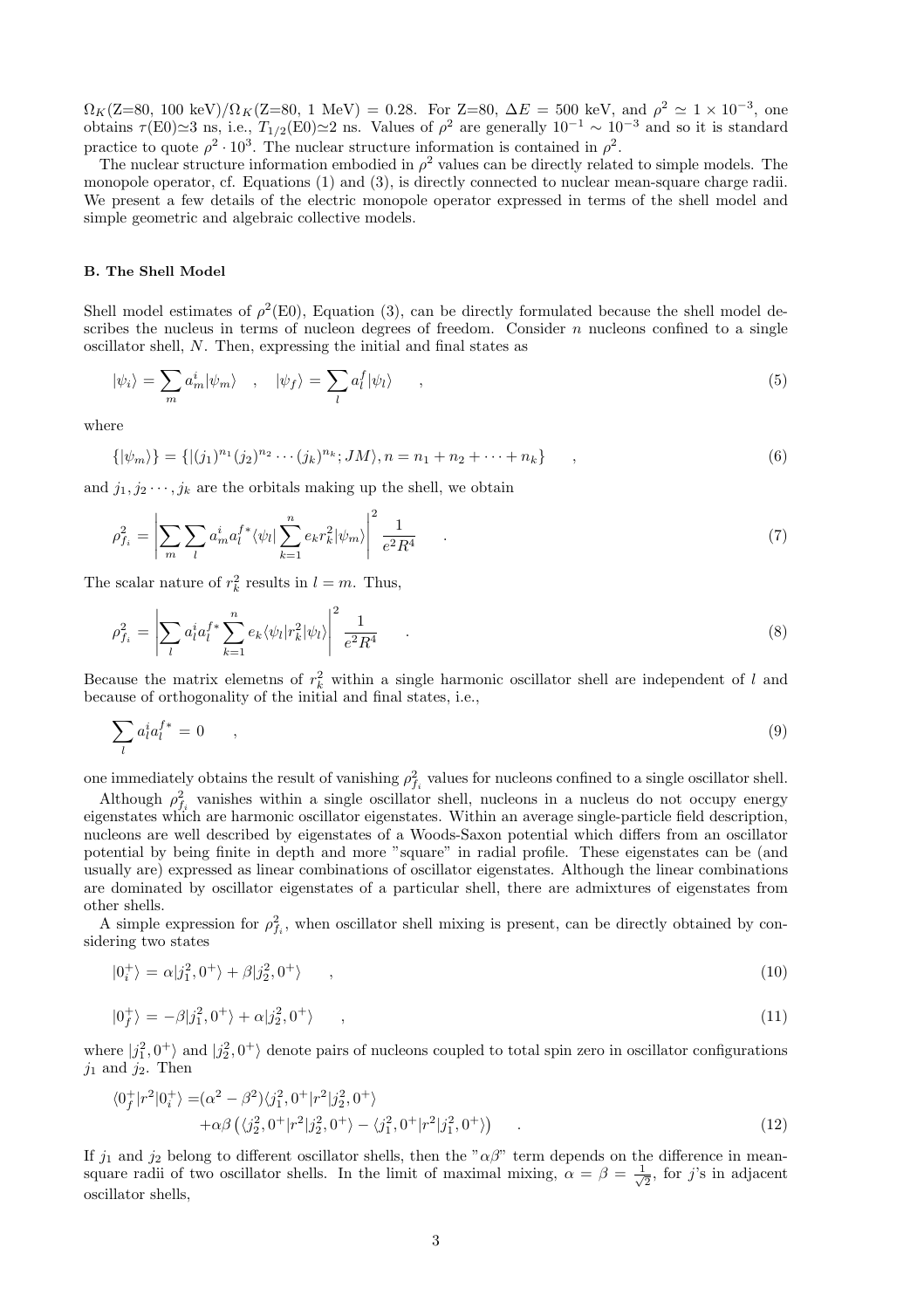$$
\langle 0_f^+ | r^2 | 0_i^+ \rangle = \frac{\hbar}{m\omega} \qquad , \tag{13}
$$

where  $\omega$  is the oscillator constant and m is the mass of the nucleon, whence

$$
\rho_{f_i}^2 = 0.5 \ A^{-2/3} \tag{14}
$$

where A is the nuclear mass number. This gives, for example,  $\rho^2 \cdot 10^3$  values of 43 and 15 for A=40 and 200, respectively. Equation (14) also provides a useful scaling of  $\rho^2$  in terms of A, i.e.,  $\rho^2 \cdot A^{2/3}$  should be essentially independent of mass effects.

An additional and rather subtle point needs to be mentioned. Because nucleons are bound in a finite potential well, the less bound a nucleon, the larger its mean-square radius. Hence, even in a single shell, there are variations in  $\langle j|r^2|j\rangle$ . This is well illustrated in the survey of Moalem<sup>20</sup>. We note in particular that although spin-orbit intruder states come from the next higher oscillator shell, their mean-square radii are only slightly larger than valence oscillator shell values. Thus, in practice, Equation (14) is of little practical value, except as a guide to the A dependence of  $\rho^2$ .

Finally, we make a remark about contributions of neutrons to E0 transition strength. One would expect neutrons to make no contribution; however neutrons interact strongly with protons and polarize the nuclear core. Thus, even in nuclei such as  $^{58}_{28}Ni_{30}$  and  $^{206}_{82}Pb_{124}$  (which we will specifically consider in Section 3 A) one finds E0 transition strength.

#### **C. Geometrical Collective Models**

Geometrical collective models, i.e., models that depend on shape degrees of freedom, as introduced by Bohr and Mottelson<sup>1</sup> and by the Frankfurt group<sup>2,21,22</sup>, can provide estimates of  $\rho^2(E0)$ . There are two important considerations : connecting the collective variables to the monopole operator ; and selection rules. We consider the harmonic quadrupole vibrator and the quadrupole deformed rotor.

#### 1. The Harmonic Quadrupole Vibrator

The harmonic quadrupole vibrator describes the nucleus as a sphere with a sharply-defined surface which can execute quadrupole shape oscillations, i.e.,

$$
R(\theta, \phi) = R_0 \left\{ 1 + \alpha_{00} Y_{00} + \sum_{\mu} \alpha_{\mu} Y_{2\mu}^*(\theta, \phi) \right\} \qquad ,
$$
 (15)

where  $\alpha_{00}Y_{00}$  is included to ensure volume conservation and the  $\alpha_{\mu}$ ,  $\mu = \pm 2, \pm 1, 0$  are time-dependent shape parameters. Starting from the general definition of the monopole moment, as described in the  $Bohr-Mottelson model<sup>1</sup>$ ,

$$
m(E0) = \int \rho(\vec{r}) r^2 d\vec{r} \tag{16}
$$

where a continuous charge distribution is assumed∗, one obtains

$$
\hat{T}(E0) = \frac{3}{5}ZeR_0^2 \left(1 + \frac{5}{4\pi} \sum_{\mu} |\alpha_{\mu}|^2\right) \qquad ,
$$
\n(17)

with only the  $|\alpha_\mu|^2$  part causing E0 transitions.

Phonon creation and annihilation operators can be introduced

$$
\alpha_{\mu} = \left(\frac{\hbar\omega}{2C}\right)^{1/2} \left(b_{\mu} + (-1)^{\mu}b_{\mu}^{+}\right) \qquad , \tag{18}
$$

where  $C$  is the restoring force constant for harmonic quadrupole vibrations of the nucleus. From the quadratic dependence of  $\hat{T}(E0)$  on  $\alpha_{\mu}$ , Equation (17), the selection rules for E0 transitions are

<sup>∗</sup>For a density corresponding to point-like charged particles, as in the shell-model, this definition reduces to Equation (1).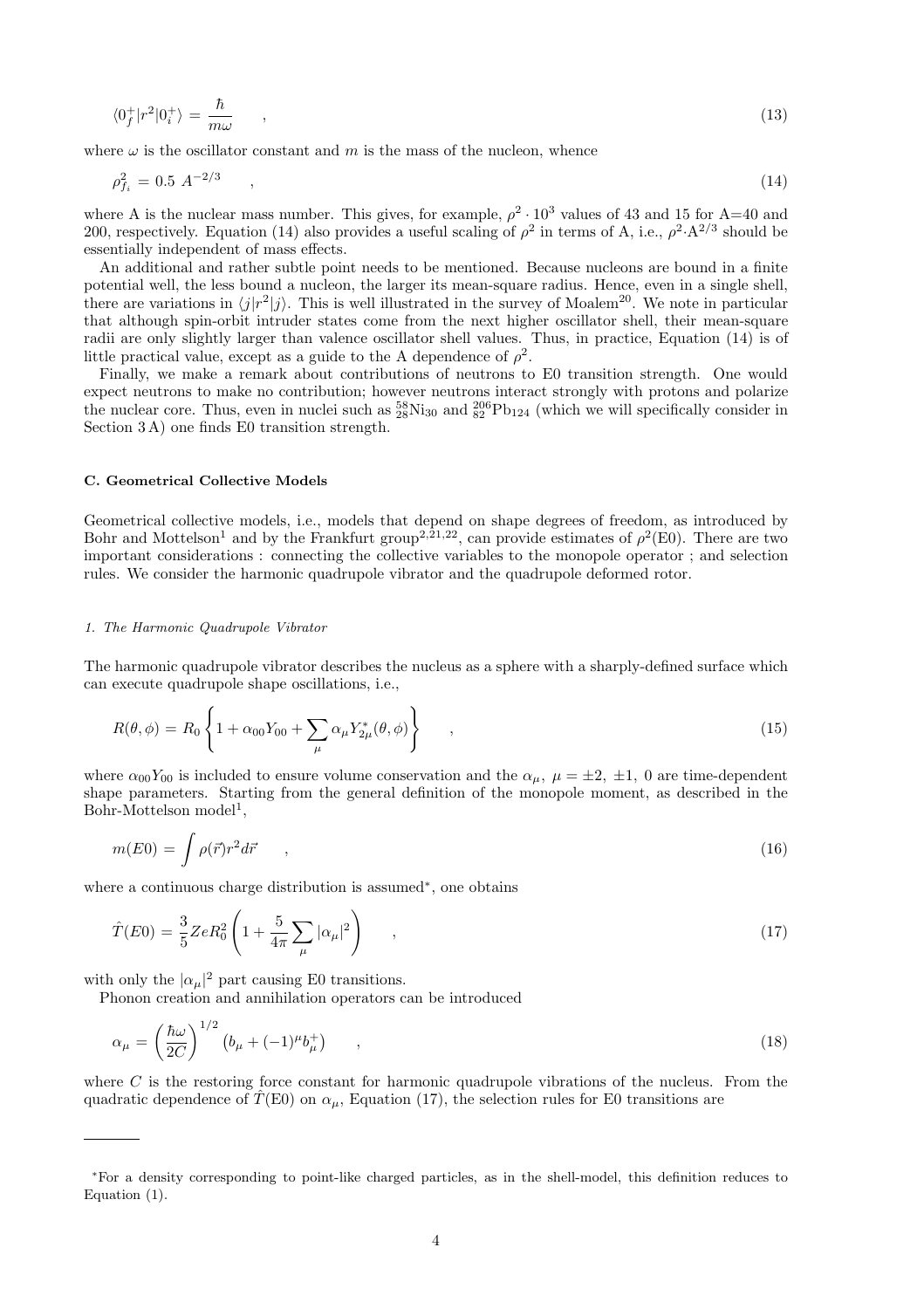$$
\Delta N = 0, \pm 2 \tag{19}
$$

where N is the phonon number. Further, designating the vibrational eigenstates by  $|N, R\rangle$ , where R labels the collective angular momentum, then

$$
\langle N, R|\hat{T}(E0)|N, R\rangle = \left(N + \frac{5}{2}\right)\frac{3}{4\pi}ZeR_0^2 \cdot \frac{\hbar\omega}{C}, \qquad (20)
$$

and

$$
\langle N, R|\hat{T}(E0)|N-2, R\rangle = \sum_{R'} \langle N, R||b^{\dagger}||N-1, R'\rangle \langle N-1, R'||b^{\dagger}||N-2, R\rangle
$$

$$
\times (-1)^{R+R'} \left\{ \frac{1}{2\sqrt{2R+1}} \right\} \frac{3}{4\pi} Z e R_0^2 \frac{\hbar \omega}{C} \tag{21}
$$

This most general expression for E0 transitions between the collective quadrupole vibrational excitations reduces, e.g., for the  $0_2^+ \rightarrow 0_1^+$  E0 transition, to the result

$$
\langle 2,0|\hat{T}(E0)|0,0\rangle = \sqrt{\frac{5}{2}} \frac{\hbar\omega}{C} \frac{3}{4\pi} Z e R_0^2 \qquad . \tag{22}
$$

Using the mean-square value

$$
\beta_{rms}^2 \equiv \langle 0, 0 | \sum |\alpha_{\mu}|^2 | 0, 0 \rangle = \frac{5}{2} \frac{\hbar \omega}{C} \qquad , \tag{23}
$$

this equation can be cast in the useful form,

$$
\langle 2,0|\hat{T}(E0)|0,0\rangle = \sqrt{\frac{2}{5}}\beta_{rms}^2 \frac{3}{4\pi}ZeR_0^2 \qquad .
$$
\n(24)

We should point out here that the use of the B and C (or  $\omega$ ) values, as obtained from a model with irrotational flow, do not result in the correct magnitudes for collective properties (i.e.,  $E_x(2_1^+)$ ) and B(E2) values are not reproduced). For consistency, we shall resort to the use of values of C, B (or  $\omega$ ) and derived quantitites from the experimental  $E_x(2_1^+), B(E_2^2; 2_1^+ \rightarrow 0_1^+)$  values and equate these to the harmonic results. Thus, it is possible to rewrite the value  $\rho_{21}^2$ , using only known quantities, as

$$
\rho_{21}^2 = \frac{2}{5} \frac{B(E2; 0_1^+ \to 2_1^+)^2}{\left(\frac{3}{4\pi}\right)^2 Z^2 r_0^8 A^{8/3}} \tag{25}
$$

with  $R_0 = r_0 A^{1/3}$ ,  $r_0 = 1.2$  fm and B(E2) in units of  $e^2$ .fm<sup>4</sup>.

#### 2. The Quadrupole Deformed Rotor

The quadrupole deformed rotor describes the nucleus as a deformed body whose surface is sharply defined and given by Equation (15), where some or all of the  $\alpha_{\mu}$ 's have non-zero time-independent as well as time-dependent parts. The latter correspond to vibrational oscillations of the deformed equilibrium shape<sup>1,2</sup>. Following the standard transformation<sup>†1,2</sup> to a set of body-fixed principal axes,  $\{\alpha_\mu\} \to a_0, a_2 \equiv$  ${\lbrace \beta_0 + \xi, \eta \rbrace}$ , where  ${\lbrace \beta_0, 0 \rbrace}$  corresponds to the equilibrium shape and  ${\lbrace \xi, \eta \rbrace}$  corresponds to the shape oscillation, one obtains via Equation (17)

$$
\hat{T}(E0) = \frac{3ZeR_0^2}{4\pi} \left(\beta_0^2 + 2\xi\beta_0 + \xi^2 + 2\eta^2\right) \tag{26}
$$

The first term corresponds to the equilibrium shape and will only contribute to E0 moments, whence for E0 transitions,

$$
\hat{T}(E0) = \frac{3ZeR_0^2}{2\pi} (\xi \beta_0) \tag{27}
$$

<sup>†</sup>An alternative parametrization is  $\{\beta, \gamma\}$  with  $a_0 = \beta \cos \gamma$  and  $a_2 = \frac{1}{\sqrt{2}} \beta \sin \gamma$ .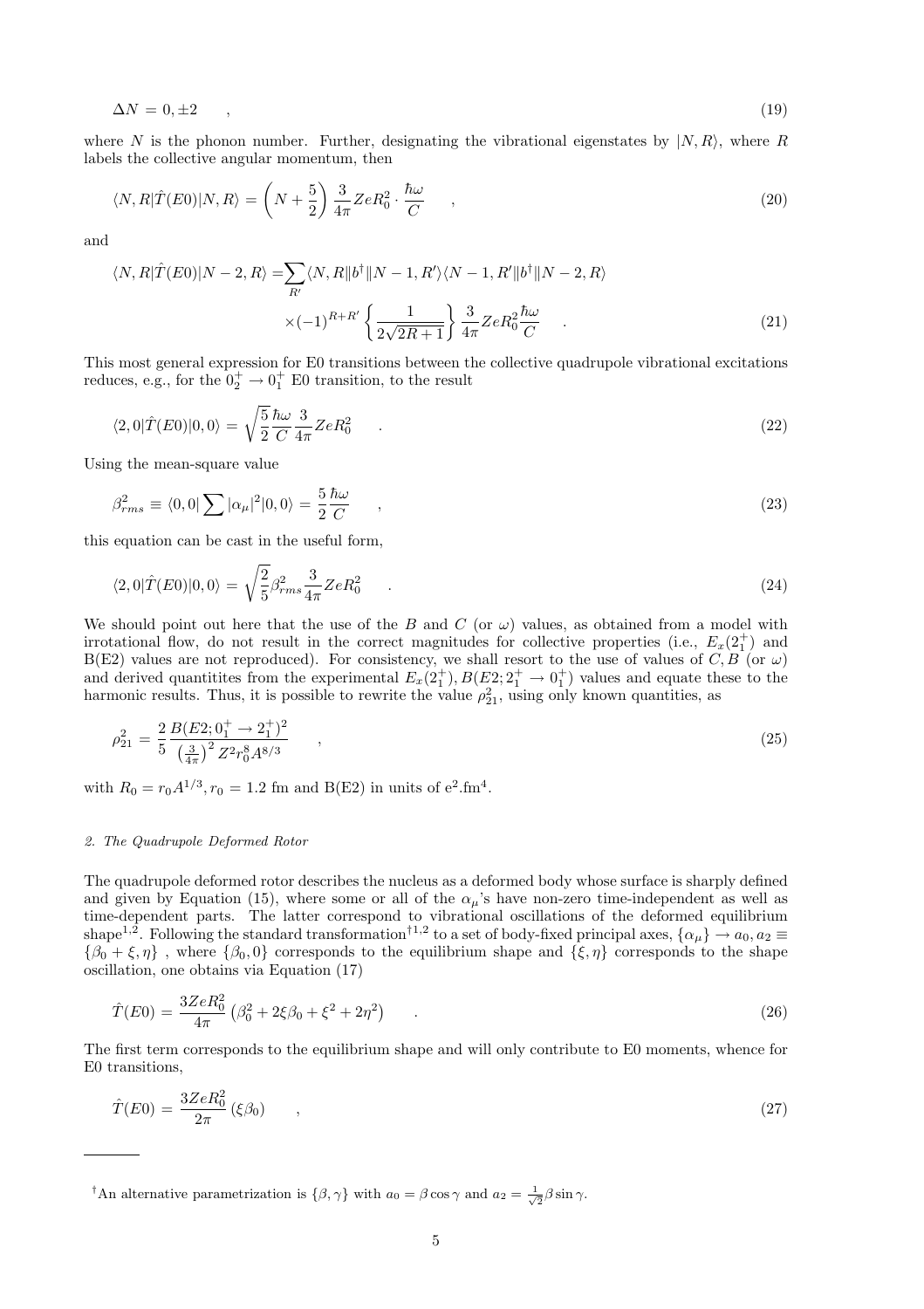where higher-order contributions of the vibrational oscillation are neglected.

Equation (27) gives rise to non-vanishing E0 transitions deexciting the  $\beta$ -vibrational excitation (characterized by  $n<sub>\beta</sub> = 1$ ) but results in vanishing gamma-band to ground-band E0 matrix elements. The result<sup>23</sup> is

$$
\rho^2(E0; n_\beta = 1 \to n_\beta = 0) = \frac{1}{2} \left(\frac{3}{2\pi}\right)^2 Z^2 \beta_0^2 \frac{\hbar \omega}{C} \quad . \tag{28}
$$

Note that this expression is exact up to second order.

The remark made in Section  $2C1$  regarding the use of the B and C coefficients applies here also. We make use of the simple axial rotor expressions but with the parameters adjusted to reproduce the experimental values. Using the definition of the moment of inertia of the ground band,  $J_0 = 3B\beta_0^2$ ,  $E(2_1^+) = \frac{3\hbar^2}{J_0}$ ,  $E(0_\beta^+) = \hbar\omega$ , alternative expressions using the E2 transition probability can be derived as

$$
\rho^2(E0; n_\beta = 1 \to n_\beta = 0) = \frac{9}{8\pi^2} Z^2 \beta_0^4 \frac{E(2_1^+)}{E(0_\beta^+)} = \frac{B(E2; 0_g^+ \to 2_\beta^+) 4\beta_0^2}{e^2 r_0^4 A^{4/3}} \quad , \tag{29}
$$

(with  $r_0 = 1.2$  fm, B(E2) in units of fm<sup>4</sup>, and  $\beta_0$  the quadrupole equilibrium deformation). We also point out that E0 transition rates from the  $\beta$  band to the g band do not contain any angular momentum dependence, i.e.,  $0^+ \rightarrow 0^+, 2^+ \rightarrow 2^+, 4^+ \rightarrow 4^+, \dots$  E0 rates are all identical.

## **D. Algebraic Collective Models**

Algebraic collective models, i.e., models that are expressed only in terms of creation and annihilation operators which describe collective quanta, can provide a semi-empirical framework for discussing  $\rho^2(E0)$ values. Further, if simple dynamical symmetries are assumed to be present in the collective structure of nuclei, some selection rules arise. The most extensively developed of the algebraic collective models is the interacting boson model (IBM) which is formulated in two versions : IBM-1 which does not distinguish between protons and neutrons and IBM-2 which does distinguish between them<sup>24–27</sup>.

#### 1. The Interacting Boson Model - IBM-1

The IBM-1 provides an explicit language for expressing Hamiltonians and other operators in terms of  $s(L = 0)$  and  $d(L = 2)$  bosons<sup>27</sup>. The E0 operator can be written directly as

$$
\hat{T}(E0) = \beta_0 (d^{\dagger} \tilde{d})^{(0)} + \gamma_0 (s^{\dagger} s)^{(0)} \tag{30}
$$

where  $\beta_0$  and  $\gamma_0$  are free parameters (not to be confused with the parameters used in Section 2 C 1) and the superscript notation indicates spherical tensor coupling. Equation (30) can be expressed in terms of the boson number operators  $\hat{n}_s, \hat{n}_d$  and  $\hat{N} = \hat{n}_s + \hat{n}_d$  as

$$
\hat{T}(E0) = \beta'_0 \hat{n}_d + \gamma_0 \hat{n}_s = \gamma_0 \hat{N} + \tilde{\beta}_0 \hat{n}_d = \beta'_0 \hat{N} + \tilde{\gamma}_0 \hat{n}_s \qquad ,
$$
\n(31)

where

$$
\beta'_0 = \frac{\beta_0}{\sqrt{5}} \quad , \quad \tilde{\beta}_0 = \beta'_0 - \gamma_0 \quad , \quad \tilde{\gamma}_0 = \gamma_0 - \beta'_0 \quad . \tag{32}
$$

The IBM-1 possesses simple limiting dynamical symmetries which lead to closed form expressions for the matrix elements of  $\hat{T}(\hat{E0})$  and, consequently, to selection rules<sup>24–26</sup>. We deal with the three limiting cases,  $U(5)$ ,  $SU(3)$ , and  $O(6)$ , separately.

The U(5) limit of the IBM-1 possesses N and  $n_d$  as good quantum numbers<sup>24</sup>. Thus,  $\hat{T}(E0)$  is diagonal in this limit and E0 transitions are forbidden.

The  $SU(3)$  limit of the IBM-1 possesses N as a good quantum number together with the conventional SU(3) quantum numbers  $(\lambda, \mu)$ , but  $n_d$  is not a good quantum number<sup>25</sup>. However, considering  $\hat{T}(\text{E0})$  in the form

$$
\hat{T}(E0) = \gamma_0 \hat{N} + \tilde{\beta}_0 \sqrt{5} (d^{\dagger} d)^{(0)} \tag{33}
$$

noting that  $d^{\dagger}$  transforms<sup>27</sup> as a  $(\lambda, \mu) = (2, 0)$  representation of SU(3); then, e.g.,  $(\lambda, \mu) = (2N, 0)$ states connect only with  $(\lambda, \mu) = (2N - 4, 2)$  states via E0 transitions. This includes the E0 transitions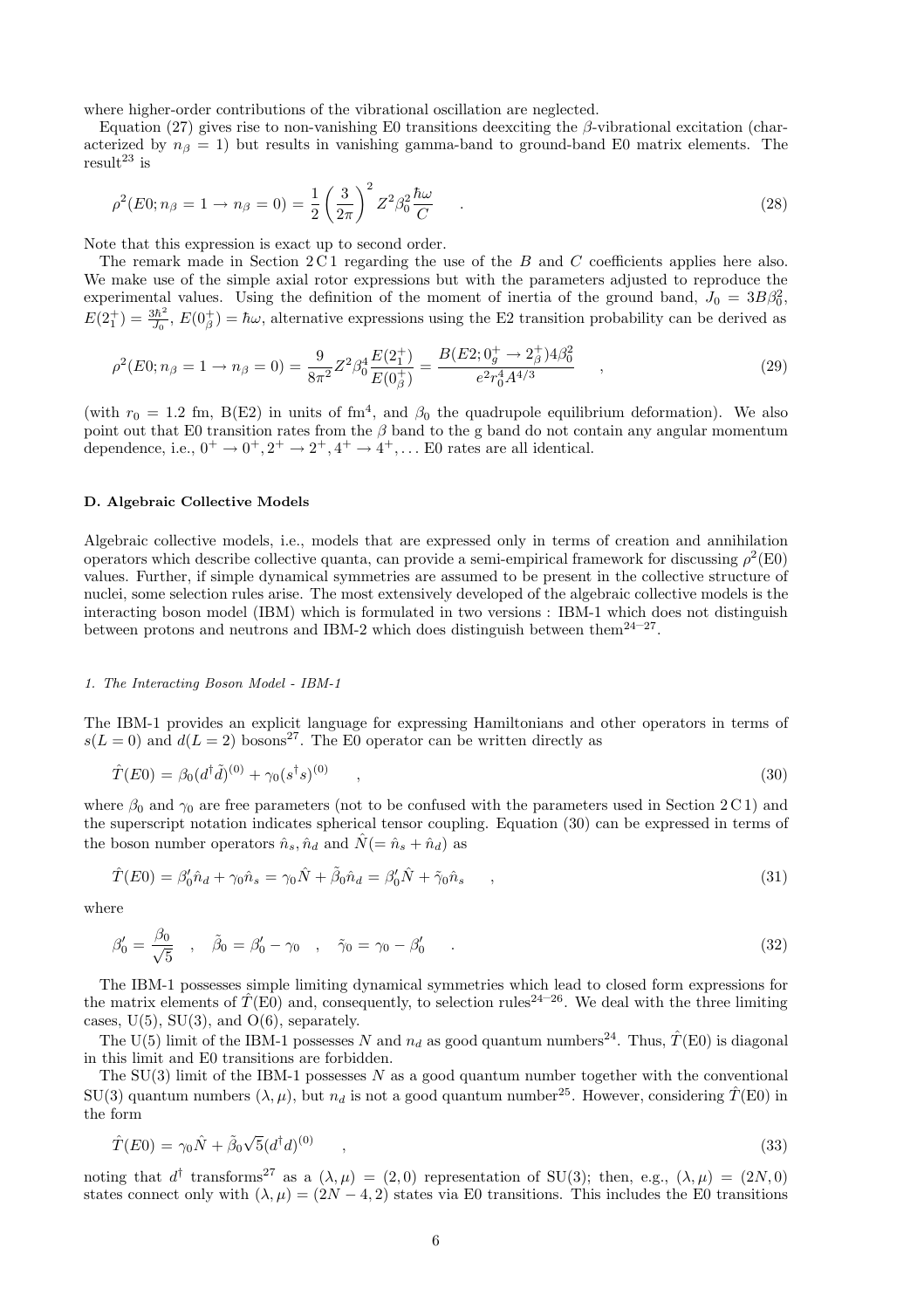connecting the "β" band  $((2N-4, 2)$  irrep.) with the g band  $((2N, 0)$  irrep.). The E0 matrix element becomes

$$
\langle (2N,0)K = 0, L|\hat{T}(E0)|(2N-4,2)K = 0,L\rangle
$$
  
=  $\tilde{\gamma}_0 N \left[ \frac{(2N-L)(2N+L+1)}{3(2N-1)(2N)} \right]^{1/2} \left[ \frac{2(2N-1)^2 - L(L-1)}{3(2N-2)(2N-1)} \right]^{1/2} \left[ \frac{2(N-1)}{N(2N-3)} \right]^{1/2}$  (34)

This simplifies

(i) for 
$$
N \to \infty
$$
 to

$$
\widetilde{\gamma}_0 \frac{\sqrt{2N}}{3} \qquad , \tag{35}
$$

(ii) for  $L = 0$  to

$$
\widetilde{\gamma}_0 \sqrt{\frac{2N(2N+1)}{9(2N-3)}} \qquad , \qquad (36)
$$

(iii) for the ratio  $R$  to:

$$
R = \frac{M(E0; L \to L)}{M(E0; 0 \to 0)} = \left[ \frac{(2N - L)(2N + L + 1)}{2(2N)(2N + 1)} \cdot \frac{2(2N - 1)^2 - L(L + 1)}{(2N - 1)^2} \right]^{1/2} \quad , \tag{37}
$$

and thus expresses a specific L dependence in the  $\beta$  band  $\rightarrow$  g band E0 transitions. This is illustrated in Figure 1.

The  $O(6)$  limit of the IBM-1 possesses N as a good quantum number together with the conventional  $O(6)$  quantum numbers  $\sigma$ ,  $\tau$  but  $n_d$  is not a good quantum number<sup>26</sup>. The E0 transition operator possesses the selection rules  $\Delta \sigma = 0, \pm 2; \Delta \tau = 0$ . Thus, the E0 matrix elements that connect to the 0<sup>+</sup> ground-state level  $|[N], \sigma = N, \tau = 0, L = 0$  originate in the  $\sigma = N - 2$  multiplet, i.e..  $|[N], \sigma = N - 2, \tau = 0, L = 0$ 

$$
\langle [N], \sigma = N, \tau = 0, L = 0 | \hat{T}(E0) | [N], \sigma = N - 2, \tau = 0, L = 0 \rangle
$$
  
= 
$$
\tilde{\beta}_0 \frac{\sqrt{(N-2)(N-1)(N+3)}}{2(N+1)}
$$
 (38)

which simplifies, for large  $N(N \to \infty)$ , to the result

$$
M(E0)_{\sigma=N-2\to\sigma=N} \cong \tilde{\beta}_0 \frac{\sqrt{N}}{2} \qquad . \tag{39}
$$

The forbiddenness of E0 transitions in the U(5) limit of IBM-1 and their allowed character in the harmonic quadrupole vibrator needs some comment. Primarily, the model operators are quite different (cf. Equations (17) and (31)). For the geometric model, the  $\Delta N = 0, \pm 2$  selection rules (Equation (19)) follow directly. For the boson model, the operator is the simplest monopole operator that can be constructed from the boson operators. It is fair to say that the boson model E0 operator is too simplistic. There are other concerns with the interacting boson model : the bosons of the model are regarded as superpositions of pair-correlated configurations restricted to the valence shell. This has been formalized in the OAI mapping procedure<sup>28</sup>. Restriction to a valence shell within a harmonic oscillator-based shell model, as noted earlier, would result in vanishing E0 matrix elements. Thus, we infer that the description of E0 transitions within the IBM-1 is probably seriously deficient.

#### 2. The Interacting Boson Model - IBM-2

The IBM-2 provides a more detailed language than IBM-1 for the description of collectivity in nuclei in that it distinguishes between protons and neutrons. Thus, the E0 operator can be written (cf. Equation (31))

$$
\hat{T}(E0) = \gamma_{0\pi}\hat{N}_{\pi} + \tilde{\beta}_{0\pi}\hat{n}_{d\pi} + \gamma_{0\nu}\hat{N}_{\nu} + \tilde{\beta}_{0\nu}\hat{n}_{d\nu} \qquad . \qquad (40)
$$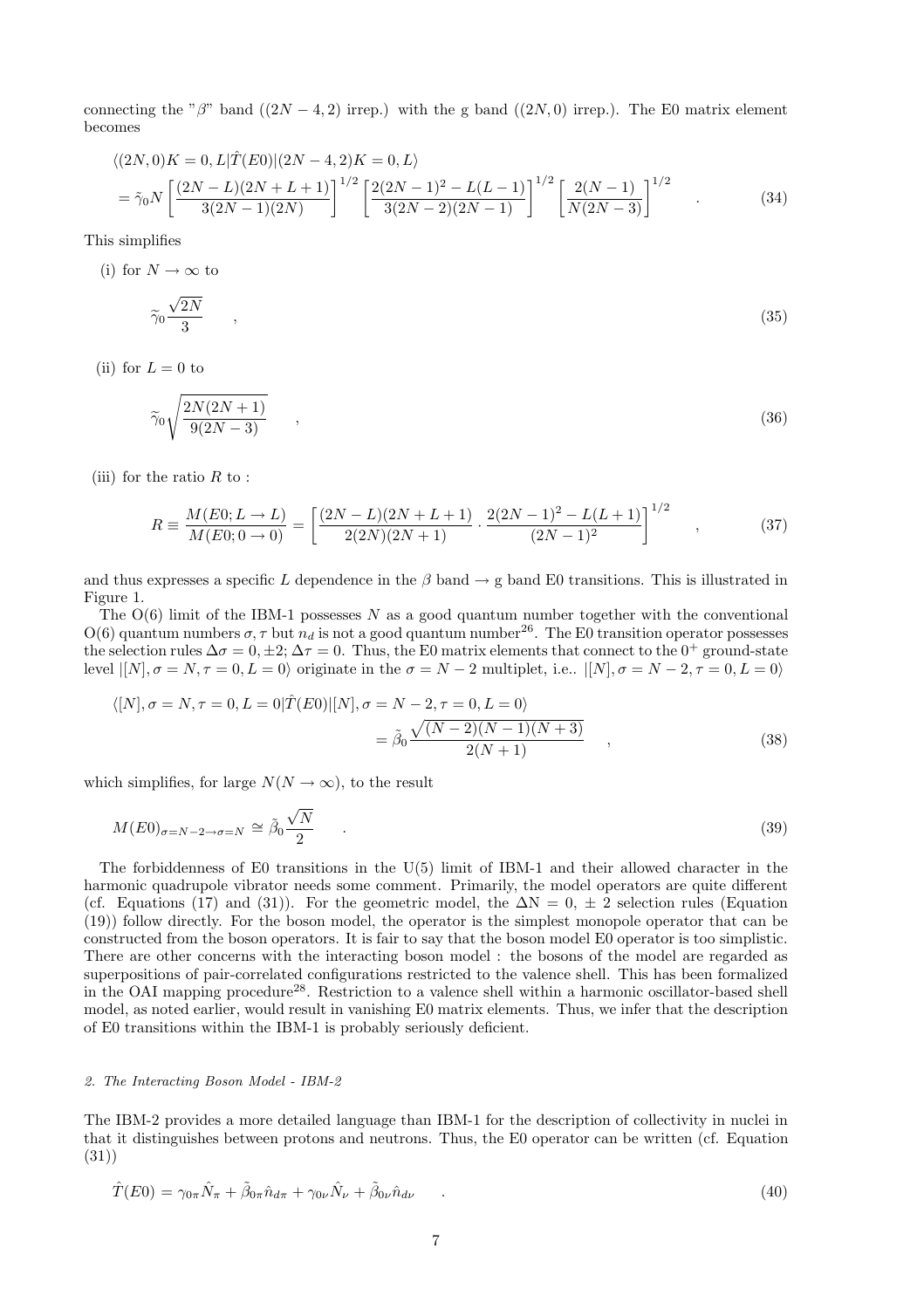The IBM-2 possesses simple limiting dynamical symmetries similar to IBM-1 and in addition new types of limiting symmetries that depend on the distinction between protons and neutrons. The formalism is extensive and is fully detailed in a monograph<sup>29</sup>. A discussion of some aspects of E0 transitions within an IBM-2 framework is made by Barrett and Otsuka<sup>30</sup>. Most commonly, the application of IBM-2 is via parameter fitting to systematic trends in long chains of isotopes (or isotones) with only a few parameters varying. Specific papers using this latter approach will, where applied to E0 properties of nuclei, be cited in Section 3.

We reiterate here, the concern expressed at the end of the previous section, that the description of E0 transitions in IBM-2 may also be seriously deficient. Additional caution is needed in using Equation (40), cf. Equation (31), because there are more fitting parameters available.

#### **E. Shape Mixing Effects on E0 Transitions**

The connection between shape mixing and E0 transitions is the essential point that we want to make in this paper. We argue that, in general, nuclei characterized by coexisting shapes having different deformations will exhibit strong  $\rho^2(E0)$  values if the states associated with the coexisting shapes become mixed. We present this argument starting from a two-level mixing description.

Simple two-level models consist of two configurations corresponding to, in general, two shapes with different quadrupole equilibrium values in the appropriate deformation  $(\beta)$  space. In the general case, mixing between these two configurations  $|0^+_1\rangle$  and  $|0^+_2\rangle$  will result in two eigenstates  $|0^+_i\rangle$  and  $|0^+_f\rangle$ , respectively (see Figure 2)

$$
|0_i^+\rangle = a|0_1^+\rangle + b|0_2^+\rangle ,
$$
  
\n
$$
|0_f^+\rangle = -b|0_1^+\rangle + a|0_2^+\rangle .
$$
\n(41)

Using a general E0 operator,  $\hat{T}(\text{E0})$ , which needs to be expressed in the appropriate model space, characterized by a single quadrupole deformation variable  $\beta$ , one obtains the result for  $\rho_{fi}(\text{E0})$ 

$$
\rho_{fi}(E0) = \frac{1}{eR^2} \left[ ab \left( \langle 0_1^+ | \hat{T}(E0) | 0_1^+ \rangle - \langle 0_2^+ | \hat{T}(E0) | 0_2^+ \rangle \right) + \left( a^2 - b^2 \right) \langle 0_2^+ | \hat{T}(E0) | 0_1^+ \rangle \right] \tag{42}
$$

First, consider the situation in which weak mixing occurs between configurations that correspond to strongly differing equilibrium shapes. Thus,

 $ab \simeq 0$ ,

because of weak mixing; and

$$
\langle 0_2^+|\hat{T}(E0)|0_1^+\rangle \simeq 0 \qquad , \qquad (43)
$$

because the wave functions are mainly localized at different points in deformation space. Thus,  $\rho_{fi}^2 \simeq 0$ . The best example, shown in Figure 3, is observed for the E0 decay from the fission isomeric  $0^+$  state in  $238U^{31,32}$ , resulting in the most retarded E0 transition observed anywhere (cf. Table 3).

Second, consider the strong mixing situation. We still have  $\langle 0_2^+ | \hat{T}(E0) | 0_1^+ \rangle \simeq 0$ , but

$$
a \simeq -b \simeq \frac{1}{\sqrt{2}} \tag{44}
$$

Thus, the general result (42) is approximated by

$$
\rho(E0) = \frac{1}{2} \left[ \langle 0_1^+ | \hat{T}(E0) | 0_1^+ \rangle - \langle 0_2^+ | \hat{T}(E0) | 0_2^+ \rangle \right] \frac{1}{eR^2} \tag{45}
$$

Here, use can be made of the fact that in the collective quadrupole deformation space we have the definition

$$
\beta_k^2 \equiv \langle 0_k^+ | \sum |\alpha_\mu|^2 | 0_k^+ \rangle \tag{46}
$$

which leads to the expression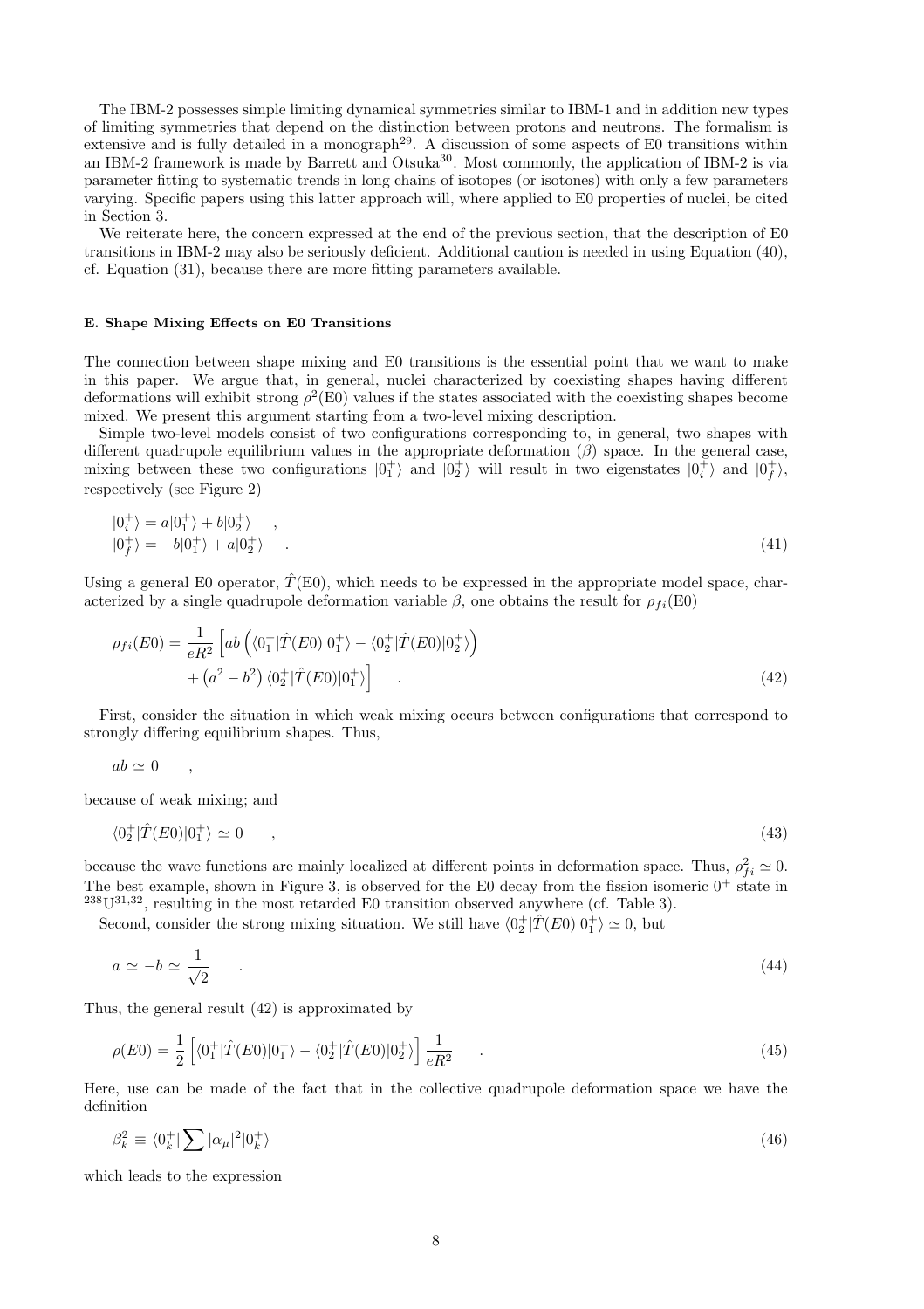$$
\rho_{fi}^2(E0) = \frac{1}{4} \left(\frac{3}{4\pi}\right)^2 Z^2 \left(\beta_1^2 - \beta_2^2\right)^2 \tag{47}
$$

In the particular situation where we have strong mixing between an almost spherical and a strongly deformed shape, we obtain the result (see also Figure 4)

$$
\rho_{fi}^2(E0) \simeq \frac{1}{4} \left(\frac{3}{4\pi}\right)^2 Z^2 \beta_{def}^4 \tag{48}
$$

#### **F. The Connection Between E0 Transitions and Nuclear Radii**

The connection between E0 transitions and nuclear radii which we wish to make is that there are a number of regions where E0 transitions are observed and where empirical data on  $\Delta \langle r^2 \rangle$  are now available<sup>33</sup>. Here we present some simple perspectives on trends in  $\langle r^2 \rangle$  and show how they are connected to nuclear structure. Specifically, we show the types of change in isotope and isomer shifts associated with intruder states<sup>‡</sup> and sudden changes in ground-state structure and the corresponding behavior expected for  $\rho^2(E0)$ .

Starting from a quadrupole (axial) deformed nuclear shape, expressed with a simplified version of Equation  $(15)$ , i.e.,

$$
R = R_0 \left( 1 + \beta Y_2^0(\theta) \right) \tag{49}
$$

(with  $R_0 = r_0 \cdot A^{1/3}$  fm), one derives the mean-square radius as

$$
\langle r^2 \rangle = \frac{3}{5} R_0^2 \left( 1 + \frac{5}{4\pi} \beta^2 \right) \tag{50}
$$

If we now study the situation of two basic configurations (Section  $2E$ ), corresponding to different equilibrium quadrupole deformation values  $\Delta(\beta^2)$ , and allow mixing (described by the mixing amplitude a), the connecting E0 transition is described by (see also  $34$ )

$$
\rho^2(E0) = \left(\frac{3}{4\pi}Z\right)^2 a^2 (1 - a^2) \left[\Delta(\beta^2)\right]^2 \tag{51}
$$

The nuclear radius variation between these two configurations is obtained from Equation (50) as

$$
\Delta \langle r^2 \rangle = \frac{3}{4\pi} R_0^2 \Delta (\beta^2) \qquad ; \tag{52}
$$

or, connecting the isotope shift to a  $\rho^2(E0)$  value results in the formula

$$
\rho^2(E0) = \frac{Z^2}{R_0^4} a^2 (1 - a^2) \left[ \Delta \langle r^2 \rangle \right]^2 \tag{53}
$$

Strictly speaking, the  $\Delta\langle r^2 \rangle$  value in Equation (52) corresponds to the isomeric shift between the two 0<sup>+</sup> configurations. However, we can argue that this isomeric shift will approximately be equal to the isotopic shift where the two  $0^+$  configurations cross (see below). So, it is a very reasonable assumption to use Equation (53) also as an expression relating the  $\rho^2(E0)$  value to the isotopic shift in those nuclei where strong variations in the nuclear radius are seen.

An interesting consistency test of Equation (53) can be carried out for the nucleus  $96$ Sr because : (i) for a long series of Sr nuclei, the isotope shifts are known experimentally as shown in Figure 5 and, (ii) a  $\rho^2(E0)$  value, one of the largest, is known in <sup>96</sup>Sr (cf. Table 1 and Figure 16). If we make use of Equation (53), and make as input choice for the mixing amplitude the maximal value  $a = 1/\sqrt{2}$ , a theoretical value  $\rho^2(E0) = 0.143$  is deduced, in good agreement with the experimental value of  $\rho^2(E0) = 0.185 \pm 0.050$ . This test shows the validity and usefulness of the relation (53).

<sup>‡</sup>In the present discussion, we refer to intruder states as those low-lying excited states that are connected to a largely different deformation as compared to the ground-state deformation. In a microscopic context, they are associated with particle-hole excitations across shell gaps.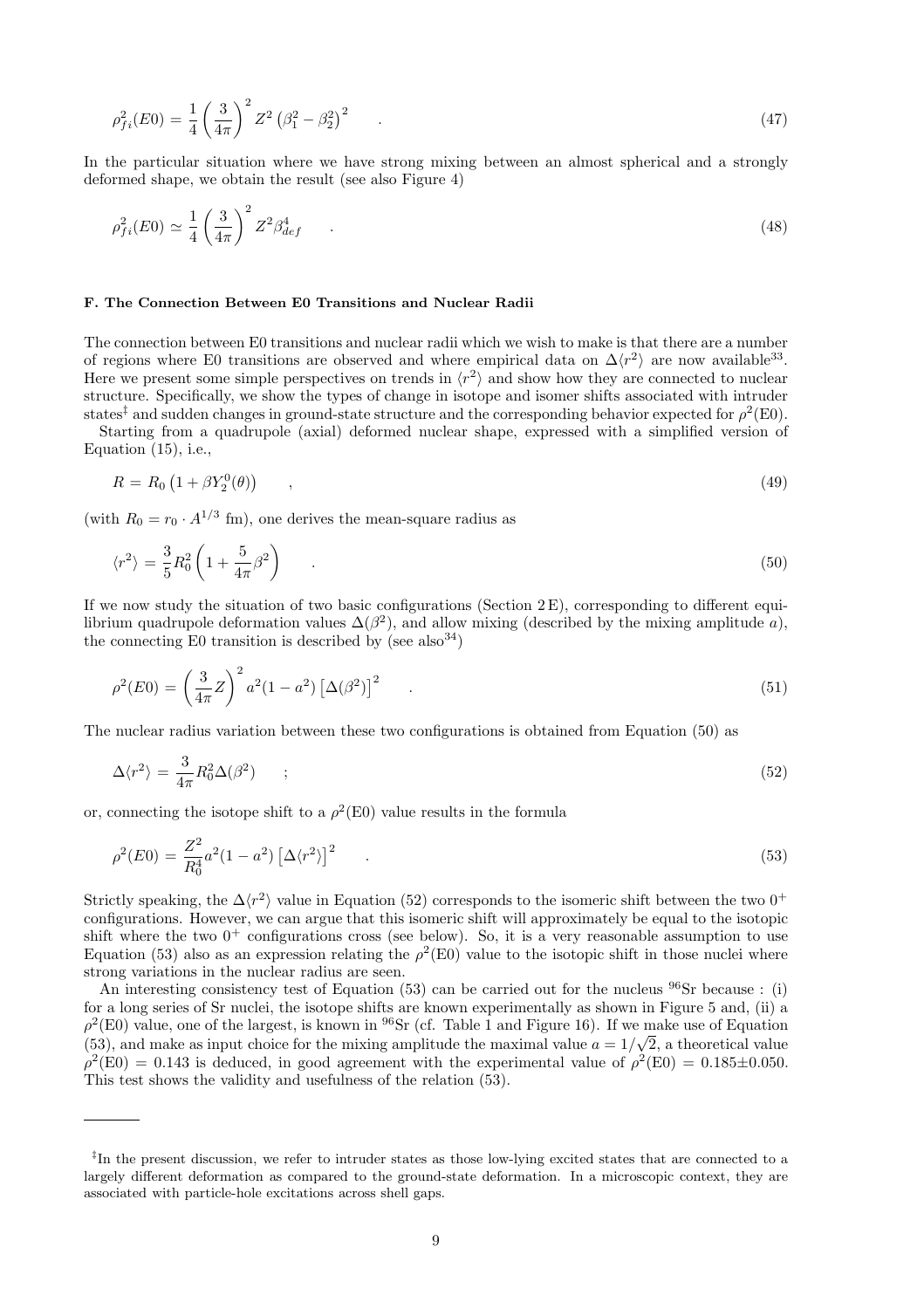The relation between mixing a deformed and a spherical configuration, the variation in nuclear radius in the ground state (isotopic shift), and  $\rho^2(E0)$  values connecting the two  $0^+$  levels can be highlighted in a simple two-state (mixing) model. In the case of no mixing, sharp  $\langle r^2 \rangle$  variations (spikes) and vanishing  $\rho^2(E0)$  values will be seen. With increasing mixing between the two 0<sup>+</sup> states, the  $\langle r^2 \rangle$  variation will become more gradual and  $\rho^2(E0)$  strength will appear in the vicinity of the crossing points. This is illustrated in Figures 6 and 7.

The relationship between E0 transition rates and the variation of the nuclear radius can be extended further. In the situation where the ground state contains some admixture of a strongly-deformed configuration, the E0 transition rate can give information on the mixing amplitude. If now the value  $\beta$  of the deformed configuration is known (from  $B(E2)$  data as in, e.g., the Hg, Pt and Pb nuclei), the mixing amplitude a, describing the mixed wave functions

$$
|0_g^+\rangle = a|0_{sph.}^+\rangle + \sqrt{1 - a^2}|0_{def}^+\rangle
$$
  

$$
|0_{exc.}^+\rangle = -\sqrt{1 - a^2}|0_{sph.}^+\rangle + a|0_{def}^+\rangle , \qquad (54)
$$

can be deduced from Equation (51).

#### **3. Manifestation of E0 Transitions in Nuclei**

In this section we undertake a detailed classification of experimental  $\rho^2(E0)$  values in terms of the different types of structure observed in nuclei, i.e., shell model, collective models, and shape-coexistence models. This is the essential part of the present paper. The subsections – singly-closed shell (and subshell) nuclei, vibrational and weakly-deformed open-shell nuclei, strongly-deformed nuclei, nuclei that exhibit a sudden change in ground-state structure, nuclei that exhibit shape coexistence and intruder states, light nuclei  $(A < 56)$ , and odd-A nuclei – are chosen to classify both nuclei of well-defined structural types (cf. the preceeding section) and nuclei which exhibit large  $\rho^2(E0)$  values.

There are surprisingly few  $\rho^2(E0)$  values known. We present all known values in Tables 1-4. Many more E0 transitions have been identified in nuclei; however a lack of half-life data precludes the assignment of  $\rho^2(E0)$  to these transitions. We emphasize here that this is a serious experimental deficiency in our knowledge of nuclei. We do not undertake a compilation of E0 transitions for which there are no half-life data available. Nevertheless, where patterns of E0 decay help to understand  $\rho^2(E0)$  information, we present details. In the various subsections we reiterate the data, usually in figures. Finally, we note the use of  $\rho^2 \cdot A^{2/3}$  (cf. Table 4) which provides a mass-independent comparison of values.

#### **A. Singly-Closed Shell Nuclei**

In this section we present data for singly-closed shell nuclei with A≥56 and the zirconium nuclei with N<56 which have a closed subshell. However, we postpone a discussion of the (singly-closed shell) tin and lead nuclei, which lie near to the respective midshells at  $N=66$  and 104, until Section 3 E where we deal with low-lying intruder states which are important in these nuclei.

Figure 8 shows the  $\rho^2(E0)$  data for the nickel isotopes  $(Z=28)^{36,37}$ . Of particular note are the transitions with  $\rho^2(E0)$ .10<sup>3</sup> ∼ 80 units which rank among the strongest known for A≥56. In <sup>58,60</sup>Ni the parent levels (at 3531 and 3319 keV) match states which are strongly populated in (<sup>3</sup>He,n) proton-pair transfer reactions<sup>38,39</sup>, i.e., these levels are most probably  $Z=28$  proton intruder states. It appears that in <sup>62</sup>Ni the proton intruder configuration resides predominantly in the 3519 keV state<sup>40</sup>, thus raising a question about the  $\rho^2(E0)$  strength associated with the 2049 keV state. However, there are no direct experimental data on the admixture of the proton intruder configuration in the 2049 keV state. Lastly, <sup>58</sup>Ni is remarkable in that it exhibits both one of the strongest and one of the weakest known  $\rho^2(E0)$  values with a difference of ∼ 10<sup>4</sup>. We interpret the 2942 keV state in <sup>58</sup>Ni as a valence neutron shell configuration.

The appearance of strong  $\rho^2(E0)$  values in the <sup>58–62</sup>Ni nuclei implies significant mixing between the proton 2p-2h intruder configurations and the ground state. This is surprising in the light of the high excitation energy  $(E_x \simeq 3 \text{ MeV})$  of the 2p-2h states. The presence, in <sup>58</sup>Ni, of one of the weakest  $\rho^2(E0)$ values is easier to understand. The nucleus <sup>58</sup>Ni has two neutrons outside of a doubly-closed shell. A variety of  $0^+$  pair configurations can arise within the neutron valence shell. These will all have essentially the same  $\langle r^2 \rangle$  values. Further, when there are only valence neutrons outside of a doubly-closed shell, in order to produce E0 transition strength, the neutrons must polarize the core and this polarization must be different for different configurations.

Figure 9 shows the  $\rho^2(E0)$  data for the zirconium isotopes  $(Z=40)^{41-48}$ . Although Z=40 is not a major closed shell, a proton sub-shell gap exists for  $90-96$  Zr. The most notable feature in the figure is the large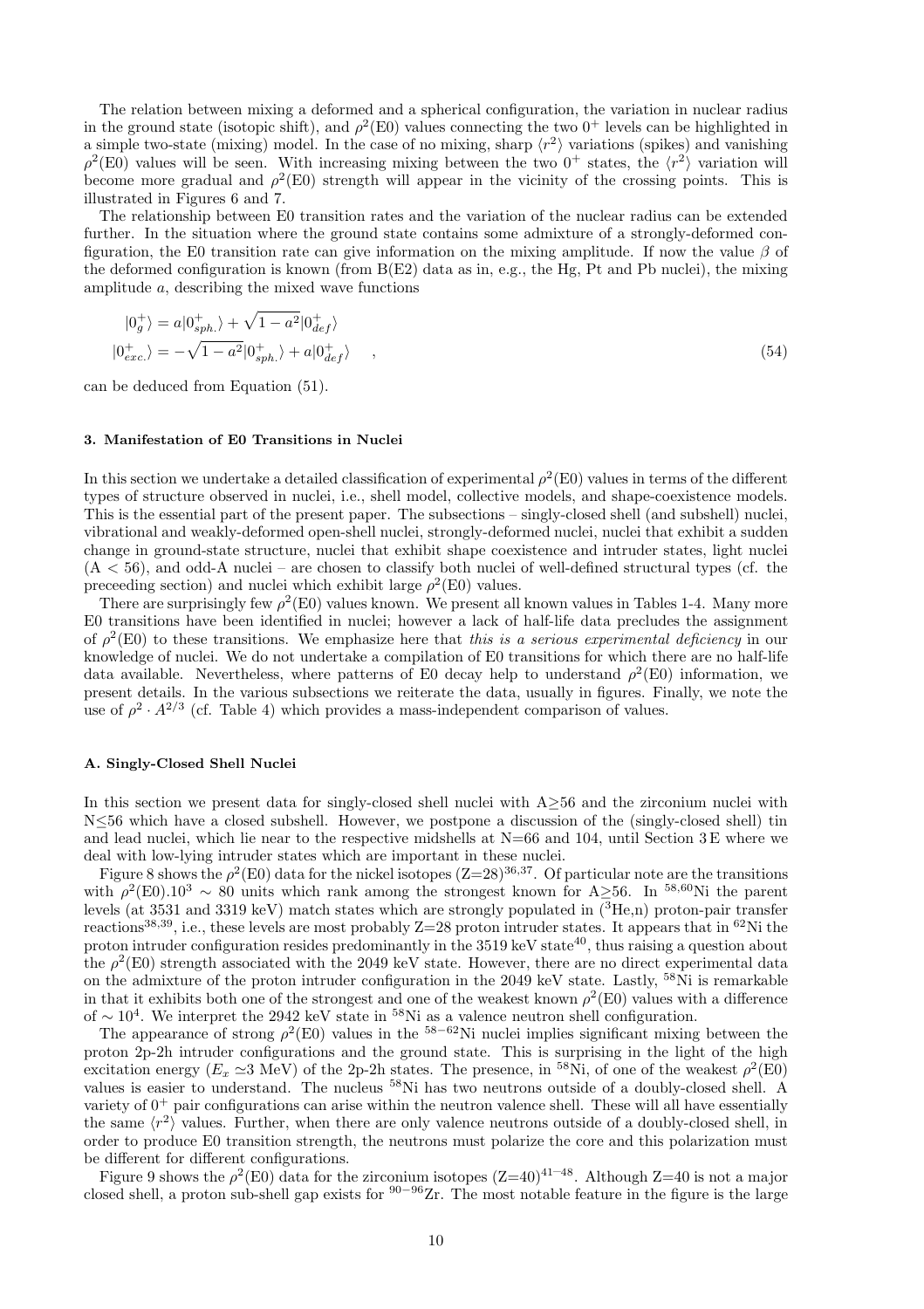$\rho^2(E0)$  values for <sup>98,100</sup>Zr. These are due to a sudden shape change and we defer their discussion until Section 3 D.

One can analyze the  $\rho^2(E0)$  values up to N=56 using a two-component shell-model calculation<sup>42,43,45</sup>, in which the  $(2p_{1/2})_{0^+}^2$  and  $(1g_{9/2})_{0^+}^2$  shell-model configurations dominate the structure of the low-lying  $0^+$  states. The pairing force strongly mixes these configurations, resulting in

$$
|0_{1}^{+}\rangle = \alpha|(2p_{1/2})^{2}0^{+}\rangle + \beta|(1g_{9/2})^{2}0^{+}\rangle ,
$$
  
\n
$$
|0_{2}^{+}\rangle = -\beta|(2p_{1/2})^{2}0^{+}\rangle + \alpha|(1g_{9/2})^{2}0^{+}\rangle .
$$
\n(55)

Spectroscopic factors deduced from transfer reactions (see refs. in<sup>43</sup> and<sup>49</sup>) give  $\alpha$  and  $\beta$  values. Thus,

$$
\langle 0_1^+|\hat{T}(E0)|0_2^+\rangle = 2e\alpha\beta \left\{ \langle r^2\rangle_{2p_{1/2}} - \langle r^2\rangle_{1g_{9/2}} \right\} \tag{56}
$$

Figure 10 shows the experimental values for  $\rho_{21} = \rho(0_2^+ \to 0_1^+)$  for  $\frac{90,92,94,96}{2}$  and comparison with  $\rho_{21}$  values estimated using Equation (56) with  $(\langle r^2 \rangle_{2p_{1/2}} - \langle r^2 \rangle_{1g_{9/2}})$  values given by the shell model estimate, i.e.,  $A^{1/3}$ , and by the values  $\langle r^2 \rangle_{2n}^{1/2}$  $t_{2p_{1/2}}^{1/2}$  = 4.64 fm and  $\langle r^2 \rangle_{1g_{9/2}}^{1/2}$  = 4.79 fm determined<sup>42</sup> using the  $90Zr(t,\alpha)$   $89Y$  reaction. Evidently, for  $90Zr$ , the shell model estimate fails whereas the estimate using empirically-determined  $\langle r^2 \rangle_{nlj}$  values agrees within experimental error. (We note that the influence of variable occupancy of the  $2p_{3/2}$  orbital has been investigated<sup>41–43</sup> also.) The zirconium isotopes are discussed further when the sudden shape change between  $^{98}Zr$  and  $^{100}Zr$  is considered.

Figure 11 shows the  $\rho^2(E0)$  data for the N=82 isotones<sup>50,51</sup>. In the N=82 single-closed shell nuclei, protons are filling the  $1g_{7/2}$ ,  $2d_{5/2}$ ,  $2d_{3/2}$ ,  $3s_{1/2}$  and  $1h_{11/2}$  orbitals. Electric monopole transitions are expected because of mixing between the N=4 orbitals and the N=5  $(1h_{11/2})$  orbital. The simple oscillator shell estimate of  $\rho^2$  for <sup>142</sup>Nd, with 50-50 mixing, is 0.018. Thus, a shell model description would be a good zeroth-order approximation in the N=82 isotones.

The only calculation of E0 properties for the N=82 isotones is a simple two-particle shell model plus pairing force calculation<sup>52</sup>. The calculated E0 properties of <sup>134</sup>Te were qualitatively compared with <sup>136</sup>Xe E0 transition patterns (no  $\rho^2$  values are known) and the E0 systematics of the heavier N=82 isotones.

The lowering of the  $\rho^2$  value in <sup>146</sup>Gd compared to <sup>142</sup>Nd has been discussed<sup>50</sup> in terms of a variable effective monopole charge. An alternative possibility is that orbital binding energy effects are playing a  $role<sup>20</sup>$ .

At the Z=82 closed shell there are  $\rho^2(\frac{0^+}{2})$  data for <sup>206</sup>Pb<sup>53,54</sup> and <sup>204</sup>Pb<sup>55</sup>. Tape et al.<sup>54</sup> have discussed the E0 decay of the  $0^+_2$  state in <sup>206</sup>Pb in terms of simple mixing of valence neutron hole pairs, isotope shift data, and an effective monopole charge for neutrons. They used

$$
|0_{1}^{+}\rangle = \alpha | (3p_{1/2})^{-2} 0^{+}\rangle + \beta | (2f_{5/2})^{-2} 0^{+}\rangle
$$
  
\n
$$
|0_{2}^{+}\rangle = -\beta | (3p_{1/2})^{-2} 0^{+}\rangle + \alpha | (2f_{5/2})^{-2} 0^{+}\rangle , \qquad (57)
$$

and obtained  $\rho_{th} = 0.016(10)$  which can be compared with  $\rho_{expt} = 0.034(2)^{53}$ . The same reasoning but now using theoretical isotopic shifts from neutron hole states in  $^{207}Pb$  relative to  $^{208}Pb^{56}$ , and the theoretical  $0_1^+$ ,  $0_2^+$  wave functions determined by Ma and True<sup>57</sup>, considering the major  $3p_{1/2}$ ,  $2f_{5/2}$  and  $3p_{3/2}$ components results in the value  $\rho_{th}(\text{E0})=0.027$ .

#### **B. Vibrational and Weakly-Deformed Open-Shell Nuclei**

In this section we present data for nuclei which are the best examples of harmonic quadrupole vibrators. We also look at nuclei which closely match the  $U(5)$  and  $O(6)$  limits of the IBM1 (nuclei which closely match the U(5) limit also closely match harmonic quadrupole vibrations). Lastly, in this section, we consider nuclei which we classify as weakly-deformed open-shell nuclei.

Figure 12 shows B(E2) data for low-lying states in <sup>108,110</sup>Pd<sup>58,59</sup>. These two nuclei are very good examples of (near) harmonic quadrupole vibrators ; possibly they are the best known examples. Figure 13 shows the available  $\rho^2(E0)$  data for the palladium isotopes<sup>60–63</sup>. Evidently, <sup>108,110</sup>Pd are not associated with strong  $\rho^2(E0)$  values. The nuclei  $10^{\frac{3}{106}}Pd$  are also (very) good examples of harmonic quadrupole vibrators (see, e.g., Kern et al.<sup>64</sup>). Likewise, the  $\rho^2(E0)$  values in <sup>104,106</sup>Pd are not strong. We infer that a "typical"  $\rho^2(E0) \cdot 10^3$  value for the  $0_2 \to 0_1$  transition in these nuclei is  $\simeq 4$  units. The vibrational nature of <sup>106</sup>Pd, which has  $\rho^2(E0) \cdot 10^3 = 14 \pm 5$  units, is not significantly different from its neighbors and we argue that the larger value of  $\rho^2(E0)$  ( $0_2 \to 0_1$ ) in this nucleus is due either to an intruder admixture<sup>5</sup> (cf. the neighboring cadmium isotopes discussed in Section 3 E), or the true value (cf. the experimental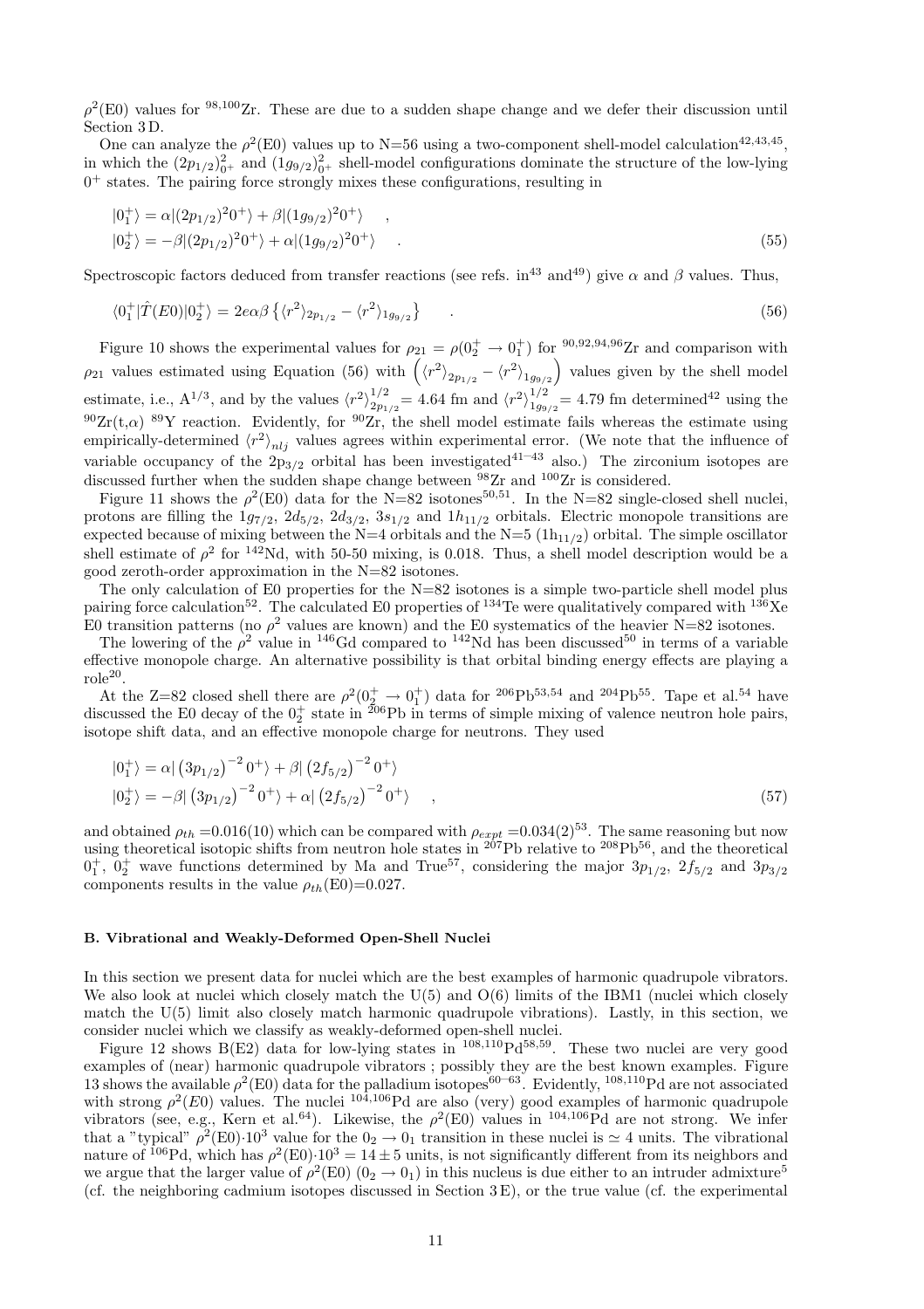error) is smaller. These values of  $\rho^2$  can be compared with an estimate using Equation (25) which gives  $\rho^2(E0) \cdot 10^3 \approx 200$  for  $^{106}Pd$ .

Figure 13 also shows the available  $\rho^2(E0)$  data for the ruthenium isotopes<sup>65,66</sup>. These nuclei have more complex collective structure. The ruthenium isotopes have variously been described using the geometrical collective model (see, e.g.,<sup>21,22</sup>) and using the interacting boson model (see, e.g.,<sup>66–69</sup>) : the lighter Ru isotopes have been interpreted as vibrational or U(5)-like and the heavier Ru isotopes have been interpreted as axially asymmetric rotors or  $O(6)$ -like. Shape coexistence has also been suggested<sup>21,22,70</sup> in these nuclei. In the context of shape coexistence, it has further been suggested<sup>70</sup> that enhanced E0 transitions be looked for in <sup>104</sup>Ru.

Figure 13 shows, lastly, the available  $\rho^2(E0)$  data for the molybdenum isotopes<sup>60</sup>. The large  $\rho^2(E0)$ values in <sup>98,100</sup>Mo and the very large value in <sup>102</sup>Mo can be explained by shape coexistence and a sudden change in ground-state structure. This is addressed in Section 3 D.

Figure 14 shows the available data for the zinc<sup>71,72</sup>, germanium<sup>73,74</sup>, selenium<sup>73,75–77</sup>, and krypton<sup>78–81</sup> nuclei. The nuclei shown exhibit a rich variety of collective behavior. Most notably, the selenium and krypton isotopes exhibit shape coexistence<sup>5</sup>. Shape coexistence and  $\rho^2(E0)$  values in <sup>78</sup>Kr have been discussed $82$  very recently.

The O(6) limit of the IBM-1 possesses well-defined E0 transition selection rules, cf. Section 2 D 1. The nuclei  $^{194,196}$ Pt are, probably, the closest realization for O(6) collective behavior known (see, e.g.,<sup>26,83</sup>); but note the cautionary remarks in<sup>84</sup>). Figure 15 shows the available  $\rho^2(E0)$  data for <sup>194</sup>Pt (calculated using information in the Nuclear Data Sheets for A=194) and <sup>196</sup>Pt<sup>85</sup>. The  $0_3^+ \to 0_1^+$  transition ( $\Delta \sigma$  =  $(2,\Delta \tau = 0)$  is allowed and the  $0^+_2 \rightarrow 0^+_1$  transition  $(\Delta \sigma = 0, \Delta \tau = 3)$  and the  $0^+_3 \rightarrow 0^+_2$  transition  $(\Delta \tau = 2, \Delta \tau = 3)$  are forbidden. Either the O(6) 0<sup>+</sup> states in <sup>194,196</sup>Pt are incorrectly identified (and possibly intruder states must be invoked<sup>85</sup>) or the description of E0 transitions in the IBM-1 (cf. Equation  $(30,31)$ ) is wrong. (We note that the E0 transition strength pattern observed in <sup>194,196</sup>Pt also does not match predictions made by Barrett and Otsuka<sup>30</sup> for the  $\tilde{O}(6)$  limit of the IBM-2. Further, the neutrondeficient Ba and Xe isotopes, which are suggested<sup>30</sup> as possible examples of the  $O(6)$  limit of the IBM-2, may not obey the predicted monopole decay pattern<sup>86</sup>. Finally, we note some IBM-2 fits<sup>87</sup> to monopole properties in the osmium and platinum nuclei which are in fair agreement with the data; and some discussion<sup>88</sup> of E0 properties of  $^{188}Os$  and  $^{196}Pt$  in terms of IBM-1.)

#### **C. Strongly-Deformed Nuclei**

Strongly-deformed nuclei are easily identified by their rotational behavior. There have been remarkably few such nuclei for which  $\rho^2(E0)$  data are available (see, e.g.,<sup>10,11</sup>). Consequently, we have undertaken a compilation and evaluation of data from which  $\rho^2(E0)$  values have been extracted for deformed nuclei. We present the data in Table 3. (The  $N=90$  nuclei, which exhibit rotational behavior, are discussed in Section 3 D because they lie in a region of sudden change in ground-state structure.)

Traditionally, strongly-deformed nuclei have been discussed in terms of rotations,  $\beta$  vibrations,  $\gamma$ vibrations, and quasiparticle excitations; with an association between E0 transitions and  $\beta$  vibrations<sup>1</sup>. This association has been based largely on the nuclei <sup>152</sup>Sm, <sup>154</sup>Gd, and <sup>174</sup>Hf. The nuclei <sup>152</sup>Sm, and <sup>154</sup>Gd have N=90 and, as noted above, are discussed in Sect.3 D. The nucleus  $^{174}$ Hf was discussed in detail in ref.<sup>1</sup> (see ref.<sup>1</sup>, pp. 168-171); but the data in Table 3 reveal that <sup>174</sup>Hf is only one of a number of nuclei with moderate  $\rho^2(E0)$  values (moreover, the updated value given in Table 3 is about one half of the original adopted value<sup>89</sup>). This  $\beta$ -vibrational band picture has probably retained its popularity because E0 transitions are expected with equal strength for all  $\Delta J = 0$ ,  $\beta$ -band to ground-band transitions (cf. Section 2 C). Indeed,  $J_\beta \rightarrow J_g$  E0 transitions are seen in <sup>152</sup>Sm and <sup>154</sup>Gd up to J=10 (see Section 3 D) and in <sup>174</sup>Hf up to J=8<sup>§89</sup>. However, the identification of  $\beta$  vibrations has generally been elusive and the current picture is confused. We briefly discuss this below.

The answer to the question "Do  $\beta$  vibrations exist in nuclei ?" is very unclear. Ideally,  $\beta$  vibrations should exhibit  $B(E2;0^+_g \to 2^+_g)$  values comparable to the  $\gamma$ -vibrational quantity  $B(E2;0^+_g \to 2^+_\gamma)^1$ . This is, in general, not observed. The identification of  $\gamma$  bands in deformed nuclei has been widely made through their enhanced  $B(E2; 0^+_g \rightarrow 2^+_g)$  values. It is safe to say that  $\gamma$  vibrations occur in all deformed nuclei, that the  $0^+_g \to 2^+_q$  transition has an E2 strength of 2∼10 single-particle units, and that the  $\gamma$ -vibrational band is always the lowest  $K^{\pi}$  = 2<sup>+</sup> band in a given nucleus. The lowest  $K^{\pi}$  = 0<sup>+</sup> bands, which would

<sup>&</sup>lt;sup>§</sup>We note that for <sup>174</sup>Hf, estimates<sup>89</sup> are made for  $\rho^2(E_0, J_\beta \to J_g)$  based on lifetimes estimated from interband B(E2;2<sup>+</sup>  $\to 2^+_g$ ) and Clebsch-Gordan coefficients. We do not include  $\rho^2(E_0)$  values so-deduced, here.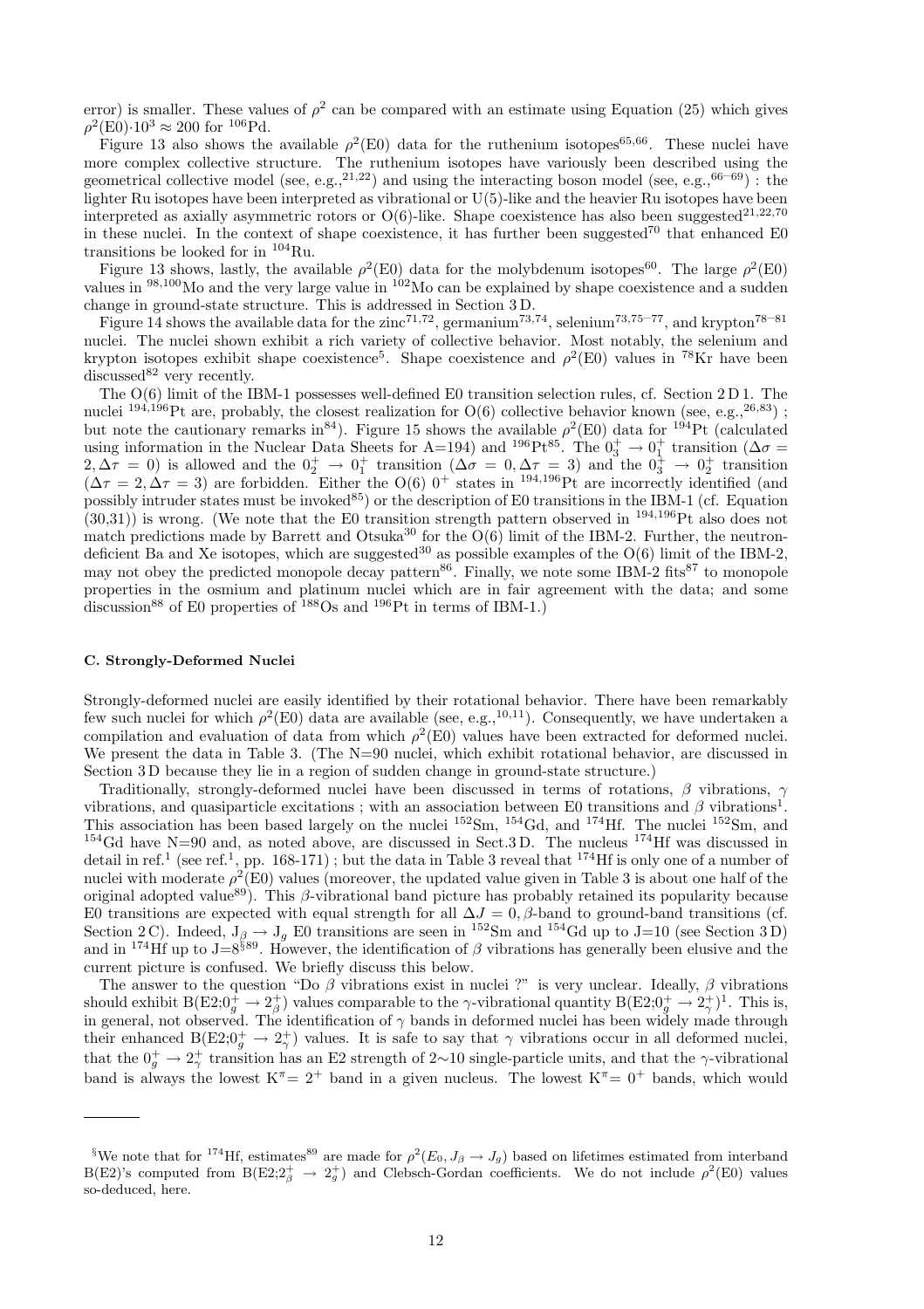be natural candidates for  $\beta$  vibrations, do not often exhibit significant  $0^+_g \rightarrow 2^+_\beta$  E2 strength and do not exhibit any obvious systematic behavior. The strongest  $B(E2; 0<sub>g</sub><sup>+</sup> \to 2<sub>\beta</sub><sup>+</sup>)$  values that we could find in Nuclear Data Sheets are for <sup>158</sup>Dy  $(2.1^5)$ , <sup>170</sup>Yb  $(2.7^6)$ , <sup>174</sup>Hf  $(2.2^6)$ , and <sup>232</sup>Th  $(2.0^3)$ , where the values in single-particle units are given in parentheses. The weakest values that we could find (assuming that the lowest K<sup> $\pi$ </sup> = 0<sup>+</sup> band is always the β-vibrational band) are typically ~ 0.3 s.p. units and as low as 0.06 s.p. units in <sup>178</sup>Hf. However, it has recently been found<sup>90</sup> that in <sup>166</sup>Er the third excited 0<sup>+</sup> state has B(E2; $0_4^+ \rightarrow 2_9^+$ )=8.8<sup>9</sup> s.p. units, suggesting that one should look higher in energy for  $\beta$  vibrations. All of this raises the question : "What is the nature of the lowest  $K^{\pi}=0^{+}$  band in deformed nuclei ?" This is briefly considered below.

The structure of excited  $K^{\pi}=0^{+}$  bands in deformed nuclei has been discussed from a number of viewpoints : this is well summarized in two recent publications<sup>90,91</sup> that provide, in the nucleus  $^{166}Er$ , the most complete view of positive-parity collective states for any deformed nucleus. It is emphasized in these studies of <sup>166</sup>Er that pair-type excitations must be important at low energy. Indeed, pair excitations must exist in a pair-correlated system, although the discussion of such states has received only limited attention theoretically (see, e.g.,  $92$ ).

Although a discussion of the above issues is beyond the scope of the present work, we note that a specific type of pair excitation can give rise to enhanced E0 strength. Namely, if a nucleon pair is excited from, e.g., a set of up-sloping Nilsson orbitals into a set of down-sloping Nilsson orbitals then configurations with different deformations are possible (evidence for such shape coexistence may be reflected by significant variations in rotational parameters for  $K=0$  bands in deformed nuclei). If these configurations mix then E0 transition strength between the states resulting from the mixing will be observed. For complete mixing and β values of 0.25 and 0.33, one obtains from Equation (47), for  $Z=70$ , the result  $\rho^2(E0)\cdot 10^3=150$ , and for Z=90 the result  $\rho^2(E0) \cdot 10^3 = 250$ .

Within the descriptive framework of the interacting boson model, the SU(3) limit of IBM-1 has been applied<sup>27</sup> to deformed nuclei. In particular,  $^{168}$ Er has been considered<sup>93</sup> to be one of the best manifestations of SU(3) boson behavior in a deformed nucleus. The  $\rho^2(E0)$  data for <sup>168</sup>Er (cf. Table 3) would therefore suggest that little if any (the value for <sup>168</sup>Er is consistent with zero) monopole transition strength should be associated with  $SU(3)$  boson states in the IBM. This point needs careful investigation (however, it is beyond the scope of the present work).

Finally, we comment on three very large values of  $\rho^2$ -10<sup>3</sup> in Table 3, namely <sup>162</sup>Er(630<sup>460</sup>), <sup>238</sup>U  $(176^{+36}_{-32})$ , and <sup>238</sup>Pu  $(180^{110})$ . The value for <sup>162</sup>Er depends upon a lifetime deduced from inelastic scattering of  $\alpha$  particles<sup>94</sup>. The  $\gamma$ -branching ratios from the 1171 keV state in question in <sup>162</sup>Er, according to Nuclear Data Sheets, indicate a very weak E2 matrix element with the ground state and consequently very strong E2 matrix elements with the  $2^+_g$  and  $4^+_g$  states. A coupled-channels analysis of the inelastic scattering data would be desirable to determine if two-step excitation (via the  $2^+_g$  state) plays an important role. The value for <sup>238</sup>U depends upon a "mismatch" between  $(\alpha, \alpha')$  and  $(\alpha, \alpha' \gamma)$  data<sup>95</sup> which is reconciled by invoking unobserved internal conversion. A direct observation of this is desirable. The value for <sup>238</sup>Pu depends upon unresolved doublets in the  $\gamma$ -ray and conversion-electron spectra of <sup>238</sup>Np $\rightarrow$ <sup>238</sup>Pu<sup>96</sup> and of  $^{238}\text{Am} \rightarrow ^{238}\text{Pu}^{97}$  and it would be desirable to narrow the errors on the  $\gamma$ -ray and conversion-electron intensities.

#### **D. Nuclei That Exhibit a Sudden Change in Ground-State Structure**

There are two known regions where a sudden change in ground-state structure occurs in nuclei : these are between N=58 and 60 and N=88 and 90. Nuclei for which there are  $\rho^2(E0)$  values are shown in Figures 16-19 for N=58, 60, 88, 90, respectively. There exists clear evidence for large E0 strength associated with these nuclei. In particular, the value  $\rho_{32}^2(E0) \cdot 10^3 = 185 \pm 50$  units in <sup>96</sup>Sr is one of the strongest known in any nucleus with A≥56; and the values of  $\rho_{21}^2(E0)$  in <sup>100</sup>Zr and <sup>102</sup>Mo also rank among the strongest known in heavy nuclei. It is natural to associate the origin of these large  $\rho^2(E0)$  values with shape mixing where we have in mind a "crossing over" of weakly-deformed and strongly-deformed states as shown in Figures 6 and 7.

In the N=58,60 Sr, Zr, Mo nuclei, Equation (48) can be used in its more general from, viz.

$$
\rho_{fi}^2(E0) = \left(\frac{3}{4\pi}\right)^2 Z^2 a^2 (1 - a^2) \beta_{def}^4 \tag{58}
$$

considering the mixing of a deformed ( $\beta \simeq 0.35$ ) and a spherical configuration with a the mixing amplitude between the spherical and deformed configuration<sup>98</sup>. We show, in Figure 20, the results for the 2-level model calculation of  $\rho^2(E0)$ . On the lower axis (upper axis) the unperturbed (perturbed) energy difference of the two 0<sup>+</sup> levels is indicated. Values of  $\rho^2(E0)$  10<sup>3</sup> up to 350 can result<sup>99</sup>. In Figure 21 we compare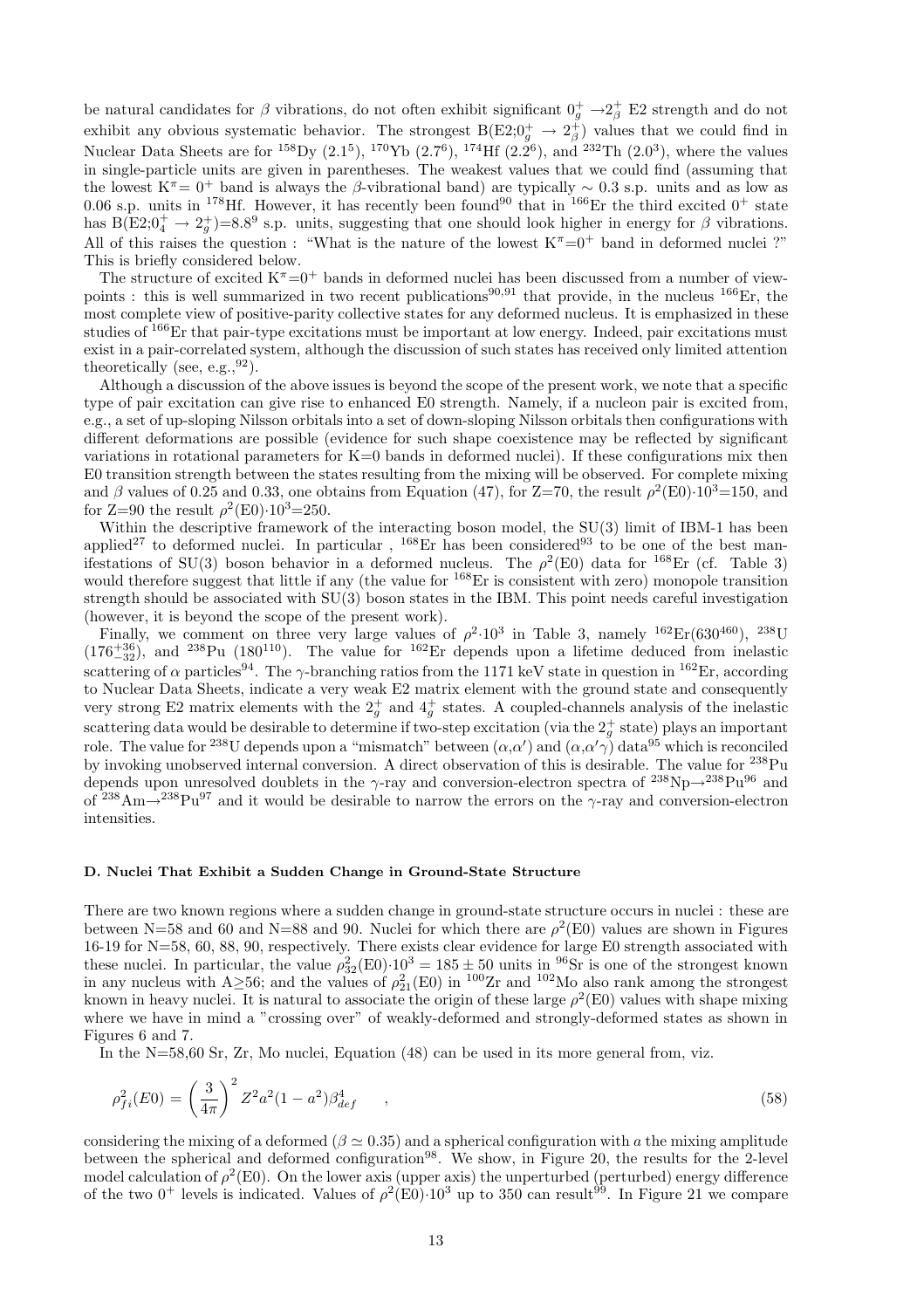all data for the strongest  $\rho^2(E0)$  values in the Sr, Zr, Mo, Ru and Pd nuclei with neutron number  $50\le N\le 64$ . One clearly observes the largest  $\rho^2(E0)$  values near N=58,60 where experimental values up to  $\rho^2(E0) \cdot 10^3 \simeq 185$  are obtained. These results present compelling evidence for the presence and mixing of largely different nuclear shapes. The energy spectra in this Z=40, N=54-62 mass region is consistent with the coexistence (and mixing) of almost spherical and strongly prolate deformed shapes $5,6,99,100$ .

The N=90 nuclei are examples of good rotors and thus are well deformed. So, the question arises (cf. Section 2 C 2) : "Are the  $0^+_2$  states in the N=90 nuclei  $\beta$  vibrations?" We note that the spacing of the rotational bands built on the ground state and first excited  $0^+$  state in  $^{152}Sm$ ,  $^{154}Gd$ ,  $^{156}Dy$  are very similar, which would be characteristic of  $\beta$  vibrations. However, we also note a peculiarity of the B(E2) values in the ground-state bands of the N=90 nuclei, as compared to other well-deformed nuclei. This is shown in Figure 22. Usually, B(E2) values for ground-state bands of well-deformed nuclei are, within experimental error, in agreement with the rigid rotor model (unlike excitation energies!) However, unique to the N=90 nuclei among well-deformed nuclei, the B(E2)'s of their ground-state bands clearly increase (more in accord with one's expectations cf. the deviation of excitation energies from a rigid rotor, i.e., in support of centrifugal stretching). To our knowledge, this feature of the N=90 nuclei (and indeed of the conformity of ground-state band B(E2)'s to the rigid rotor for well-deformed nuclei cf. energies) has not been recognized. Thus, we incline towards an interpretation of the N=90 nuclei as very soft, i.e., as involving mixing of configurations with different shapes. This needs further exploration. We note a set of calculations for <sup>154,156,158</sup>Gd<sup>101</sup>, that can be described as IBM-1 configuration mixing calculations, which discuss  $\rho^2(E0)$  values in these nuclei. We further note a very recent interpretation<sup>102</sup> of <sup>152</sup>Sm in terms of phase coexistence.

#### **E. Nuclei That Exhibit Shape Coexistence and Intruder States**

Intruder states are generally associated with shape coexistence. This topic has been explored thoroughly in two reviews<sup>5,103</sup> to which we refer the reader for details of the evidence for shape coexistence.. Already in the review on doubly-even nuclei<sup>5</sup>, the qualitative connection between shape coexistence and E0 strength was made. This section and the previous section provide an updated and extended perspective of this connection.

In Figures 23 and 24 the  $\rho^2(E0)$  data<sup>104–106</sup> for the doubly-even Sn and Cd nuclei are given. One of the most distinct features is the very strong  $\rho_{32}^2(E0)$  values, in particular in the Sn nuclei, which is a clear indication of strong mixing between an almost spherical and a deformed intruder excitation<sup>107</sup>. The Cd nuclei also exhibit strong  $\rho_{32}^2(E0)$  values. For <sup>114</sup>Cd, a detailed illustration of the relative E0 strength is given in Figure 25. The IBM-2 configuration mixing calculations of Heyde et al.<sup>108</sup> are in fair agreement with observed values for  $\rho^2(E0)$  in <sup>114</sup>Cd.

The data for the  $Z=82$  mass region are shown for the Pb nuclei in Figure 26 and for the Hg nuclei in Figure 27<sup>5</sup>. Information on the mixing between the ground-state spherical and the intruder deformed configuration has been deduced for the Pb nuclei  $(192 < A < 196)^{109,110}$  and for the Hg nuclei  $(184\leq A\leq 190)^{111,112}$ . For the Hg nuclei  $(180\leq A\leq 188)$ , the mixing amplitude, deduced from  $\rho^2(E0)$ values<sup>111</sup> and from  $\alpha$ -decay studies<sup>112</sup>, is given in Figure 28. In this figure, a comparison with IBM-2 configuration mixing calculations<sup>113</sup> is presented also. These calculations give a reasonable prediction of the  $\rho^2(E0)$  values in <sup>186,188</sup>Hg from parameters fitted to isotope shift data.

#### **F. Light Nuclei (A** < **56)**

We separate light nuclei from the detailed classifications of Sections 3 A-3 E because some  $\rho^2(E0)$  values appear significantly larger than those in heavier nuclei although this is simply an  $A^{-2/3}$  effect (see Equation 14).

In Table 4 we present the excitation energy, the  $\rho^2(E0)$  values, as well as the 'reduced'  $\rho^2(E0)$  values, i.e.,  $\rho^2(E0) \cdot A^{2/3}$  for selected light nuclei, where we also compare with some of the largest  $\rho^2(E0)$  values.

From the shell-model analysis, as given in Section 2 B, within a given shell (e.g., the sd-shell), one does not expect strong  $\rho^2(E0)$  values. It appears though that in a number of N=Z sd-shell nuclei (see Figure 29), e.g., <sup>24</sup>Mg and <sup>28</sup>Si, strong  $\rho^2(E0)$  values are observed.

In light sd shell nuclei, in particular in  $^{16}O$ ,  $^{18}O$  and  $^{20}Ne$  clear-cut evidence for deformed 4p-4h excitations across the  $Z$ ,N=8 closed shell has been given (see, e.g.,<sup>5</sup>). Further into the sd shell, near to N=Z, inelastic electron scattering on <sup>26</sup>Mg<sup>116</sup> and inelastic  $\alpha$ -particle scattering on <sup>24</sup>Mg<sup>116</sup> and <sup>28</sup>Si<sup>117</sup> result in form factors which indicate the need for incorporating excitations out of the p-shell core and for  $2\hbar\omega$  excitations out of the sd shell, respectively. In such excitations, the radial extension of orbitals in the  $N=1$  and the N=3 and 4 shells are quite different from those in the N=2 shell, and this may partly explain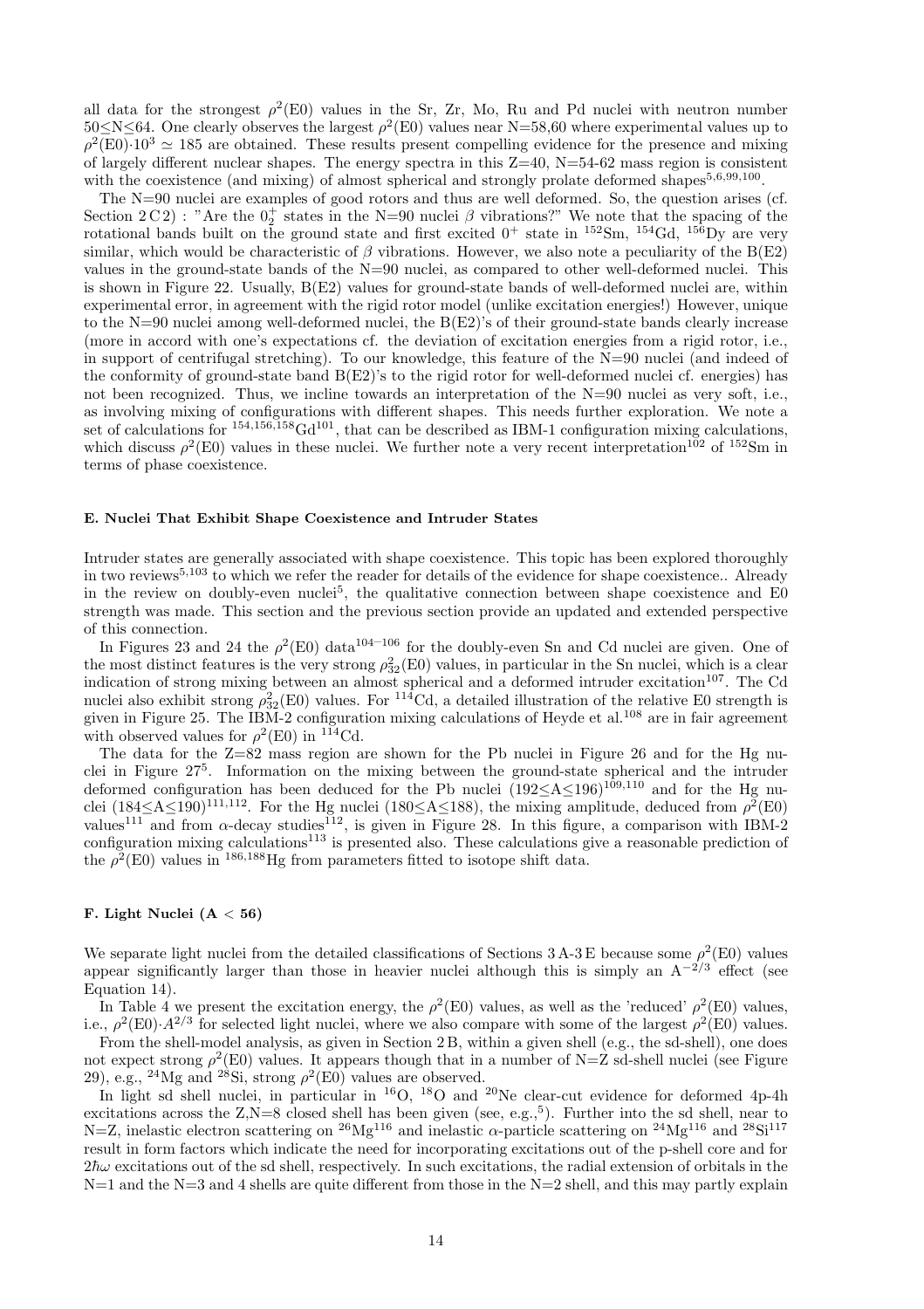the presence of these strong  $\rho^2(E0)$  values. A more precise description will need a large-scale shell-model calculation where the sd-model space is expanded to include multi-particle multi-hole excitations in a consistent way. Attempts in this direction, albeit in a approximate way, have been carried out near the N=20 shell-closure for sd-shell nuclei<sup>118–122</sup>.

Although we suggest in the previous paragraph that understanding strong  $\rho^2(E0)$  values in sd-shell nuclei requires investigation, nuclei with  $A \leq 56$  which exhibit<sup>5</sup> shape coexistence possess moderate to strong  $\rho^2(E0)$  values. The nuclei <sup>16,18</sup>O, <sup>38</sup>Ar and <sup>40,42,44</sup>Ca (cf. Figures 3.1-3.6, 3.9 in<sup>5</sup>) are included in Table 4.

#### **G. Odd-A Nuclei**

Recently, it has become evident that E0 transitions may exhibit widespread occurrence in odd-A nuclei (see, e.g.,  $^{123-125}$ ). The identification of E0 transitions in odd-mass nuclei is not new (see, e.g.,  $^{126}$ ); but it is not easy because coincidence gating of conversion electrons is needed to correctly locate the E0 transitions in the scheme.

At present, we know of no  $\rho^2(E0)$  data for odd-A nuclei. To obtain such data will be challenging because of the higher level density and consequent greater decay scheme complexity in odd-A nuclei. However, information in odd-mass nuclei would be of great value for understanding mixing mechanisms because of the restrictions on mixing due to the spin-parity of the unpaired nucleon (see for example a recent study of  $187 \text{Au}^{125}$ ). Such information could cast light on the unusual E0 decay pattern in  $184,186 \text{Pt}^{127,128}$  which are core nuclei for <sup>185</sup>Pt and <sup>187</sup>Au.

## **H.** Relating  $\rho^2$  and  $\Delta \langle r^2 \rangle$

An important influence on this study has been the emerging broad picture of  $\langle r^2 \rangle$  information in nuclei provided by the atomic hyperfine spectroscopy studies of long chains of isotopes using lasers<sup>33</sup>. Because the nuclear radius directly presents information on the ground-state wave function, information on the nuclear ground-state density can be derived and thus knowledge of the particular shape and shape change can be determined in an almost model-independent way.

The Pb, Hg, Pt region provides a very clear illustration of this and is most dramatically illustrated in Figure 30 where the  $\langle r^2 \rangle$  values are presented for the Hg, Au and Pt nuclei (both even- and odd-mass nuclei). Compared to the gentle variation of a spherical liquid-drop model, given by the expression of Equation 50, the jumps in the odd-mass Hg and the Au nuclei cannot so easily be understood. The explanation for the odd-even staggering effect in the Hg nuclei is related to a drastic change in the occupied single-particle orbitals for the ground state and isomeric state as situated in the small oblate and large prolate deformed minima of the energy surface<sup>5</sup>. The behaviour in the odd-mass Au nuclei  $(Z=79)$  is related to a lowering of orbitals from the  $1h_{9/2}$  configuration lying above the Z=82 closed shell at deformation  $\epsilon_2 = 0^{103}$ . In a spherical model, the negative-parity configuration can be associated with a 4h-1p excited configuration as the intruding configuration that now looks more like a Pt core+1 particle. The change from a Hg core+1h into a Pt core+1p can be analysed in terms of a change in  $\beta^2$  value (in the region of N=108) from  $\beta_2 \simeq 0.12$  in Hg nuclei to  $\beta_2 = 0.21$  in Pt nuclei and so implies a large jump in the nuclear ground-state deformation and shape $5,103$ .

The interest now is to go to even more neutron-deficient Au nuclei in this mass region. The likely extrapolation for the ground-state structure is as shown by the dotted lines in Figure 31 which makes the intruder Pt core+1p (4h-1p) structure the ground-state (98,100 $\leq$ N $\leq$ 108) before changing back to the regular states originating from the  $2s_{1/2}$ ,  $1d_{3/2}$  and  $1h_{11/2}$  orbitals. Experiments on  $\langle r^2 \rangle$  values in this very-neutron-deficient region would be most interesting to test the above ideas of shape changes through a modification of the core structure (from Hg to Pt and back to Hg).

#### **4. Conclusions**

From the extensive discussion on E0 monopole properties carried out in the present paper, in which the whole nuclear mass region is considered, it becomes clear that the strongest E0 transitions ( $\rho^2(E0) \cdot 10^3 \ge$ 20), at least for nuclei which do not have deformed ground states, are associated with the coexistence of configurations with different shapes and their mixing.

The strongest E0 transitions quite often result between pairs of excited states, i.e., the  $0^+$  ground state is not involved in the process.

When studying the variations in  $\rho^2(E0)$  values within a given model type (single-closed shell nuclei,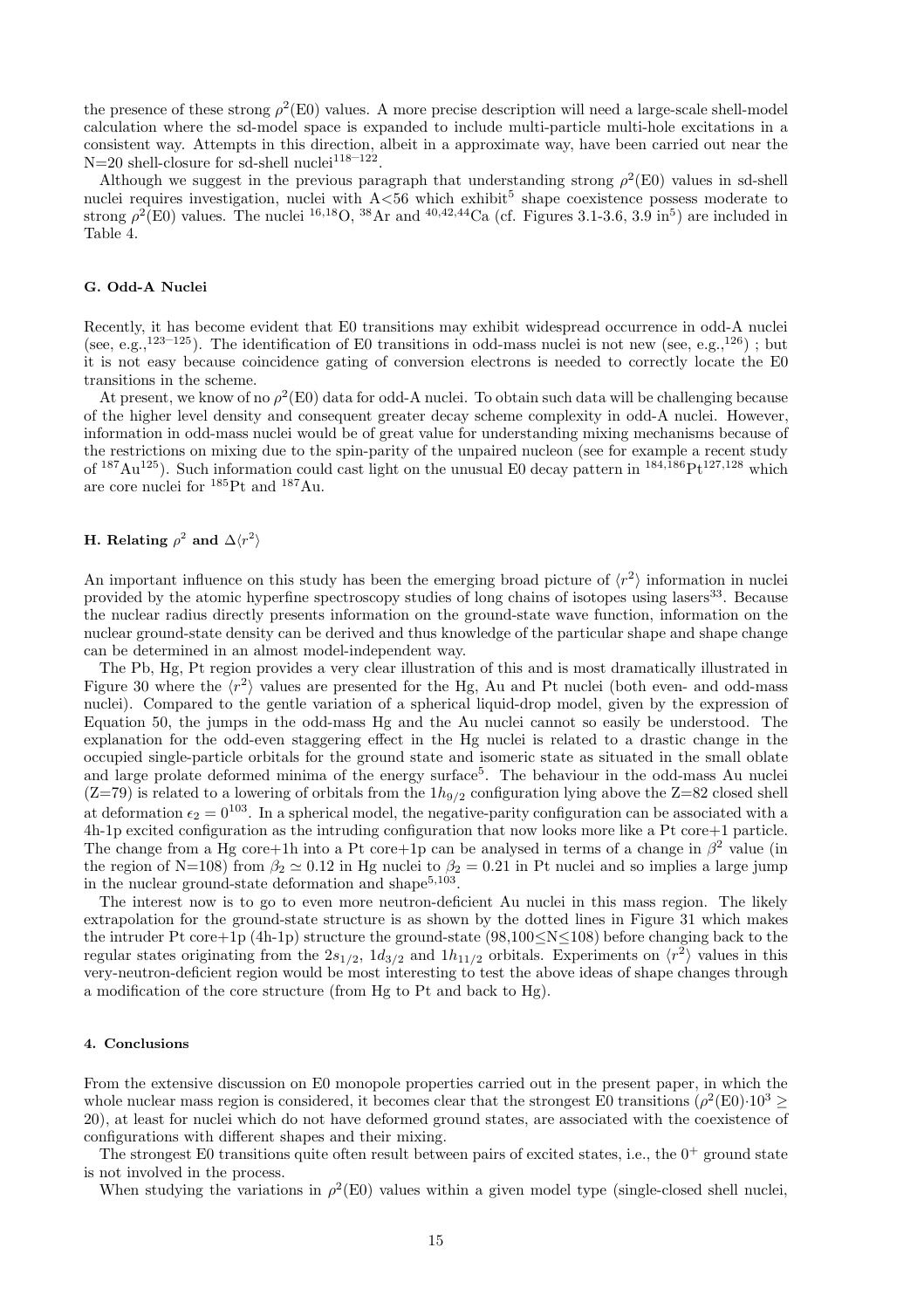vibrational or weakly deformed systems, strongly deformed nuclei, ...), it is not easy to connect model variations to the corresponding experimental  $\rho_{exp}^2(E0)$  values unless shape mixing effects have been removed. This immediately follows from the fact that shape admixtures totally dominate the E0 decay pattern.

One can definitely put the E0  $(\rho^2(E0))$  observable forward as a very sensitive probe of deformed shape admixtures, i.e., it acts as a spectroscopic fingerprint for the presence of shape mixing in a region of nuclei.

We also point out that there is a serious lack of  $T_{1/2}(0^+)$  experimental values, at present. This is related to the many experimental difficulties when extending lifetime measurements into the region  $T_{1/2}$  < 10 ps. Here, a clear need for Doppler shift data emerges. A program of studies of the  $(n, n'\gamma)$  reaction<sup>131,132</sup> is very helpful, in this respect.

An intimate connection between E0 transitions (non-diagonal matrix elements) on the one hand, and isotopic shifts (differences of diagonal matrix elements) on the other hand has been pointed out, with ample illustration of its validity in the Sr, Zr, and in the Pb nuclei. This proves to be a good test to check consistency between observed E0 and  $\langle r^2 \rangle$  values in given mass regions.

At present, not enough data are available on  $J^{\pi} \to \tilde{J}^{\pi}$  E0 transitions (with  $J^{\pi} \neq 0^{+}$ ), to test a possible J dependence in the resulting  $\rho^2(E0)$  values. Such a result may shed light on the connection of the geometrical and algebraic collective models to nuclei in the rare-earth and actinide region.

Finally, relations between E0 properties (testing mean square change fluctuations in the atomic nucleus) and other multipole properties  $(M1, E2)$  have recently been suggested<sup>133,134</sup>. Further explorations and detailed studies along these lines are needed.

## *Acknowledgments*

The authors would like to thank many people for suggesting that we try to present E0 monopole properties in a coherent way, discussing the underlying model concepts and making the full E0 data set available. We thank, in particular : H.J.Kluge and I.Talmi for discussions on the importance of relating  $\rho^2(E0)$  values to isotopic shifts in the Hg region, in an early phase; H.Mach for discussions regarding half-life measurements  $(T_{1/2}(0^+)^s)$ ; and J.Van Klinken for discussions about E0 measurements in the actinide region. The input from P.Van Isacker, M.Harder, W.Nazarewicz, T.Otsuka, J.Draayer, D.Troltenier, J.Escher, and P.H.Heenen on theoretical issues has been much appreciated.

This work was supported by DOE grant DE-FG02-96ER40958 at Georgia Tech. (JLW), DE-FG02- 96ER40978 at LSU(EFZ) and by a NATO Research Grant CRG 96-0981. Two of the authors (KH,CDC) thank the FWO-Flanders for financial support and one of them (KH) is grateful to CERN for financial support during the latest stages of this work.

- 4. J.Kantele, Nucl. Instr. Meth. **A271**, 625 (1988).
- 5. J.L.Wood, K.Heyde, W.Nazarewicz, P. Van Duppen, and M.Huyse, Phys. Rep. **215**, 101 (1992).
- 6. K.Heyde and R.A.Meyer, Phys. Rev. **C37**, 2170 (1988).
- 7. E.F.Zganjar and J.L.Wood, in Proc. Int. Conf. on Exotic Nuclei and Atomic Masses, ed. M. de Saint Simon and O.Sorlin (Editions Frontières, Gif-sur-Yvette, France, 1995), p. 437.
- 8. J.L.Wood, in Proc. Int. Conf. on Nuclear Shapes and Nuclear Structure at Low Excitation Energies, ed. M. Vergnes, D. Goutte, P.H.Heenen, and J. Sauvage (Editions Frontières, Gif-sur-Yvette, France, 1994), p. 295.
- 9. E.F.Zganjar and J.L.Wood, Nucl. Phys. **A520**, 427c (1990).
- 10. N.A.Voinova-Eliseeva and I. A. Mitropol'skii, Sov. J. Part. Nucl. **17**, 521 (1986).
- 11. A.V.Aldushenkov and N.A.Voinova, Nucl. Data Tables **11**, 299 (1972).
- 12. J.Schirmer, D.Habs, R.Kroth, N.Kwong, D.Schwalm, M.Zirnbauer, and C.Broude, Phys. Rev. Lett. **53**, 1897 (1984).

<sup>1</sup>. A.Bohr and B.Mottelson, Nuclear Structure (Benjamin, Reading, Massachusetts, 1975).

<sup>2</sup>. J.Eisenberg and W.Greiner, Nuclear Theory : Nuclear Models (North-Holland Publishing Co., Amsterdam, The Netherlands, 1987), Vol. 1.

<sup>3</sup>. J.Kantele, in Heavy Ions and Nuclear Structure, Proc. of the XIV Summer School, Mikolajki, 1984, edited by B.Sikora and Z.Wilhelmi (Harwood Academic Publ., New York, 1984), p. 391.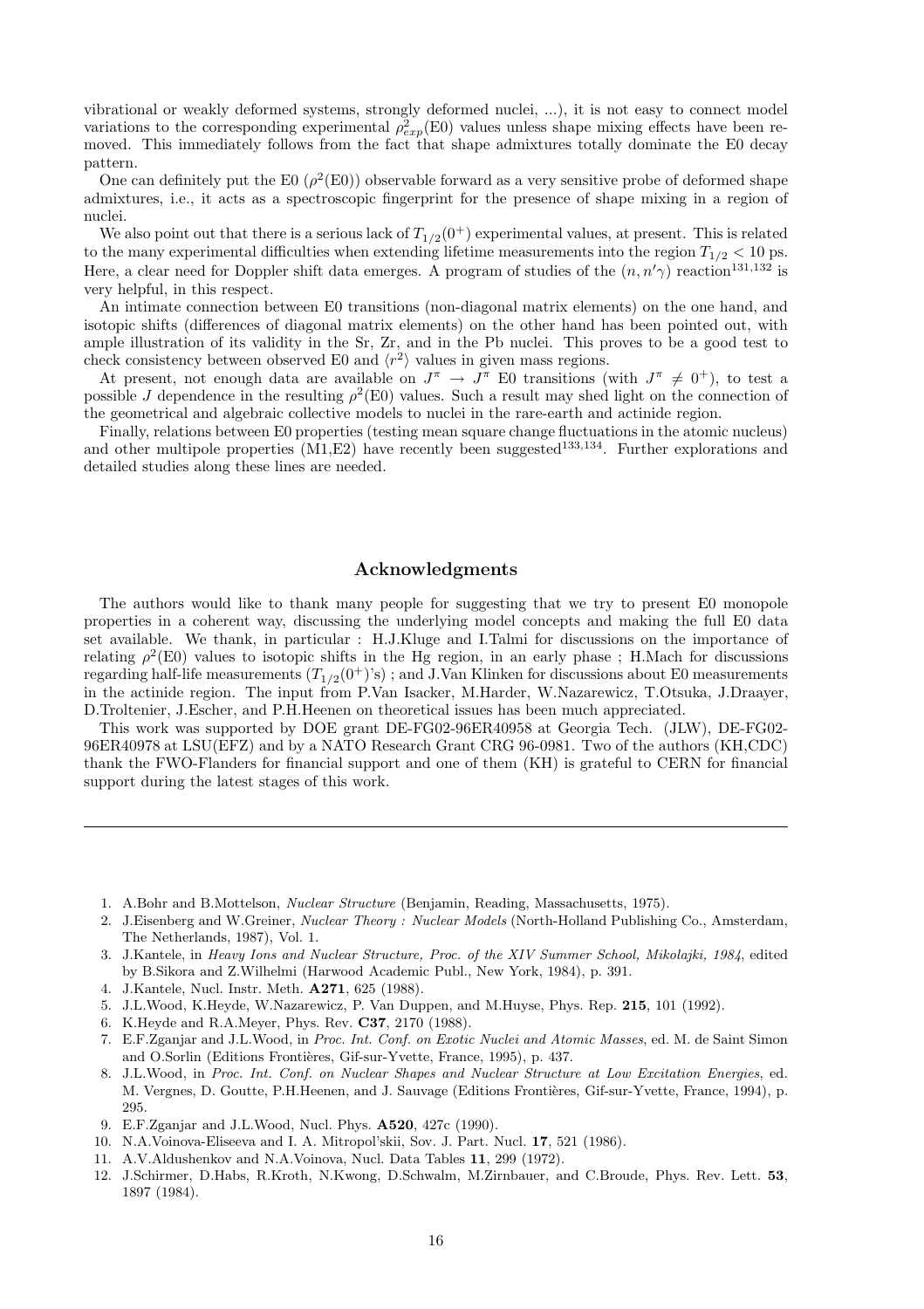- . M.Nessin, T.H.Kruse, and K.E.Eklund, Phys. Rev. **125**, 639 (1962).
- . D.A.Bell, C.E.Aveledo, M.G.Davidson, and J.P.Davidson, Can. J. Phys. **48**, 2542 (1970).
- . E.L.Church and J.Weneser, Phys. Rev. **103**, 1035 (1956).
- . G.G.Colvin and K.Schreckenbach, in Capture Gamma-Ray Spectroscopy and Related Topics, No. 125 in AIP Conf.Proc., ed. S.Raman (Am. Inst. Phys., N.Y., 1985), p. 290.
- . R.S.Hager and E.C.Seltzer, Nucl. Data **A6**, 1 (1969).
- 18. A.Passoja and T.Salonen, Report (Univ. of Jyväskylä) JYFL RR  $2/86$ .
- . D.H.Wilkinson, Nucl. Phys. **A133**, 1 (1969).
- . A.Moalem, Phys. Rev. **C26**, 1757 (1982).
- . D.Troltenier, J.Maruhn, W.Greiner, V. Aguilar, P.O.Hess, and J.H.Hamilton, Z.Phys. **A338**, 261 (1991).
- . D.Troltenier, J.Maruhn, W.Greiner, and P.O.Hess, Z.Phys. **A343**, 25 (1992).
- . J.O.Rasmussen, Nucl. Phys. **19**, 85 (1960).
- . A.Arima and F.Iachello, Ann. Phys. **99**, 253 (1976).
- . A.Arima and F.Iachello, Ann. Phys. **111**, 201 (1978).
- . A.Arima and F.Iachello, Ann. Phys. **123**, 468 (1979).
- . F.Iachello and A.Arima, The Interacting Boson Model (Cambridge University Press, Cambridge, U.K., 1987).
- . T.Otsuka, A.Arima, and F.Iachello, Nucl. Phys. **A309**, 1 (1978).
- . A.Frank and P.Van Isacker, Algebraic Methods in Molecular and Nuclear Structure Physics (J.Wiley and Sons, Inc., 1994).
- . B.R.Barrett and T.Otsuka, Phys. Rev. **C46**, 1735 (1992).
- 31. J.Kantele, W.Stöffl, L.E.Ussery, D.J.Decman, E.A.Henry, R.W.Hoff, L.G.Mann, and G.L.Struble, Phys. Rev. Lett. **51**, 91 (1983).
- 32. J.Kantele, W.Stöffl, L.E.Ussery, D.J.Decman, E.A.Henry, R.J.Estep, R.W.Hoff, and L.G.Mann, Phys. Rev. **C29**, 1693 (1984).
- . E.Otten, in Treatise on Heavy-Ion Science, ed. D.A.Bromley (Plenum Publ. Co, 1989), Vol. 8, p. 517.
- . J.L.Wood, E.F.Zganjar, and K.Heyde, Z.Phys. **A353**, 355 (1996).
- . F.Buchinger et al., Phys. Rev. **C41**, 2883 (1990); errata **C42**, 2754 (1990).
- . E.K.Warburton and D.E.Alburger, Phys. Lett. **36B**, 38 (1971).
- . A.Passoja, R.Julin, J.Kantele, and M.Luontama, Nucl. Phys. **A363**, 399 (1981).
- . D.Evers, W.Assmann, K.Rudolph, S.J.Skorka, and P.Sperr, Nucl. Phys. **A198**, 268 (1972).
- . W.P.Alford, R.A.Lindgren, D.Elmore, and R.W.Boyd, ibid. **A243**, 269 (1975).
- . D.L.Hanson, N.Stein, J.W.Sunier, C.W.Woods, and O.Hansen, Nucl. Phys. **A321**, 471 (1979).
- . W.J.Courtney and H.T.Fortune, Phys. Lett. **41B**, 4 (1972).
- . A.Warwick, R.Chapman, J.L.Durell, J.N.Mo, and S.Sen, Phys. Lett. **88B**, 55 (1979).
- . R.Julin, J.Kantele, M.Luontama, and A.Passoja, Z. Phys. **A303**, 147 (1981).
- . H.Mach, E.K.Warburton, W.Krips, R.L.Gill, and M.Moszynski, Phys. Rev. **C42**, 568 (1990).
- . D.Burch, P.Russo, H.Swanson, and E.G.Adelberger, Phys. Lett. **40B**, 357 (1972).
- . G.Lhersonneau, B.Pfeiffer, K.-L.Kratz, T.Engvist, P.P.Jauho, A.Jokinen, J.Kantele, M.Leino, J.M.Parmonen, H.Penttilä, J.Äystö, and the ISOLDE Collaboration, Phys. Rev. C49, 1379 (1994).
- . K.Kawade, G.Battistuzzi, H.Lawin, H.A.Seli˘c, K.Sistemich, F.Schussler, E.Monnand, J.A.Pinston, B.Pfeiffer, and G.Jung, Z. Phys. **A304**, 293 (1982).
- 48. H.Mach, M.Moszynski, R.L.Gill, F.K.Wohn, J.A.Winger, J.C.Hill, G.Molnár, and K.Sistemich, Phys. Lett. **230B**, 21 (1989).
- . A.M.Van den Berg, A.Saha, G.D.Jones, L.W.Put, and R.H.Siemssen, Nucl. Phys. **A429**, 1 (1984).
- . R.Julin, J.Kantele, M.Luontama, A.Passoja, P.Kleinheinz, and J.Blomqvist, Phys. Lett. **94B**, 123 (1980).
- . R.Julin, M.Luontama, A.Passoja, and W.Trzaska, ATOMKI Kozlem. **26**, 36 (1984).
- . P.F.Mantica Jr., B.E.Zimmerman, W.B.Walters, and K.Heyde, Phys. Rev. **C43**, 1696 (1991).
- . R.Julin, J.Kantele, M.Luontama, P.Poikolainen, and V.Rahkonen, Phys. Lett. **65B**, 337 (1976).
- . J.W.Tape, E.G.Adelberger, D.Burch, and L.Zamick, Phys. Rev. Lett. **29**, 878 (1972).
- . J.Kantele, M.Luontama, W.Trzaska, R.Julin, A.Passoja, and K.Heyde, Phys. Lett. **171B**, 151 (1986).
- . J.Speth, L.Zamick, and P.Ring, Nucl. Phys. **A232**, 1 (1974).
- . C.W.Ma and W.W.True, Phys. Rev. **C8**, 2313 (1973).
- 58. L.E.Svensson, C.Fahlander, L.Hasselgren, A.Bäcklin, L.Westerberg, D.Cline, T.Czosnyka, C.Y.Wu, R.M.Diamond, and H.Kluge, Nucl. Phys. **A584**, 547 (1995).
- . L.E.Svensson, Ph.D. thesis, Univ. of Uppsala, 1989.
- . R.J.Estep, R.K.Sheline, D.J.Decman, E.A.Henry, L.G.Mann, R.A.Meyer, W.Stoeffl, L.E.Ussery, and J.Kantele, Phys. Rev. **C35**, 1485 (1987).
- 61. M.Luontama, R.Julin, J.Kantele, A.Passoja, W.Trzaska, A.Bäcklin, N.-G.Jonsson, and L.Westerberg, Z. Phys. **A324**, 317 (1986).
- . S.Ohya, K.Katsumata, K.Miyazawa, N.Mutsuro, and A.Furusawa, J. Phys. Soc. Japan **48**, 1070 (1980).
- . G.Colvin, F.Hoyler, and S.J.Robinson, J.Phys. **G13**, 191 (1981).
- . J.Kern, P.E.Garrett, J.Jolie, and H.Lehmann, Nucl. Phys. **A593**, 21 (1995).
- . M.Koike, H.Kawakami, K.Komura, and H.Yamada, Phys. Rev. **C10**, 1996 (1974).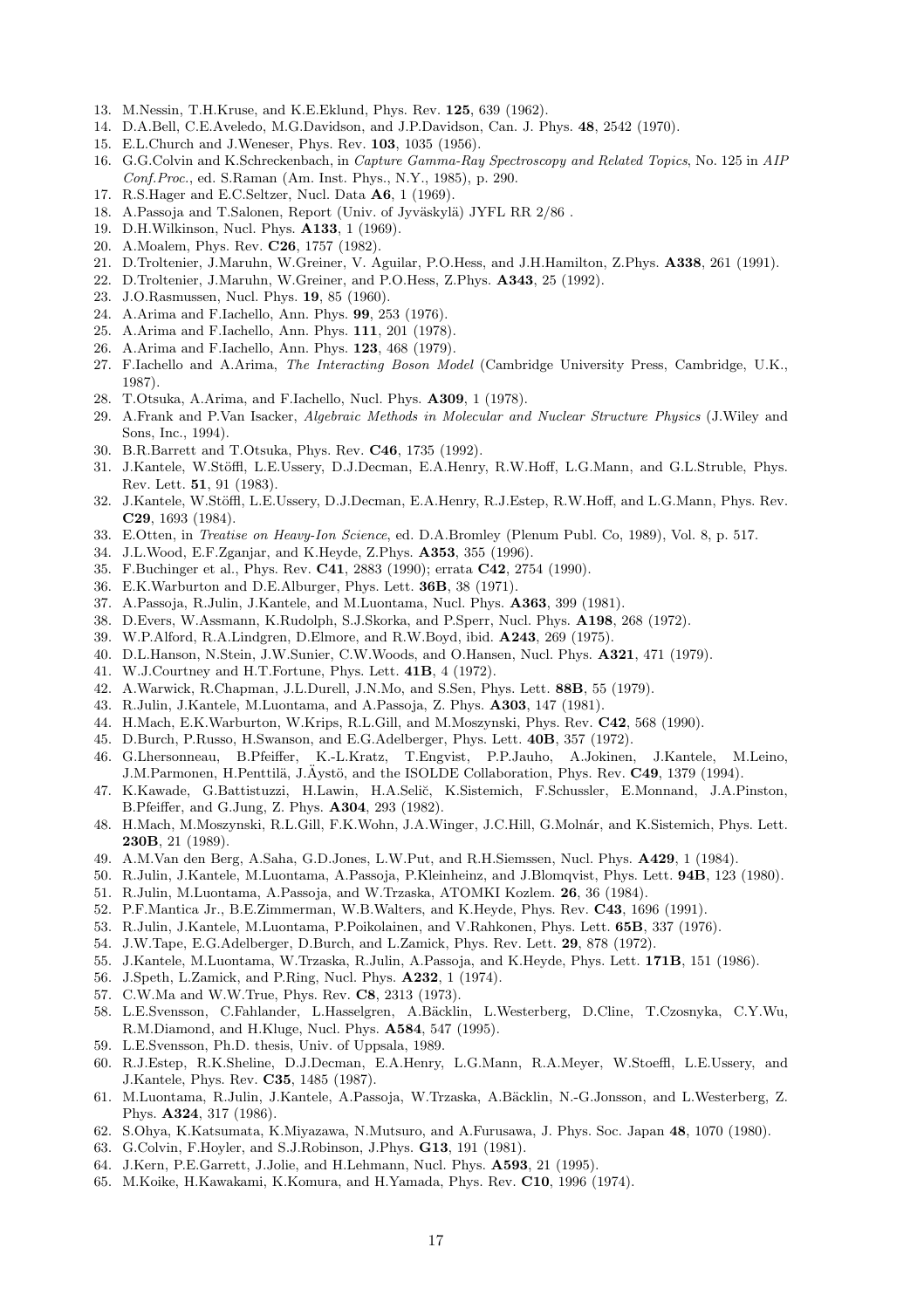- . A.Giannatiempo, A.Passeri, A.Perego, and P.Sona, Phys. Rev. **C33**, 1024 (1986).
- . J.Stachel, P.Van Isacker, and K.Heyde, Phys. Rev. **C25**, 680 (1982).
- . D.Bucurescu, G.Cata, D.Cutoiu, G.Constantinescu, M.Ivascu, and N.V.Zamfir, Z. Phys. **A324**, 387 (1986).
- . K.Kim, A.Gelberg, T.Mizusaki, T.Otsuka, and P. von Brentano, Nucl. Phys. **A604**, 163 (1996).
- . J.Stachel, N.Kaffrell, E.Grosse, H.Emling, H.Folger, R.Kulessa, and D.Schwalm, Nucl. Phys. **A383**, 429 (1982).
- . A.Passoja, R.Julin, J.Kantele, J.Kumpulainen, M.Luontama, and W.Trzaska, Nucl. Phys. **A438**, 413 (1985).
- . J.Reisberg, H.Genz, J.Lange, A.Richter, and H.-W.M¨uller, Nucl. Phys. **A280**, 13 (1977).
- . A.Passoja, M.Vergnes, J.Kantele, and M.Luontama, Phys. Scr. **T5**, 147 (1983).
- . A.Passoja, R.Julin, J.Kantele, M.Luontama, and M.Vergnes, Nucl. Phys. **A441**, 261 (1985).
- . A.V.Ramayya, R.M.Ronningen, J.H.Hamilton, W.T.Pinkston, G.Garcia-Bermudez, R.L.Robinson, H.J.Kim, H.K.Carter, and W.E.Collins, Phys. Rev. **C12**, 1360 (1975).
- . A.Makishima, M.Ishii, M.Ohshima, M.Adachi, and H.Taketani, Nucl. Phys. **A425**, 1 (1984).
- . A.Giannatiempo, A.Nannini, A.Passeri, A.Perego, and P.Sona, Z. Phys. **A325**, 157 (1986).
- . C.Chandler et al., Phys. Rev. **C56**, R2924 (1997).
- . A.Giannatiempo, A.Nannini, A.Perego, P.Sona, M.J.G.Borge, O.Tengblad, and the ISOLDE Collatoration, Phys. Rev. **C52**, 2444 (1995).
- . A.Giannatiempo, A.Nannini, A.Perego, P.Sona, M.J.G.Borge, K.Riisager, O.Tengblad, and the ISOLDE Collaboration, Phys. Rev. **C47**, 521 (1993).
- . A.Zemel, T.Hageman, J.J.Hamill, and J. Klinken, Phys. Rev. **C31**, 1483 (1985).
- . P.Sarriguren, E.Moyade Guerra, A.Escuderos, and A.C.Cerrizo, Nucl. Phys. **A635**, 55 (1998).
- . R.F.Casten and J.A.Cizewski, Nucl. Phys. **A309**, 477 (1978).
- . M.P.Fewell, G.J.Gyapong, R.H.Spear, M.T.Esat, A.M.Baxter, and S.M.Burnett, Phys. Lett. **1578**, 353 (1985).
- . M.K.Harder and B.Krusche, Phys. Lett. **B331**, 25 (1994).
- . P.F.Mantica and W.B.Walters, Phys. Rev. **C53**, R2586 (1996).
- . R.Bijker, A.E.L.Dieperink, O.Scholten, and R.Spanhoff, Nucl. Phys. **A344**, 207 (1980).
- . W.R.Kane, R.F.Casten, D.D.Warner, K.Schreckenbach, H.R.Faust, and S.Blakeway, Phys. Lett. **117B**, 15 (1982).
- . H.Ejiri and G.B.Hageman, Nucl. Phys. **A161**, 449 (1971).
- . P.E.Garrett, M.Kadi, C.A.McGrath, V.Sorokin, M. Li, M.F.Yeh, and S.W.Yates, Phys. Lett. **B400**, 250 (1997).
- . P.E.Garrett, M.Kadi, M.Li, C.A.McGrath, V.Sorokin, M.F.Yeh, and S.W.Yates, Phys. Rev. Lett. **78**, 4545 (1997).
- . A.A.Shihab-Eldin, J.O.Rasmussen, M.A.Stoyer, D.G.Burke, and P.E.Garrett, Int. J. Mod. Phys. **E4**, 411 (1995).
- . D.D.Warner, R.F.Casten, and W.F.Davidson, Phys. Rev. **C24**, 1713 (1981).
- . R.M.Ronningen et al., Phys. Rev. **C26**, 97 (1982).
- . F.K.McGowan and W.T.Milner, Nucl. Phys. **A571**, 569 (1994).
- . C.M.Lederer, Phys. Rev. **C24**, 1175 (1981).
- . I.Ahmad, R.K.Sjoblom, R.F.Barnes, F.Wagner Jr., and P.R.Fields, Nucl. Phys. **A186**, 620 (1972).
- . K.Heyde, E.D.Kirchuk, and P.Federman, Phys. Rev. **C38**, 984 (1988).
- . K.Heyde and R.A.Meyer, Phys. Rev. **C42**, 790 (1980).
- . H.Mach, M.Moszynski, R.L.Gill, G.Molnar, F.K.Wohn, J.A.Winger, and J.C.Hill, Phys. Rev. **C42**, 793 (1990).
- . P.Van Isacker, K.Heyde, M.Waroquier, and G.Wenes, Nucl. Phys. **A380**, 383 (1982).
- . F.Iachello, N.V.Zamfir, and R.F.Casten, Phys. Rev. Lett. **81**, 1191 (1998).
- . K.Heyde, P.Van Isacker, M.Waroquier, J.L.Wood, and R.A.Meyer, Phys. Repts. **102**, 291 (1983).
- . J.Kantele, R.Julin, M.Luontama, A.Passoja, T.Poikolainen, A.B¨acklin, and N.-G.Jonson, Z. Phys. **A289**, 157 (1979).
- . R.Julin, J.Kantele, M.Luontama, A.Passoja, T.Poikolainen, A.B¨acklin, and N.-G.Jonsson, Z. Phys. **A296**, 315 (1980).
- . A.B¨acklin, N.G.Jonson, R.Julin, J.Kantele, M.Luontama, A.Passoja, and T.Poikolainen, Nucl. Phys. **A351**, 490 (1981).
- . G.Wenes, P.Van Isacker, M.Waroquier, K.Heyde, and J.Van Maldeghem, Phys. Rev. **C23**, 2291 (1981).
- . K.Heyde, P.Van Isacker, M.Waroquier, G.Wenes, and M.Sambataro, Phys. Rev. **C25**, 3160 (1982).
- . P.Van Duppen, E.Coenen, K.Deneffe, M.Huyse, and J.L.Wood, Phys. Rev. **C35**, 1861 (1987).
- . P.Dendooven, P.Decrock, M.Huyse, G.Reusen, P.Van Duppen, and J.Wauters, Phys. Lett. **B226**, 27 (1989).
- . P.Joshi et al., Int. J. Mod. Phys. **E3**, 757 (1994).
- . J.Wauters, N.Bijnens, H.Folger, M.Huyse, H.Y.Hwang, R.Kirchner, J.Schwarzenberg, and P.Van Duppen, Phys. Rev. **C50**, 2768 (1994).
- . A.Barfield, B.R.Barrett, K.A.Sage, and P.D.Duval, Z. Phys. **A311**, 205 (1983).
- . P.M.Endt, At.Data Nucl. Data Tables **55**, 171 (1993).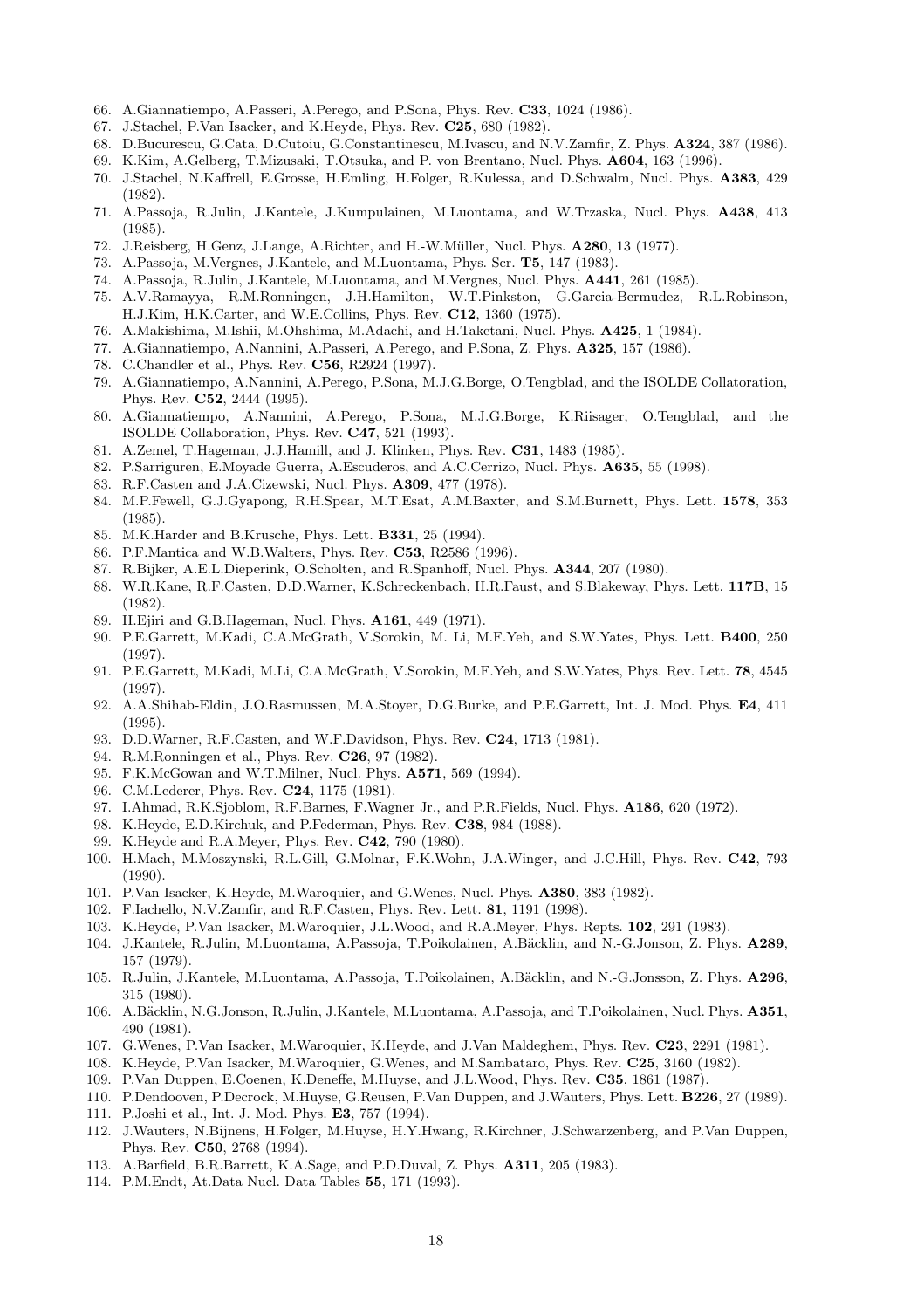- . P.M.Endt, Nucl. Phys. **A521**, 1 (1990).
- . H.Blok, H.P.Blok, J.F.A.van Hienen, G.van der Steenhoven, C.W.de Jager, H.de Vries, A.Saha, and K.K.Seth, Phys. Lett. **149B**, 441 (1984).
- . H.P.Morsch, D.Dehnhard, and T.K.Li, Phys. Rev. Lett. **34**, 1527 (1975).
- . W.C.Haxton and C.Johnson, Phys. Rev. Lett. **65**, 1325 (1990).
- . E.K.Warburton, J.A.Becker, and B.A.Brown, Phys. Rev. **C41**, 1147 (1990).
- . K.Heyde and J.L.Wood, J. Phys. **G17**, 135 (1991).
- . N.Fukunishi, T.Otsuka, and T.Sebe, Phys. Lett. **296B**, 279 (1992).
- . A.Poves and J.Retamosa, Nucl. Phys. **A571**, 221 (1994).
- . C.D.Papanicolopulos, M.A.Grimm, J.L.Wood, E.F.Zganjar, M.O.Kortelahti, J.D.Cole, and H.K.Carter, Z. Phys. **A330**, 371 (1988).
- . J.Schwarzenberg, J.L.Wood, and E.F.Zganjar, Phys. Rev. **C45**, R896 (1992).
- . D.Rupnik, E.F.Zganjar, J.L.Wood, P.B.Semmes, and W.Nazarewicz, Phys. Rev. **C51**, R2867 (1995).
- . E.F.Zganjar and J.L.Wood, in Proc. Int. Workshop on Nuclear Structure in the Zirconium Region, Bad Honef, Germany, April 24-28, 1988, ed. J.Eberth et al. (Springer Verlag, Berlin, 1988), p. 88.
- . Y.Xu, K.S.Krane, M.A.Gummin, M.Jarrio, J.L.Wood, E.F.Zganjar, and H.K.Carter, Rev. Lett. **68**, 3853 (1992).
- . J.G.McEver, Ph.D. thesis, Georgia Tech., 1997.
- 129. Th.Hilberath, St.Becker, G.Bollen, H.-J.Kluge, U.Krönert, G.Passler, J.Rikovska, R.Wyss, and the ISOLDE Collaboration, Z.Phys. **342**, 1 (1992).
- . G.Passler, J.Rikovska, E.Arnold, H.-J.Kluge, L.Monz, R.Neugart, H.Ravn, K.Wendt, and the ISOLDE Collaboration, Nucl. Phys. **A580**, 173 (1994).
- . S.W.Yates, A.Khan, A.J.Filo, M.C.Mirzaa, J.L.Weil, and M.T.McEllistrem, Nucl. Phys. **A406**, 519 (1983).
- . S.W.Yates, C.A.McGrath, P.E.Garrett, M.Yeh, and T.Belgya, in Proc. of the 9th Int. Conf. of Capture Gamma-Ray Spectroscopy and Related Topics, edited by G.L.Molnár, T.Belgya, and Z. Révay (Springer Verlag, Berlin, 1997), Vol. 1, p. 211 and refs therein.
- . P.von Neumann-Cosel, J.N.Ginocchio, H.Bauer, and A.Richter, Phys. Rev. Lett. **75**, 4178 (1995).
- . A.Richter, Progr. Part. Nucl. Phys. **34**, 261 (1995).
- 135. A.Passoja, J.Kantele, M.Luontama, R.Julin, E.Hammarén, P.O.Lipas, and P.Toivonen, J. Phys. **G12**, 1047 (1986).
- . H.Kawakami, N.Yoshikawa, K.Komura, M.Koike, and H.Yamada, Phys. Rev. **C25**, 2013 (1981).
- . A.Giannatiempo, A.Nannini, A.Perego, and P.Sona, Phys. Rev. **C44**, 1844 (1991).
- . B.Bengtson, H.L.Nielsen, N.Rud, and K.Wilsky, Nucl. Phys. **A378**, 1 (1982).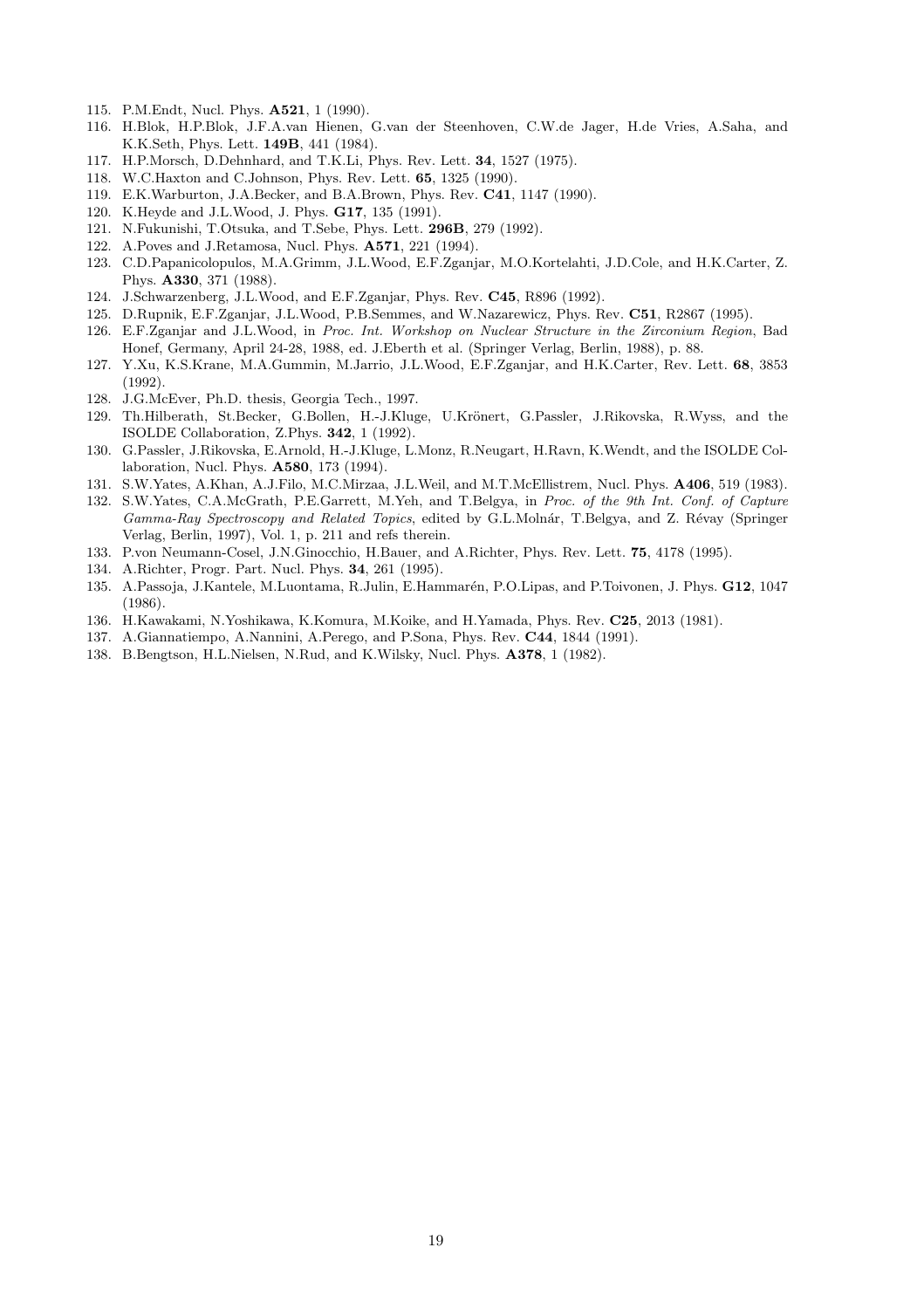Fig. 1. The spin dependence (L) for E0 transitions connecting the various  $J^{\pi}$  levels in the β-band and ground-band (axial rotor) compared to the corresponding IBM-1 SU(3) E0 transitions (cf. Equation (37)).

Fig. 2. Schematic potential energy surface as a function of the quadrupole deformation. We illustrate the 2-level model with an almost spherical and a strongly deformed shape  $(0_1^+, 0_2^+)$ . Schematic collective wave functions are drawn with dashed lines.

Fig. 3. The fission isomer E0 decay in  $^{238}$ U that represents the slowest E0 transition known<sup>31,32</sup>. The figure is taken from<sup>5</sup>, with corrections from Nuclear Data Sheets. The excitation energies of the super-deformed band members are estimates based on the rotational parameter shown which is typical for this structure (see, e.g., $^5$ ).

Fig. 4. Variation of  $\rho^2(E0) \cdot 10^3$ , Equation(48), as a function of the deformation variable β. Values are typical for the A=100-120 mass region.

Fig. 5. The isotopic shift  $\Delta \langle r^2 \rangle$  for the Sr nuclei. The data are taken from<sup>35</sup>.

Fig. 6. Schematic view of the isotope shift  $\Delta \langle r^2 \rangle$  (middle part) and the  $\rho(E0)$  values (lower part) for a two-level model (upper part) in which a spherical and a strongly-deformed configuration are present. In the left hand part, no mixing is implied when the two levels cross; in the right-hand part large mixing at the crossing point is implied.

Fig. 7. The upper part shows the crossing of two configurations (unperturbed and perturbed cases are drawn) with no mixing  $(V=0)$  and mixing  $(V=100 \text{ keV})$ . In the lower part, the relative energies for various coupling strengths ( $V=0$ , 100 and 200 keV) are given. (The figure corresponds to a situation in the platinum isotopes.)

Fig. 8. Electric monopole transition strengths,  $\rho^2(E0) \cdot 10^3$ , observed<sup>36,37</sup> in the nickel isotopes. The proton-pair excitations,  $\pi$ 2p-2h, have been identified by  ${}^{56,58}Fe({}^{3}He, n){}^{38,39}$  and  ${}^{56,58,60}Fe({}^{16}O, {}^{12}C)^{40}$  transfer reactions. Other level data are taken from the relevant Nuclear Data Sheets. (In this figure and hereafter, errors are indicated for  $\rho^2$  values if either the error is large or  $\rho^2$  is large. Errors for all  $\rho^2$  values are given in Tables 1-4.)

Fig. 9. Electric monopole transition strengths,  $\rho^2(E0) \cdot 10^3$ , observed<sup>43–48</sup> in the zirconium isotopes. (See also Figures 16, 17.) Other level data taken from the relevant Nuclear Data Sheets.

Fig. 10. The  $\rho_{21}(\text{E0})$  values, corresponding to the  $0^+_2 \rightarrow 0^+_1$  E0 transitions for  $\frac{90,92,94,96}{2}$ Tr. The dot-dashed line indicates theoretical estimates based on Equations (55,56) with empirically determined values of  $\alpha$  and  $\beta$ (see<sup>43,49</sup>) and a shell model estimate of  $\Delta\langle r^2\rangle$ ; the cross marks an estimate for <sup>90</sup>Zr using an empirically determined value for  $\Delta\langle r^2\rangle$ .

Fig. 11. Electric monopole transition strengths,  $\rho^2(E0) \cdot 10^3$ , observed<sup>50,51</sup> in the N=82 isotones.

Fig. 12. The low-lying states in  $^{108,110}$ Pd and associated B(E2) values. Thick bars are strong transitions. Forbidden transitions, in a harmonic quadrupole vibrator description, are marked by stars. The data are from<sup>58,59</sup> and Nuclear Data Sheets.

Fig. 13. Electric monopole transition strengths,  $\rho^2(E0) \cdot 10^3$ , observed in the molybdenum<sup>60</sup> (see also Figures 16,17), ruthenium<sup>65,66</sup>, and palladium<sup>60–63</sup> isotopes. Other data are from<sup>58,59</sup> and Nuclear Data Sheets.

Fig. 14. Electric monopole transition strengths,  $\rho^2(E0) \cdot 10^3$ , observed in the zinc<sup>71,72</sup>, germanium<sup>73,74</sup>, selenium<sup>73,75–77</sup>, and krypton<sup>78–81</sup>, isotopes. Other data are from Nuclear Data Sheets.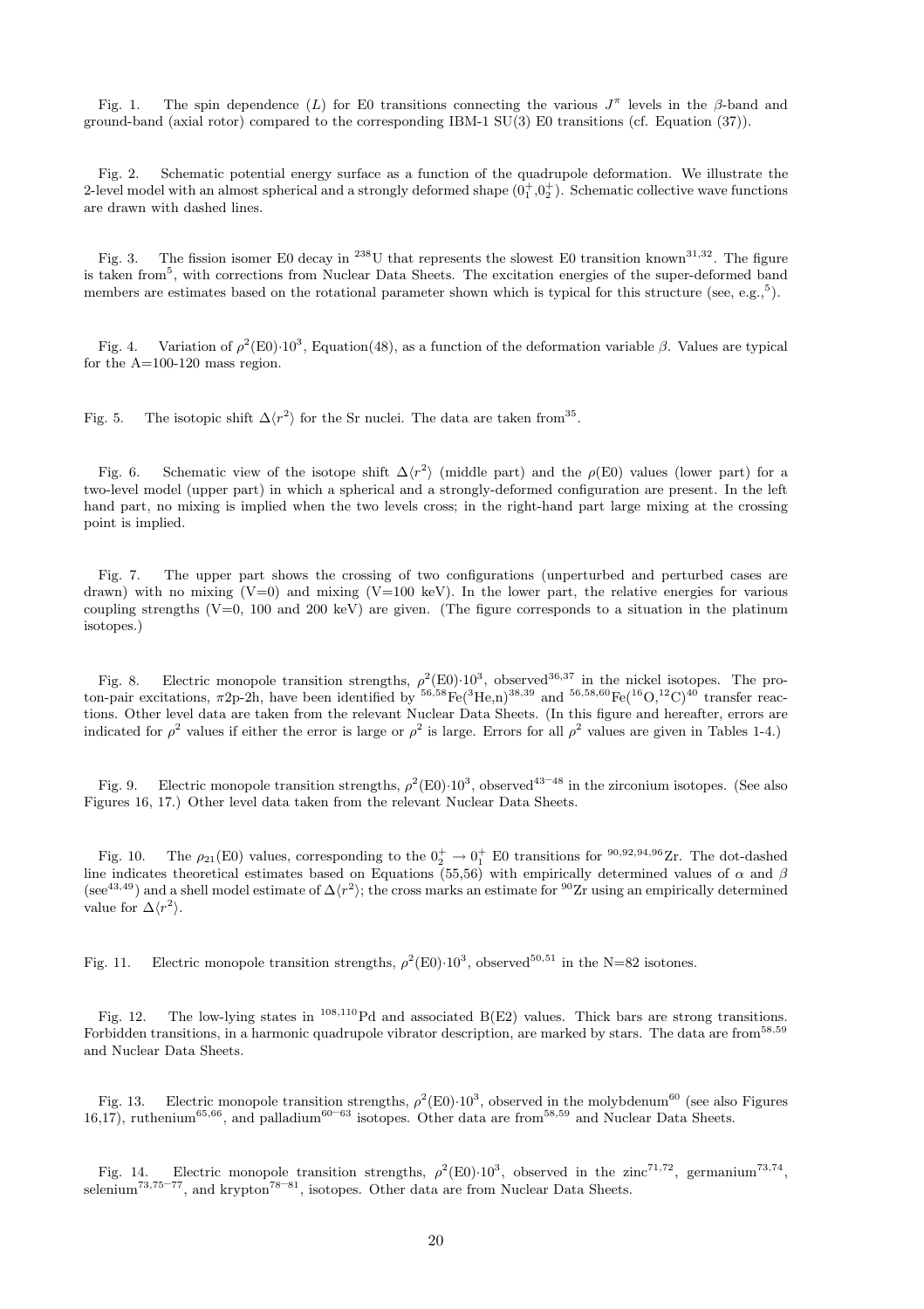Fig. 15. Electric monopole transition strengths,  $\rho^2(E0) \cdot 10^3$ , for <sup>194,196</sup>Pt. The data are taken from Harder and Krusche<sup>85</sup> for <sup>196</sup>Pt and, for <sup>194</sup>Pt, are derived using information given in the Nuclear Data Sheets for A = 194. Other 0<sup>+</sup> states and E0 transitions are shown for <sup>192</sup>−<sup>198</sup>Pt. Other data are taken from Nuclear Data Sheets for  $A = 192-198$ . The dashed line boundaries for transitions in <sup>196</sup>Pt reflect different lower limits to half lives for the  $0_2^+$  and  $0_3^+$  states in <sup>196</sup>Pt.

Fig. 16. Electric monopole transition strengths,  $\rho^2(E0) \cdot 10^3$ , observed in the N=58 isotones. Also shown are  $B(E2)$  ratios which support the presence of coexisting collectivity in these nuclei. The data are from  $46,47$  and Nuclear Data Sheets.

Fig. 17. Electric monopole transition strengths,  $\rho^2(E0) \cdot 10^3$ , observed in the N=60 isotones. Also shown are  $B(E2)$  ratios which support the presence of weak coexisting collectivity in these nuclei. The data are from  $48,60$ and Nuclear Data Sheets.

Fig. 18. Electric monopole transition strengths,  $\rho^2(E0) \cdot 10^3$ , observed in the N=88 isotones. The data are from<sup>135</sup> and Nuclear Data Sheets.

Fig. 19. Electric monopole transition strengths,  $\rho^2(E0)$ ·10<sup>3</sup>, observed in the N=90 isotones. The data are from Nuclear Data Sheets.

Fig. 20. The value of  $\rho_{21}^2(E0)$ , according to eq.(51) using a mixing matrix element  $\langle H_{mix}\rangle$ =100 keV. On the lower (upper) horizontal axis we denote the energy difference between unperturbed (perturbed)  $0^+$  states.

Fig. 21. Experimental results for  $\rho^2(E0)$  in the A $\simeq$ 100 mass region. The data are taken from the present compilation and also are partially presented in $6$ .

Fig. 22. Plot of the quantity  $B(E2)_{yrast}/B(E2)_{rotor}$  (normalized at I=2) for the averaged values of the N=90 isotones (<sup>150</sup>Nd, <sup>152</sup>Sm, <sup>154</sup>Gd, <sup>156</sup>Dy, <sup>158</sup>Er), open circles, compared to the averaged values of all (36) ra and actinide nuclei, filled circles and the N=92 isotones, crosses. The data are taken from Nuclear Data Sheets. The line is drawn to guide the eye.

Fig. 23. Electric monopole transition strengths,  $\rho^2(E0) \cdot 10^3$ , observed in the Sn isotopes. Also shown are  $B(E2)$  ratios which support the identification<sup>5</sup> of deformed bands in these nuclei. The data are from<sup>104,106,136</sup> and Nuclear Data Sheets.

Fig. 24. Electric monopole transition strengths,  $\rho^2(E0) \cdot 10^3$ , observed in the Cd isotopes. Also shown are  $B(E2)$  ratios which support the identification<sup>5</sup> of deformed bands in these nuclei. The data are from<sup>5,104,137</sup> and Nuclear Data Sheets.

Fig. 25. Electric monopole transition strengths,  $\rho^2(E0)$  10<sup>3</sup>, observed in <sup>114</sup>Cd. The data are from<sup>5</sup> and Nuclear Data Sheets.

Fig. 26. Electric monopole transition strengths,  $\rho^2(E0) \cdot 10^3$ , observed in the light Pb isotopes. Also shown are B(E2) ratios which support the identification<sup>5</sup> of deformed bands in these nuclei. The data are from<sup>110</sup> and Nuclear Data Sheets.

Fig. 27. Electric monopole transition strengths,  $\rho^2(E0) \cdot 10^3$ , observed in the Hg isotopes. The data are  $\widetilde{\rm{Hom}}^{\mathbbm{1}{11}}$  and Nuclear Data Sheets.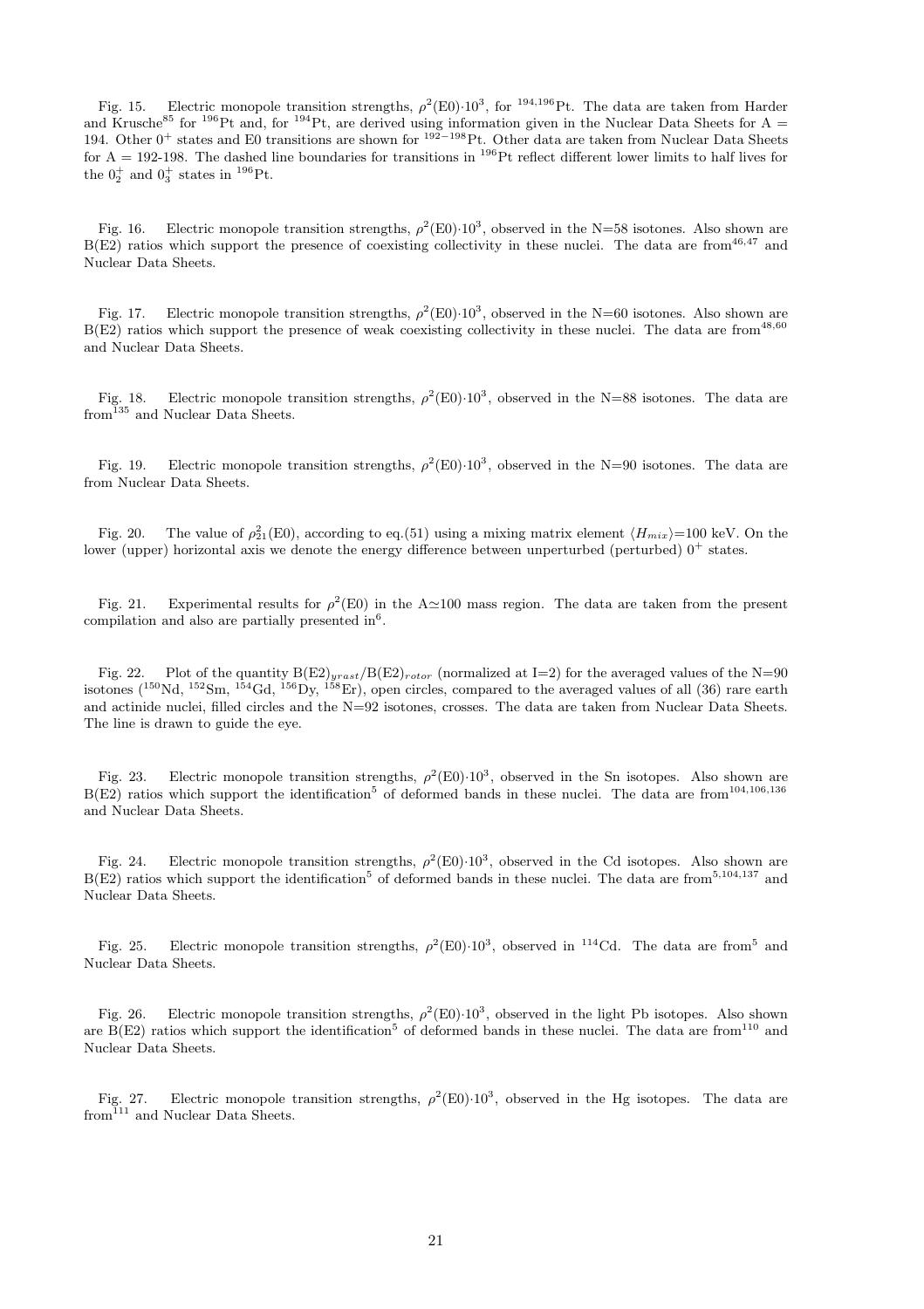Fig. 28. Mixing amplitudes  $(a^2)$  between the oblate and intruder prolate  $0^+$  band members in the even-even Hg nuclei, deduced from experimental  $\rho^2$  values and  $\alpha$ -decay rates (filled circles). See text for references and theoretical values derived from IBM-2 configuration mixing calculations<sup>113</sup> (filled squares).

Fig. 29. The low-lying states in <sup>24</sup>Mg, <sup>28</sup>Si, and <sup>32</sup>S organized into band structures. The basis of the band assignments is the B(E2) values which are shown in Weisskopf units in the boxes attatched to the relevant transitions. The known E0 transitions are shown as heavier lines and  $\rho^2(E0)$  · 10<sup>3</sup> values are shown in attached boxes. Excitation energies are given in keV. The data are taken from  $114,115$ 

Fig. 30. The charge mean square radii  $\langle r^2 \rangle$  (fm<sup>2</sup>) for the even and odd-mass Pt, Au, and Hg nuclei (the data are taken from  $(33,129,130)$ .

Fig. 31. Schematic variation of the mean-square charge radius for a spherical liquid drop (thin dashed line). The full line indicates the observed behavior for the odd-mass Au nuclei. The thick dashed line represents the expected behavior for the lighter odd-mass Au nuclei.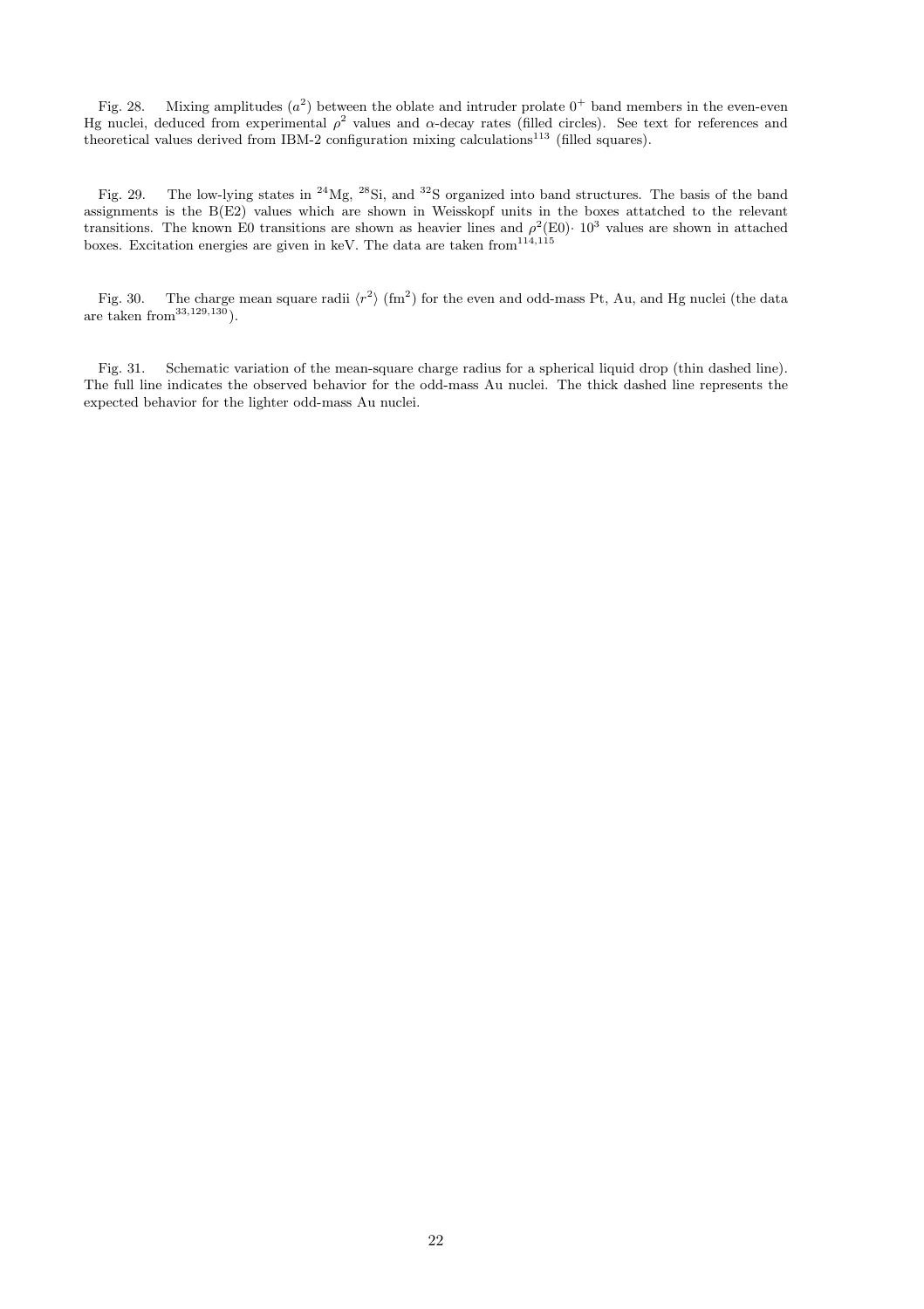| Isotope               | $\rho^2(E0) \cdot 10^3$ | Trans.                | $\mathrm{Class}^c$    | Fig.     | Reference                                       |
|-----------------------|-------------------------|-----------------------|-----------------------|----------|-------------------------------------------------|
| $^{96}\rm{Sr}$        | 185(50)                 | $0_3 \rightarrow 0_2$ | $\, {\bf B}$          | 16       | [NDS]                                           |
| $^{152}{\rm Sm}$      | $\approx 150^b$         | $4_2 \rightarrow 4_1$ | $\, {\bf B}$          | 19       | [NDS]                                           |
| $^{102}\rm{Mo}$       | 120(50)                 | $0_2 \rightarrow 0_1$ | $\, {\bf B}$          | 13,17    | $60^{\circ}$                                    |
| $^{150}$ Sm           | 100(40)                 | $2_2 \rightarrow 2_1$ | $\boldsymbol{B}$      | 18       | 135                                             |
| $^{100}\mathrm{Zr}$   | 100(30)                 | $0_2 \rightarrow 0_1$ | $\, {\bf B}$          | 9,17     | [NDS]                                           |
| $\rm ^{154}Gd$        | $96(17)^{b}$            | $0_2 \rightarrow 0_1$ | $\overline{B}$        | 19       | [NDS]                                           |
| ${}^{114}\mathrm{Cd}$ | 95(19)                  | $2_4 \rightarrow 2_2$ | $\boldsymbol{\rm{A}}$ | 25       |                                                 |
| $^{74}\mathrm{Kr}$    | 90(20)                  | $0_2 \rightarrow 0_1$ | $\mathcal{C}$         | 14       | 78                                              |
| $116\text{Sn}$        | $86(15)^{b}$            | $0_3 \rightarrow 0_2$ | А                     | 23       | $[NDS], ^{104}, ^{106}$                         |
| $^{58}$ Ni            | 80(32)                  | $0_3 \rightarrow 0_1$ | А                     | $8\,$    | 37                                              |
| ${}^{62}$ Ni          | 78(43)                  | $0_3 \rightarrow 0_1$ | А                     | $8\,$    | 37                                              |
| ${}^{60}$ Ni          | 77(42)                  | $0_2 \rightarrow 0_1$ | А                     | $8\,$    | 37                                              |
| $^{98}{\rm Zr}$       | 75(8)                   | $0_3 \rightarrow 0_2$ | $\boldsymbol{B}$      | 9,16     | $\sqrt{46}$                                     |
| ${}^{154}\mathrm{Gd}$ | $74(9)^{b}$             | $2_2 \rightarrow 2_1$ | $\boldsymbol{B}$      | 19       | [NDS]                                           |
| $^{152}{\rm Sm}$      | $69(6)^{b}$             | $2_2 \rightarrow 2_1$ | $\, {\bf B}$          | 19       | $[{\rm NDS}]$                                   |
| ${}^{114}\mathrm{Cd}$ | 67(10)                  | $4_2 \rightarrow 4_1$ | $\boldsymbol{\rm{A}}$ | 25       | 5                                               |
| $\rm ^{152}Gd$        | $59(13)^{b}$            | $0_2 \rightarrow 0_1$ | $\, {\bf B}$          | 18       | [NDS]                                           |
| $152$ Sm              | $58(6)^{b}$             | $0_2 \rightarrow 0_1$ | $\overline{B}$        | $19\,$   | [NDS]                                           |
| $^{98}{\rm Zr}$       | 56(12)                  | $0_4 \rightarrow 0_2$ | $\boldsymbol{B}$      | 9,16     | 46                                              |
| $^{98}Sr$             | 53(9)                   | $0_2 \rightarrow 0_1$ | $\boldsymbol{B}$      | 17       | 48                                              |
| ${}^{78}\mathrm{Kr}$  | 47(13)                  | $0_2 \rightarrow 0_1$ | $\mathcal{C}$         | 14       | 79                                              |
| $^{100}\rm{Mo}$       | 42(6)                   | $0_2 \rightarrow 0_1$ | $\boldsymbol{B}$      | 13,16    | [NDS]                                           |
| $^{76}Se$             | 38(15)                  | $0_2 \rightarrow 0_1$ | $\mathcal{C}$         | 14       | $^{\rm 73}$ , $^{\rm 77}$                       |
| ${}^{112}\mathrm{Cd}$ | 37(11)                  | $0_2 \rightarrow 0_1$ | $\boldsymbol{\rm{A}}$ | 24       | $\begin{bmatrix} \text{NDS} \\ 5 \end{bmatrix}$ |
| ${}^{114}\mathrm{Cd}$ | 36(5)                   | $2_2 \rightarrow 2_1$ | $\boldsymbol{A}$      | 25       |                                                 |
| $\rm ^{152}Gd$        | $35(3)^{b}$             | $2_2 \rightarrow 2_1$ | $\, {\bf B}$          | 18       | [NDS]                                           |
| $^{74}{\rm Se}$       | 34(3)                   | $0_2 \rightarrow 0_1$ | $\mathcal{C}$         | 14       | 73 76                                           |
| $^{186}\mathrm{Hg}$   | >32                     | $0_2 \rightarrow 0_1$ | Α                     | 27       | $\frac{1}{111}$                                 |
| ${}^{112}\mathrm{Cd}$ | 31(20)                  | $2_3 \rightarrow 2_2$ | А                     | 24       | 137                                             |
| ${}^{72}Se$           | 31(18)                  | $0_2 \rightarrow 0_1$ | $\mathcal{C}$         | 14       | 73 74                                           |
| $^{98}\rm{Mo}$        | 27(5)                   | $0_2 \rightarrow 0_1$ | $\, {\bf B}$          | $13\,$   | 10 <sup>1</sup>                                 |
| $^{114}{\rm Sn}$      | 26(13)                  | $0_2 \rightarrow 0_1$ | А                     | $\bf 23$ | 106                                             |
| $^{82}\mathrm{Kr}$    | $23\binom{+28}{-17}^b$  | $0_3 \rightarrow 0_1$ | $\mathcal{C}$         | 14       | $[NDS]$ , $81$                                  |
| $^{152}{\rm Sm}$      | $22(9)^{b}$             | $0_3 \rightarrow 0_2$ | $\, {\bf B}$          | $19\,$   | [NDS]                                           |
| ${}^{114}\mathrm{Cd}$ | 22(3)                   | $2_3 \rightarrow 2_2$ | А                     | 24,25    | 5                                               |
| ${}^{80}\mathrm{Kr}$  | 21(9)                   | $0_2 \rightarrow 0_1$ | $\mathcal{C}$         | 14       | 80                                              |
| ${}^{110}\mathrm{Cd}$ | 20(15)                  | $2_3 \rightarrow 2_2$ | А                     | 24       | 137                                             |

Table 1. The strongest  $\rho^2(E0)$  values in nuclei with weakly-deformed<sup>a</sup> ground states

a.The  $N = 60$  nuclei,  $^{152}Sm$ ,  $^{154}Gd$  are also included (see text for further discussion).

b. Evaluation of data given in Nuclear Data Sheets and/or the cited references made by the authors.

c. Classification is made into : A) nuclei that exhibit shape coexistence and intruder states and lie

at or near closed shells; B) nuclei that exhibit a sudden change in ground-state structure; and,

C) nuclei that exhibit shape coexistence and lie far from closed shells.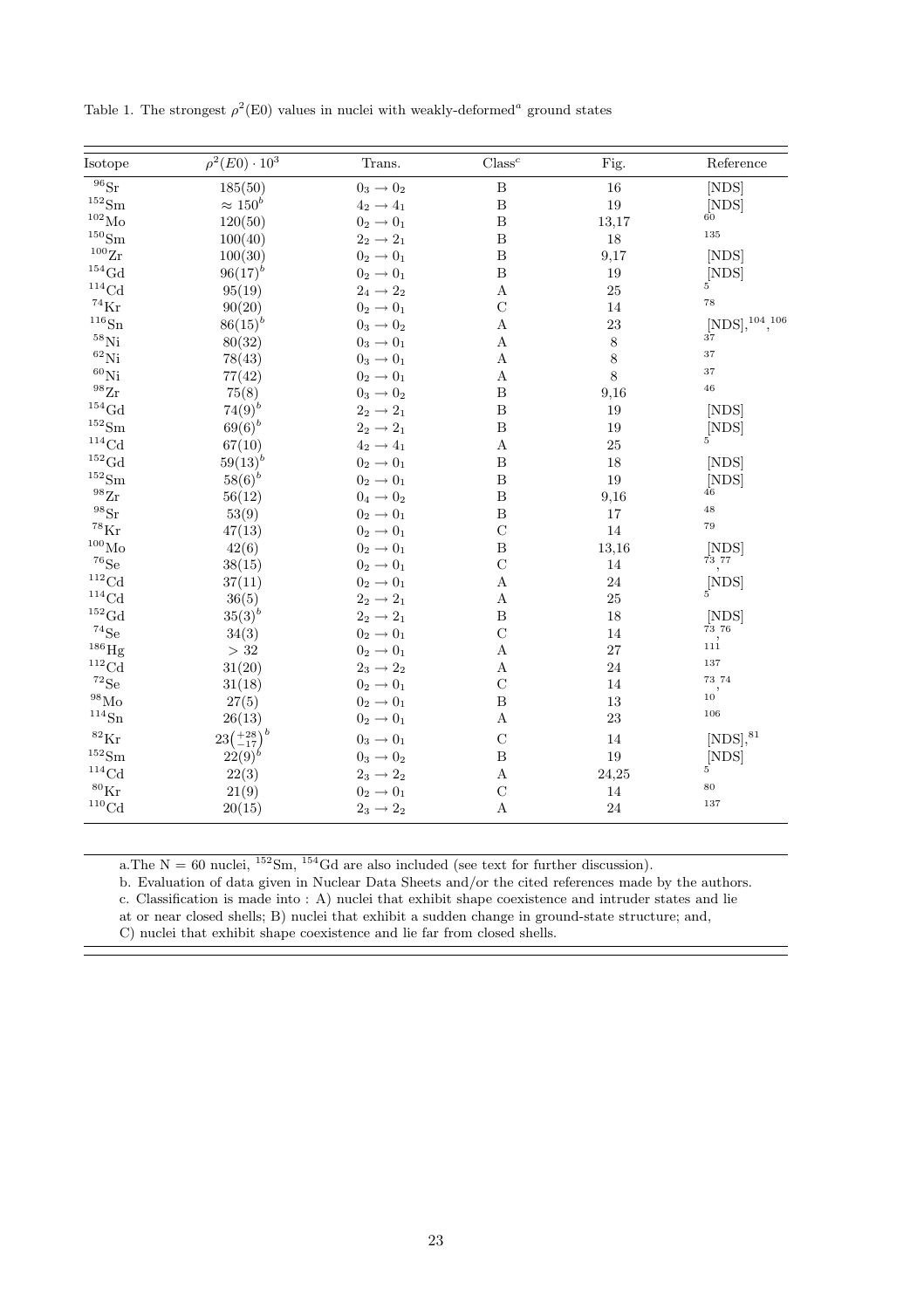| Isotope               | $\rho^2(\text{E0}) \cdot 10^3$ | Trans.                | Fig.             | Reference                                   |
|-----------------------|--------------------------------|-----------------------|------------------|---------------------------------------------|
| $^{58}\rm{Ni}$        | 0.0062(12)                     | $0_2 \rightarrow 0_1$ | $8\,$            | $36\ 37$                                    |
| $^{64}{\rm Zn}$       | 3.9(4)                         | $0_2\rightarrow 0_1$  | 14               | 71                                          |
| $^{64}{\rm Zn}$       | 8(3)                           | $0_3 \rightarrow 0_1$ | 14               | $71\,$                                      |
| $^{68}{\rm Zn}$       | $7(^{+10}_{-4})$               | $0_2 \rightarrow 0_1$ | 14               | $71\,$                                      |
| $\rm ^{70}Zn$         | $< 2.6\,$                      | $0_2 \rightarrow 0_1$ | 14               | $71\,$                                      |
| ${}^{70}\mathrm{Ge}$  | 6.3(4)                         | $0_2 \rightarrow 0_1$ | 14               | $^{\rm 73,74}$                              |
| $^{72}{\rm Ge}$       | $8.6(4)^{b}$                   | $0_2 \rightarrow 0_1$ | 14               | [NDS]                                       |
| ${}^{82}\mathrm{Kr}$  | $9(3)^{b}$                     | $0_2\rightarrow 0_1$  | 14               | $[\text{NDS}]$ , $^{81}$                    |
| $^{90}Zr$             | 3.30(17)                       | $0_2 \rightarrow 0_1$ | $\boldsymbol{9}$ | 43 45                                       |
| $^{92}Zr$             | $8.1(8)^{b}$                   | $0_2 \rightarrow 0_1$ | 9                | $43^{'}44$                                  |
| $^{94}Zr$             | $11.5(11)^{b}$                 | $0_2 \rightarrow 0_1$ | 9                | $_{{43}^{^\prime}44}$                       |
| $^{96}{\rm Zr}$       | $7.4(3)^{b}$                   | $0_2 \rightarrow 0_1$ | $\boldsymbol{9}$ | 43,44                                       |
| $^{98}{\rm Zr}$       | 10.4(12)                       | $0_2 \rightarrow 0_1$ | 9,16             | [NDS]                                       |
| $^{96}\rm{Mo}$        | 12(5)                          | $0_2 \rightarrow 0_1$ | 13               | 10                                          |
| $^{100}\mathrm{Ru}$   | 11(2)                          | $0_2 \rightarrow 0_1$ | $13\,$           | [NDS]                                       |
| $^{102}\mathrm{Ru}$   | 14(3)                          | $0_2 \rightarrow 0_1$ | 13               | 66                                          |
| ${}^{102}\mathrm{Pd}$ | 4.0(15)                        | $0_2 \rightarrow 0_1$ | $13\,$           | 61                                          |
| ${}^{102}\mathrm{Pd}$ | $<\,0.3$                       | $0_3 \rightarrow 0_1$ | 13               | 61                                          |
| $^{104}\mathrm{Pd}$   | 4.7(20)                        | $0_2 \rightarrow 0_1$ | 13               | $61\,$                                      |
| $106$ Pd              | $14(3)^{b}$                    | $0_2 \rightarrow 0_1$ | 13               | 58 63                                       |
| ${}^{108}\mathrm{Pd}$ | $<\,3^b$                       | $0_2 \rightarrow 0_1$ | 13               | $_{58}\raisebox{1ex}{\small{^\prime}}_{60}$ |
| ${}^{110}\mathrm{Pd}$ | $3.4(6)^{b}$                   | $0_2 \rightarrow 0_1$ | $13\,$           | 59'60                                       |
| ${}^{110}{\rm Pd}$    | $0.48(15)^{b}$                 | $0_3 \rightarrow 0_1$ | $13\,$           | $[NDS]$ , $^{59}$ , $^{60}$                 |
| ${}^{112}\mathrm{Cd}$ | 0.48(11)                       | $0_3 \rightarrow 0_1$ | $\sqrt{24}$      | [NDS]                                       |
| ${}^{112}\mathrm{Cd}$ | 8.1(19)                        | $0_3 \rightarrow 0_2$ | $24\,$           |                                             |
| ${}^{114}\mathrm{Cd}$ | 16(1)                          | $0_2\rightarrow 0_1$  | 24,25            | $\left[{\rm NDS}\right]$                    |
| ${}^{114}\mathrm{Cd}$ | 1.3(1)                         | $0_3 \rightarrow 0_1$ | 24,25            | $\bf 5$                                     |
| ${}^{114}\mathrm{Cd}$ | 0.7(3)                         | $0_4\rightarrow 0_1$  | $25\,$           | $\bf 5$                                     |
| ${}^{114}\mathrm{Cd}$ | 0.45(4)                        | $0_3 \rightarrow 0_2$ | 24,25            | $\rm 5$                                     |
| $^{116}{\rm Sn}$      | 4.4(13)                        | $0_2 \rightarrow 0_1$ | $23\,$           | 106                                         |
| $^{116}{\rm Sn}$      | $0.83(15)^{b}$                 | $0_3 \rightarrow 0_1$ | 23               | ${\rm [NDS]},^{106}$                        |
| $^{118}{\rm Sn}$      | 5.2(13)                        | $0_2\rightarrow 0_1$  | 23               | 17                                          |
| $^{120}{\rm Sn}$      | 2.6(7)                         | $0_2\rightarrow 0_1$  | 23               | $17\,$                                      |
| $^{140}\mathrm{Ce}$   | 14(4)                          | $0_2 \rightarrow 0_1$ | $11\,$           | $51\,$                                      |
| $\rm ^{142}Nd$        | 17(6)                          | $0_2 \rightarrow 0_1$ | $11\,$           | $51\,$                                      |
| ${}^{146}\mathrm{Gd}$ | 10(1)                          | $0_2 \rightarrow 0_1$ | $11\,$           | $50\,$ $51$                                 |
| $^{150}\mathrm{Sm}$   | 18(3)                          | $0_2 \rightarrow 0_1$ | 18               | 135                                         |
| $^{152}{\rm Sm}$      | $0.7(4)^{b}$                   | $0_3 \rightarrow 0_1$ | 19               | [NDS]                                       |
| $188$ Os              | $0.013(5)^{b}$                 | $0_2 \rightarrow 0_1$ |                  | [NDS]                                       |
| $^{188}\mathrm{Os}$   | $0.7(6)^{b}$                   | $2_2\rightarrow 2_1$  |                  | [NDS]                                       |
| $^{194}$ Pt           | $0.16(8)^{b}$                  | $0_2 \rightarrow 0_1$ | 15               | [NDS]                                       |
| $^{194}\mathrm{Pt}$   | $11(4)^{b}$                    | $0_4 \rightarrow 0_1$ | 15               | [NDS]                                       |
| $^{194}$ Pt           | $0.46(16)^{b}$                 | $2_2\rightarrow 2_1$  |                  | [NDS]                                       |
| $^{196}\mathrm{Pt}$   | $<\,0.07$                      | $0_2\rightarrow0_1$   | 15               | $[\mathrm{NDS}] , ^{85}$                    |
| $^{196}\mathrm{Pt}$   | $1.0(6)^{b}$                   | $2_2\rightarrow 2_1$  |                  | [NDS]                                       |
| $^{188}\mathrm{Hg}$   | 7.7(25)                        | $0_2 \rightarrow 0_1$ | $27\,$           | $[NDS]$ , $^{111}$                          |
| $^{192}Pb$            | 1.7(2)                         | $0_2 \rightarrow 0_1$ | 26               | 110                                         |
| 194Pb                 | 1.0(2)                         | $0_2\rightarrow 0_1$  | 26               | 110                                         |
| $^{204}\mathrm{Pb}$   | 0.074(25)                      | $0_2 \rightarrow 0_1$ |                  | $55\,$                                      |
| $^{206}\mathrm{Pb}$   | 1.16(8)                        | $0_2 \rightarrow 0_1$ |                  | 53 54                                       |
| $^{208}\mathrm{Po}$   | 1.1(3)                         | $0_2 \rightarrow 0_1$ |                  | 53'                                         |
| $\rm ^{212}Po$        | 1.2(2)                         | $0_2 \rightarrow 0_1$ |                  | 138                                         |
| $^{214}\mathrm{Po}$   | $1.48(7)^{b}$                  | $0_2 \rightarrow 0_1$ |                  | [NDS]                                       |
|                       |                                |                       |                  |                                             |

Table 2. Other  $\rho^2(\text{E0})$  ·  $10^3$  values in nuclei with weakly-deformed<sup>a</sup> ground-states.

a.<br>The  $\rm N=60$  nuclei,  $\rm ^{152}Sm$  and<br>  $\rm ^{154}Gd$  are also included.

b. Evaluation of data given in Nuclear Data Sheets and/or the cited references made by the authors.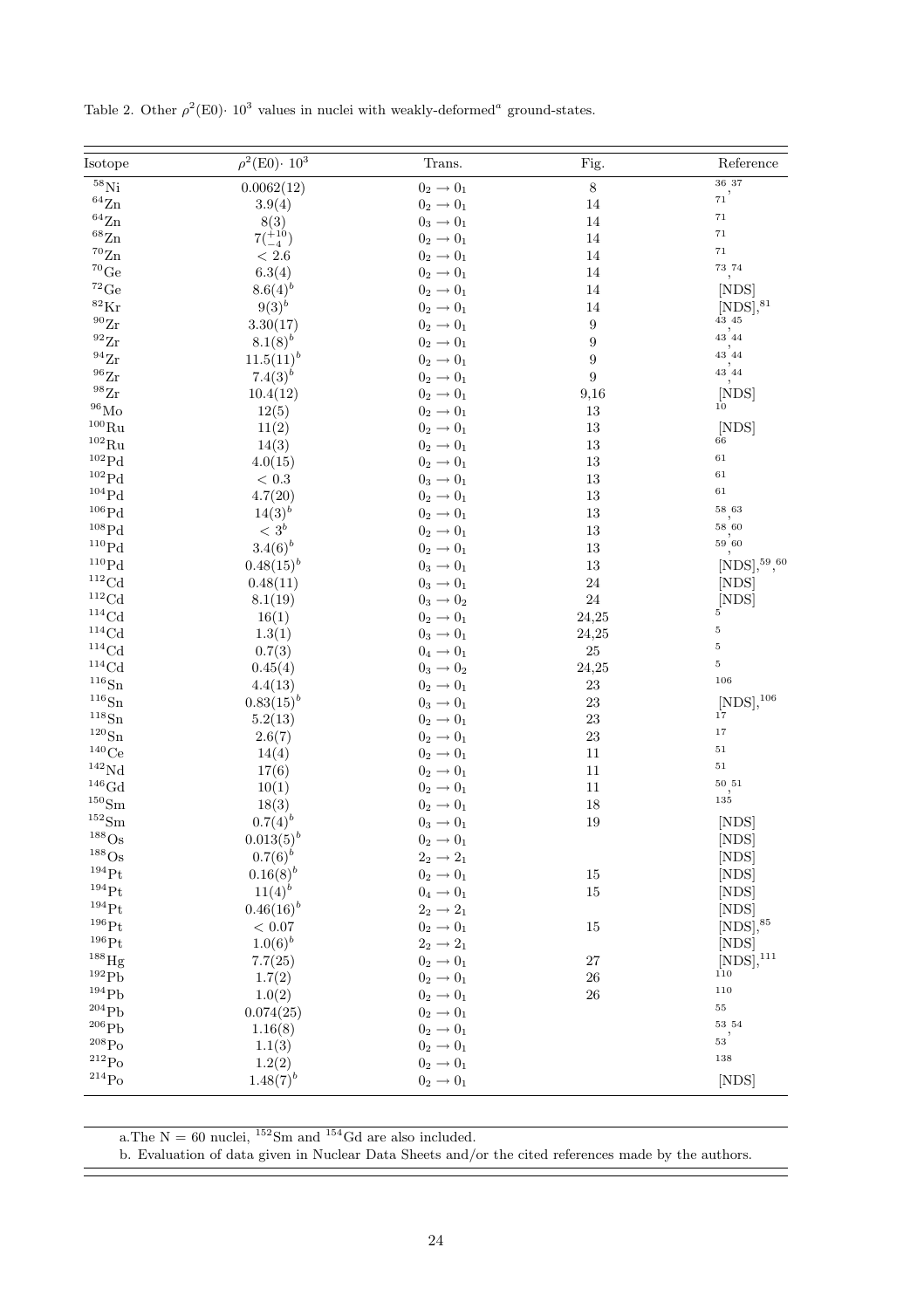|  |  |  |  |  |  |  | Table 3. $\rho^2(E0) \cdot 10^3$ values <sup><i>a</i></sup> in nuclei with deformed ground states |  |  |
|--|--|--|--|--|--|--|---------------------------------------------------------------------------------------------------|--|--|
|--|--|--|--|--|--|--|---------------------------------------------------------------------------------------------------|--|--|

| Isotope             | $\rho^2(\text{E0})\cdot 10^3$ | Trans.                       | $J_iK_i^{\pi}$                         | Reference        |
|---------------------|-------------------------------|------------------------------|----------------------------------------|------------------|
|                     |                               | $E_i \rightarrow E_f$        |                                        | (see footnotes)  |
| $^{156}\mbox{Gd}$   | 55(5)                         | $1129 - 89$                  | $2, 02+$                               |                  |
| $^{156}\mbox{Gd}$   | $0.2(^{+6}_{-2})$             | $1258 \to\!\! 89$            | $2, 0^{\frac{1}{3}}$                   |                  |
| $^{158}\mathrm{Gd}$ | $\leq$ 0.8 $\,$               | $1260 \rightarrow 79$        | $2, 02+$                               | 78Gr             |
| $^{158}\mathrm{Gd}$ | 17(3)                         | $1517 \rightarrow 79$        | $2, 03+$                               | $78 \rm{Gr}$     |
| $^{158}\mathrm{Dy}$ | 27(12)                        | 1086 $\rightarrow$ 99        | $2, 02+$                               | 82Ro, 68Gr       |
| $^{160}$ Dy         | 17(4)                         | 1350 $\rightarrow$ 87        | $2, 02+$                               |                  |
| $^{162}\mathrm{Er}$ | 630(460)                      | 1171 $\rightarrow$ 102       | $2, 02+$                               |                  |
| $^{162}\mathrm{Er}$ | 40(30)                        | $1430 - 102$                 | $2, ?^+$                               |                  |
| $^{164}\mathrm{Er}$ | 5.3(27)                       | $1314 - 91$                  | $2, 02+$                               | 82Ro             |
| $^{164}\mathrm{Er}$ | 90(50)                        | 1484 $\rightarrow$ 91        | 2, 0 <sub>3</sub>                      | 82Ro             |
| $^{166}\mathrm{Er}$ | 2.0(10)                       | $1460 \rightarrow 0$         | $0, 02^+$                              | 97Ga             |
| $^{168}\mathrm{Er}$ | 0.8(8)                        | 1276 $\rightarrow$ 80        | $2, 02+$                               | 81Da, 98Le       |
| $^{168}\mathrm{Yb}$ | 30(7)                         | $1233 \rightarrow 78$        | $2, 02+$                               | 70Ch,82Ro,66Gr   |
| $^{170}\mathrm{Yb}$ | $\leq 0.9$                    | 1146 $\rightarrow$ 85        | $2, 02+$                               | 72Ca             |
| $^{170}\mathrm{Yb}$ | 27(5)                         | 1229 $\rightarrow 0$         | 0, 0 <sub>3</sub>                      |                  |
| $^{172}{\rm Yb}$    | 2.8(8)                        | $1043 \rightarrow 0$         | $0, 02+$                               |                  |
| $^{172}{\rm Yb}$    | 3.1(15)                       | 1118 $\rightarrow$ 79        | $2, 02^+$                              | 85Ge, 88Su       |
| $^{172}\mathrm{Yb}$ | 0.20(3)                       | 1406 $\rightarrow$ 0         | 0, 0 <sub>3</sub>                      |                  |
| $^{172}\mathrm{Yb}$ | 1.1(2)                        | $1406\!\!\rightarrow\!1043$  | 0, 0,3                                 |                  |
| $172\text{Yb}$      | $\leq 0.013$                  | 1477 $\rightarrow$ 79        | 2, 0 <sub>3</sub>                      | $85\textrm{Ge}$  |
| $^{172}\mathrm{Yb}$ | 9(6)                          | 1849 $\rightarrow$ 79        | 2, 0 <sub>4</sub>                      | $85\textrm{Ge}$  |
| $172 \text{Yb}$     | 3.3(17)                       | 1956 $\rightarrow$ 78        | 2, 0 <sub>5</sub>                      | $85\textrm{Ge}$  |
| $174$ Hf            | 27(13)                        | $900\to\hskip-2pt91$         | $2, 02+$                               | 71Ch,75Ca        |
| $^{176}\mathrm{Hf}$ | 52(9)                         | 1227 $\rightarrow$ 89        | $2, 02+$                               |                  |
| $178$ Hf            | 3.8(15)                       | $1277 \to\hskip-1.7ex\to 93$ | $2, 02+$                               | 86Ha             |
| $^{178}\mathrm{Hf}$ | 14(3)                         | 1496 $\rightarrow$ 93        | $2, 03+$                               | 86Ha,74Ha        |
| $^{182}{\rm W}$     | 3.5(3)                        | $1257 \to \! 100$            | $2, 02+$                               |                  |
| $184 \text{W}$      | 2.6(5)                        | 1121 $\rightarrow$ 111       | $2, 02+$                               | $74 \mathrm{Mc}$ |
| $^{228}\mathrm{Th}$ | 2.4(3)                        | $1153 - 969$                 | $2, 2^+_2$<br>$2, 0^+_2$<br>$2, 0^+_2$ |                  |
| $^{230}\mathrm{Th}$ | 50(20)                        | 678 $\rightarrow$ 53         |                                        |                  |
| $^{232}\mathrm{Th}$ | $63(^{+53}_{-37})$            | $774$ $\rightarrow\!49$      |                                        | $93 \mathrm{Mc}$ |
| $238$ U             | $176(\substack{+36 \\ -32})$  | $1037 \rightarrow 45$        |                                        | 94Mc             |
| $^{238}\mathrm{Pu}$ | 180(110)                      | 983 $\rightarrow$ 44         | $2,\,0^+_2\\ 2,\,0^+_2$                |                  |
| $^{238}\mathrm{U}$  | $1.7 \times 10^{-6}$          | 2558 $\rightarrow$ 0         | $0, 0_{fission}^+$                     |                  |

a. All  $\rho^2(E0)$  values have been evaluated by the authors using data given in the relevant Nuclear Data Sheets together with the cited references. 78Gr R.C.Greenwood et al., Nucl. Phys. **A304**, 327 82Ro R.M.Ronningen et al. Phys. Rev. **C26**, 97 68Gr T.Grotdal et al., Nucl. Phys. **A110**, 385 97Ga P.E.Garrett et al., Phys. Lett. **B400**, 250 98Le H.Lehmann et al., Phys. Rev. **C57**, 569 81Da W.F.Davidson et al., J.Phys. **G7**, 455 66Gr R.Graetzer et al., Nucl. Phys. **76**, 1 70Ch A.Charvet et al., Nucl. Phys. **A156**, 276 72Ca D.C.Camp and F.M.Bernthal, Phys. Rev. **C6**, 1040 88Su A.R.H.Subber et al., J.Phys. **G14**, 87 85Ge W.Gelletly et al., J.Phys. **G11**, 1055 75Ca M.H.Cardoso et al., Z.Phys. **A272**, 13 71Ch A.Charvet et al., J.Phys. (Paris) **32**, 359 86Ha A.M.I.Hague et al., Nucl. Phys. **A455**, 231 74Ha J.H.Hamilton et al., Phys. Rev. **C10**, 2540 74Mc D.J.McMillan et al., Nucl. Phys. **A223**, 29 93Mc F.K.Mc Gowan and W.T.Milner, Nucl. Phys. **A562**, 241